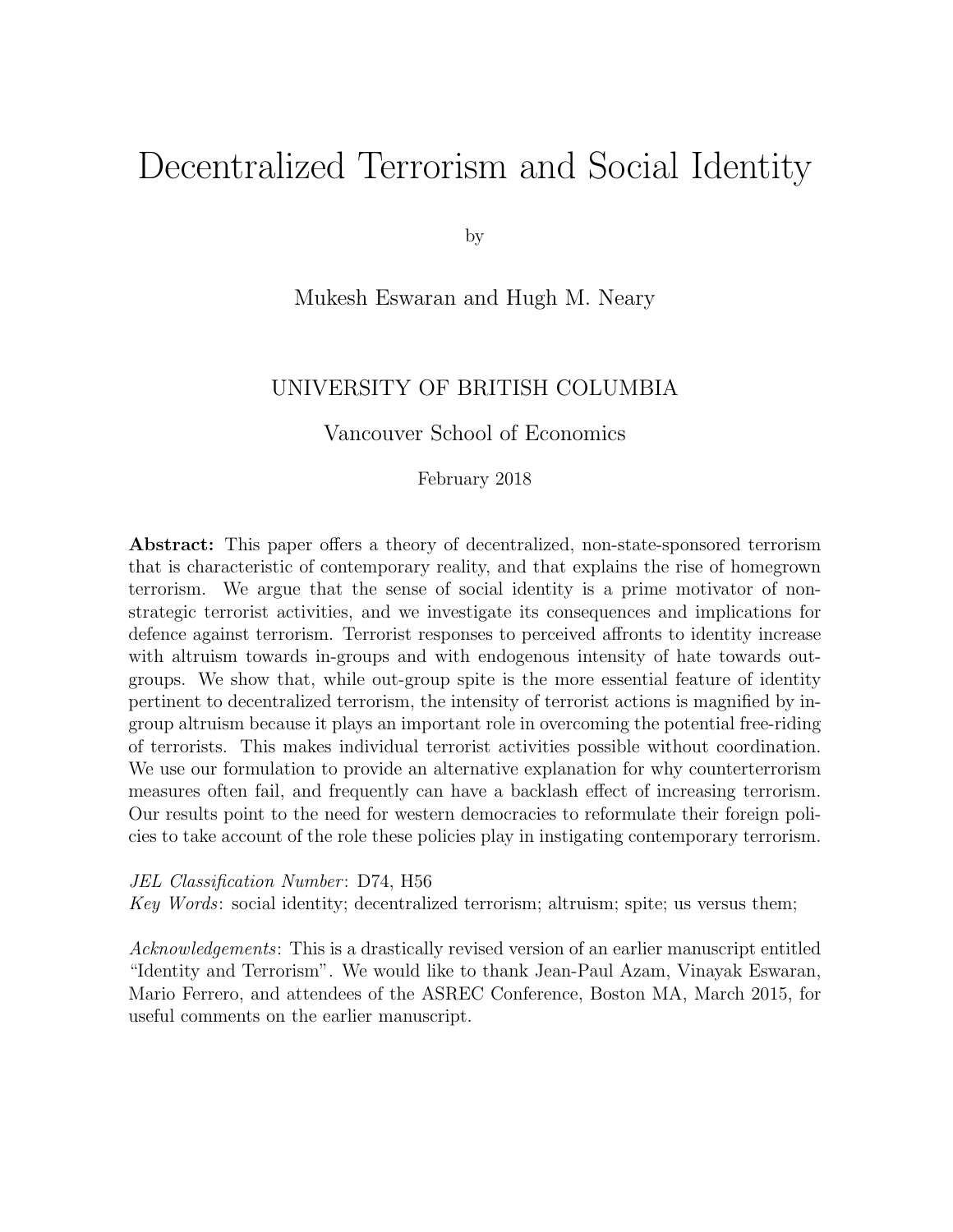### 1 Introduction

There has been a notable increase in the world-wide number of terrorist incidents in recent years. Although only a small fraction of this, the incidence of terrorism in western democracies—especially Europe and, to a smaller extent, in North America and Australia—shows an alarming upward trend [Institute for Economics & Peace (2016), Cordesman (2017)]. The evidence suggests that these incidents are not orchestrated directly by terrorist organizations. Rather, the terrorist acts are of a decentralized nature, though the perpetrators may claim some loose connection with terrorist organizations.<sup>1</sup> Furthermore, the bulk of these terrorist acts are of the homegrown variety, that is, they are perpetrated by a country's own citizens [Vidino et al (2017)]. This development is extremely disturbing because the cost of averting or controlling it can easily burden the financial resources of even the most developed countries.<sup>2</sup> Therefore, it is imperative that we understand the root causes of such terrorism. While it is widely recognized that the spread of radicalization is largely responsible for the phenomenon<sup>3</sup> this appears to be only a proximate cause; it is not necessarily the fundamental cause of this dire development. Before adopting extensive homeland security measures, counterterrorism policies, and inflicting draconian measures on a country's own citizens, it is necessary for scholars, governments, and policy makers to isolate the root causes of decentralized terrorism. In this paper, we formulate a theory based on one hitherto unexplored approach that is consistent with many of the facts of this recent manifestation of terrorism.

We deviate from the literature that is based on the premise that terrorism is used

<sup>1</sup>For example, 98% of all deaths due to terrorism in the U.S. since 2006 has been due to lone actors [Institute for Economics and Peace (2016, p.6)]. In the context of Islamic terrorism, Sageman (2008) has referred to this phenomenon as 'Leaderless Jihad'.

<sup>2</sup>For example, Mueller and Stewart (2011) estimate that the U.S. increased spending on homeland security by \$360 billion annually between 2001 and 2011.

<sup>&</sup>lt;sup>3</sup>See, for example, Varvelli (2016).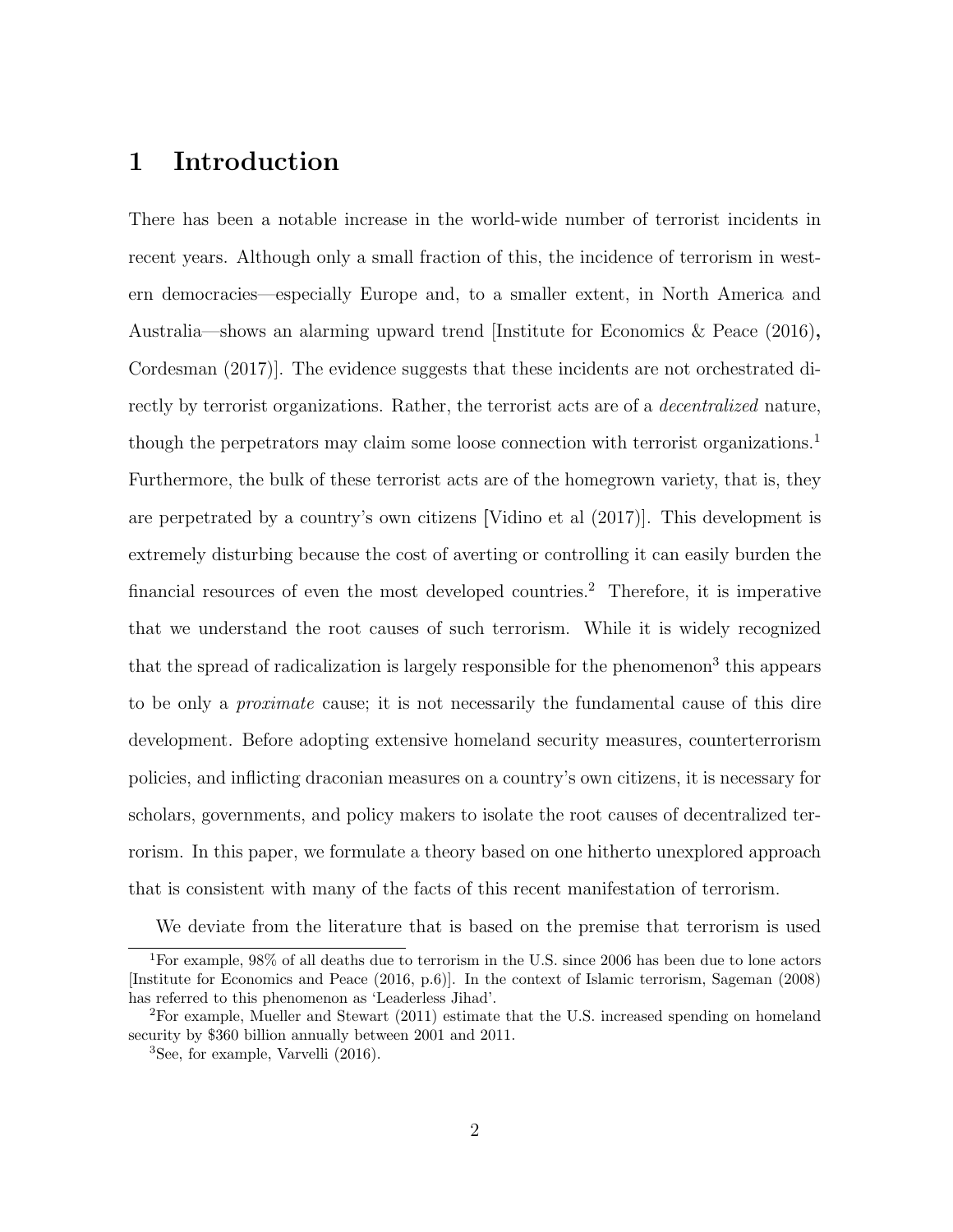for strategic purposes.<sup>4</sup> While that approach is very insightful when individual terrorist groups are sufficiently large to influence foreign policies through terrorism, it is less compelling when innumerable terrorist activities are conducted in a decentralized manner. We offer a theory of how the existence of social identity contributes to the motivation of individuals to become terrorists and determines the allocation of their effort.<sup>5</sup> We construct and analyze an economic model in which self-selecting terrorists operate in a decentralized manner, and where a root cause of terrorism is an offense against a group whose solidarity is cemented by social identity.<sup>6</sup> This emphasis on decentralized terrorism is consistent with robust evidence provided in the recent literature to the effect that much terrorism is not strategically employed to achieve policy goals.<sup>7</sup> The theory we propose explains why terrorists may make sacrifices that are very costly to themselves<sup>8</sup>, and clarifies what the target countries stand to lose by ignoring the social identity of potential terrorists. For example, if foreign occupation of land is perceived not merely as an illegitimate appropriation of alienable property but also an assault on people with a shared identity, the willingness to commit resources to resistance will be far greater than otherwise.

In our analysis of terrorism, we begin with well-established, universal preferences in all humans that clearly dictate a distinction between 'Us' and 'Them'. These preferences

<sup>&</sup>lt;sup>4</sup>There is a large class of papers that analyzes terrorism in game-theoretic models. Some of the prominent papers related to the theme of our paper but in a strategic setting are Rosendorff and Sandler (2004), Siqueira and Sandler (2006), Bueno de Mesquita and Dickson (2007).

 ${}^{5}$ For example, the most serious terrorist attack in Canada to data was the Kanishka tragedy in which Air India Flight 182 was blown up in 1985 off the coast of Ireland, killing all 329 people on board. This was very directly the result of Sikhs in Canada perceiving that the group sharing their social identity was assaulted by the Indian government's attack on the Golden Temple in Punjab, India.

 $6$ The role of identity is a potentially important but neglected aspect of terrorism. At the level of formal analysis, we are aware only of one paper, Sambanis and Shayo (2013), that incorporates identity into an analysis of ethnic conflict.

<sup>7</sup>See Abrahms and Gottfired (2016) and the references therein.

<sup>8</sup>Pape (2006) and Pape and Feldman (2010) demonstrate that (suicide) terrorism is closely associated with foreign occupation. Since attachment to the country to which one belongs is an important component of one's identity, our focus on identity fits well with Pape's hypothesis.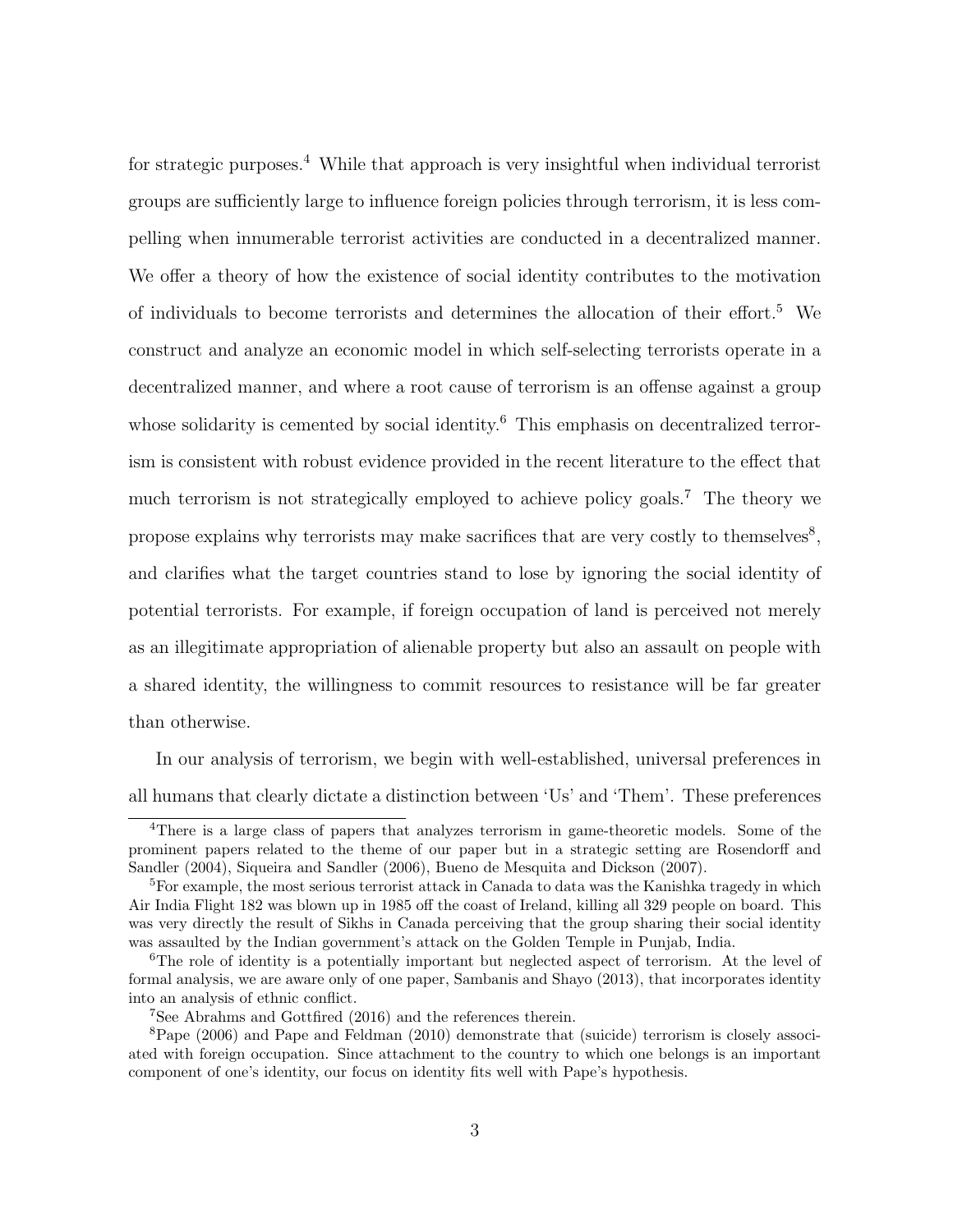have been rigorously demonstrated recently to arise in an evolutionary context by Eaton et al (2011) and by Konrad and Morath (2012). They capture the strong sense of social identity with which all of us are innately endowed.<sup>9</sup> A conflict with foreigners, deemed to be 'Them', simultaneously summons a sense of solidarity and therefore altruism towards those deemed 'Us' and generates a feeling of hostility or malevolence towards 'Them'. Any damage inflicted on 'Them'—for example in retribution for a perceived aggression—will be motivated not only by the direct personal satisfaction it generates for the actor, but also by the gratification it offers all members of the group who are deemed 'Us'.<sup>10</sup> Even a slight degree of altruism towards fellow group members can generate exceptional sacrifices that could not be rationalized on the basis of individual costbenefit calculations. The presence of altruism amongst terrorists is well-documented (see, for example, Pape (2006, Ch. 9), Atran (2010)). Pape has persuasively argued that much of suicide terrorism is driven by altruistic motives. $^{11}$ 

While our paper is concerned with terrorism in general and not explicitly with suicide terrorism, altruism plays a key role. Leaders and members of terrorist groups may be respected in their communities as patriots, and are usually not viewed as self-serving

<sup>&</sup>lt;sup>9</sup>Self-concept is an important notion in the social psychology literature [Tajfel and Turner (1979), Tajfel (1982), Brewer (1999)]. Social psychological analysts have argued that the identity that people embrace may motivate terrorism [Arena and Arrigo (2005), Hogg and Reid (2006), Schwartz et al (2009)]. The salience of identity to conflict is also revealed in experiments performed with Palestinians and Jews in the West Bank; it is seen that a perceived offense to identity cannot be compensated for by money [Ginges et al (2007)]. Social identity is also used as an explanatory concept in some recent papers in political science: Shayo(2009), Sambanis et al. (2013) and Sambanis et al. (2015). The emphasis there is not on Us vs Them preferences, as it is here.

<sup>&</sup>lt;sup>10</sup>To quote Atran(2010, p.13): "Maybe people don't kill and die simply for a cause. They do it for friends—campmates, schoolmates, workmates, soccer buddies, bodybuilding buddies, paintball partners—action pals who share a cause. Maybe they die for dreams of jihad—of justice and glory—and devotion to a family-like group of friends and mentors who act and care for one another, of 'imagined kin', like the Marines."

<sup>&</sup>lt;sup>11</sup>Choi and Bowles (2007) argued that lethal wars between groups may have promoted the evolution of in-group altruism and out-group hostility because they increases the group's chances of survival. Bowles (2009) provides some archaeological evidence for this from the Late Pleistocene and Early Holocene period of human evolution and from ethnographic accounts of hunter-gatherers.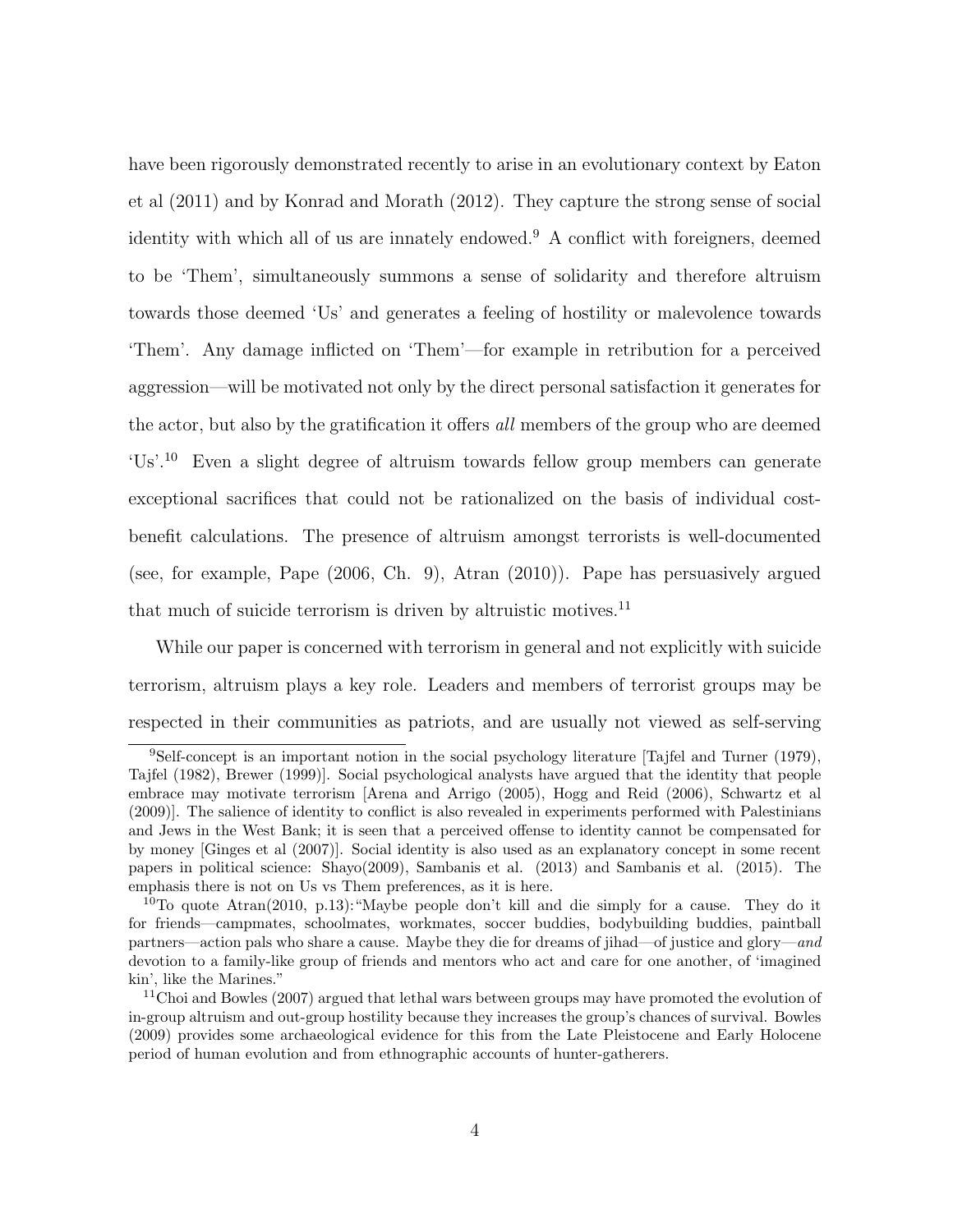criminals or psychopathic deviants. Resistance or freedom-fighting is very much a public service and must therefore contain altruistic motives, though only towards a well defined in-group. In this paper, we incorporate altruistic motives by terrorists and examine their not-so-benign—and often horrific—consequences for those whom they deem to be enemies.

Models of terrorism usually assume that terrorism is strategically used to achieve political goals. Although our model emphasizes decentralized, non-strategic behavior, some themes arise here that also appear in strategic models. Rosendorff and Sandler (2004) set out a two-person game-theoretic model comprising the government and the terrorist organization in which they show that proactive counterterrorism by the government could increase terrorism and inflict a negative externality on other countries. Siqueira and Sandler (2006) examine the implications in a strategic setting of grassroots support and outside sponsorship of terrorism, and identify conditions under which counterterrorism reduces or increases terrorism. Bueno de Mesquita and Dickson (2007) set out a strategic model in which they identify when a terrorist organization may provoke a repressive reaction from the government in order to increase the number of recruits into terrorism. Azam (2005) provides a model of rationally motivated terrorism. (including suicide as a limiting case) by considering the individual to exhibit altruism towards future generations of his kin, which may be broadly defined. If a current terrorist act can provide a future payoff to his kin then altruism towards kin can induce that act despite its personal cost to the actor. Bueno de Mesquita (2005) and Ferrero (2006) also offer theories of (suicide) terrorism based on economic models of expected benefits and costs. Our theory emphasizes altruism towards the current in-group rather than future kin, but it otherwise complementary to these approaches.

A feature of terrorism that requires careful attention is that the enemy comprises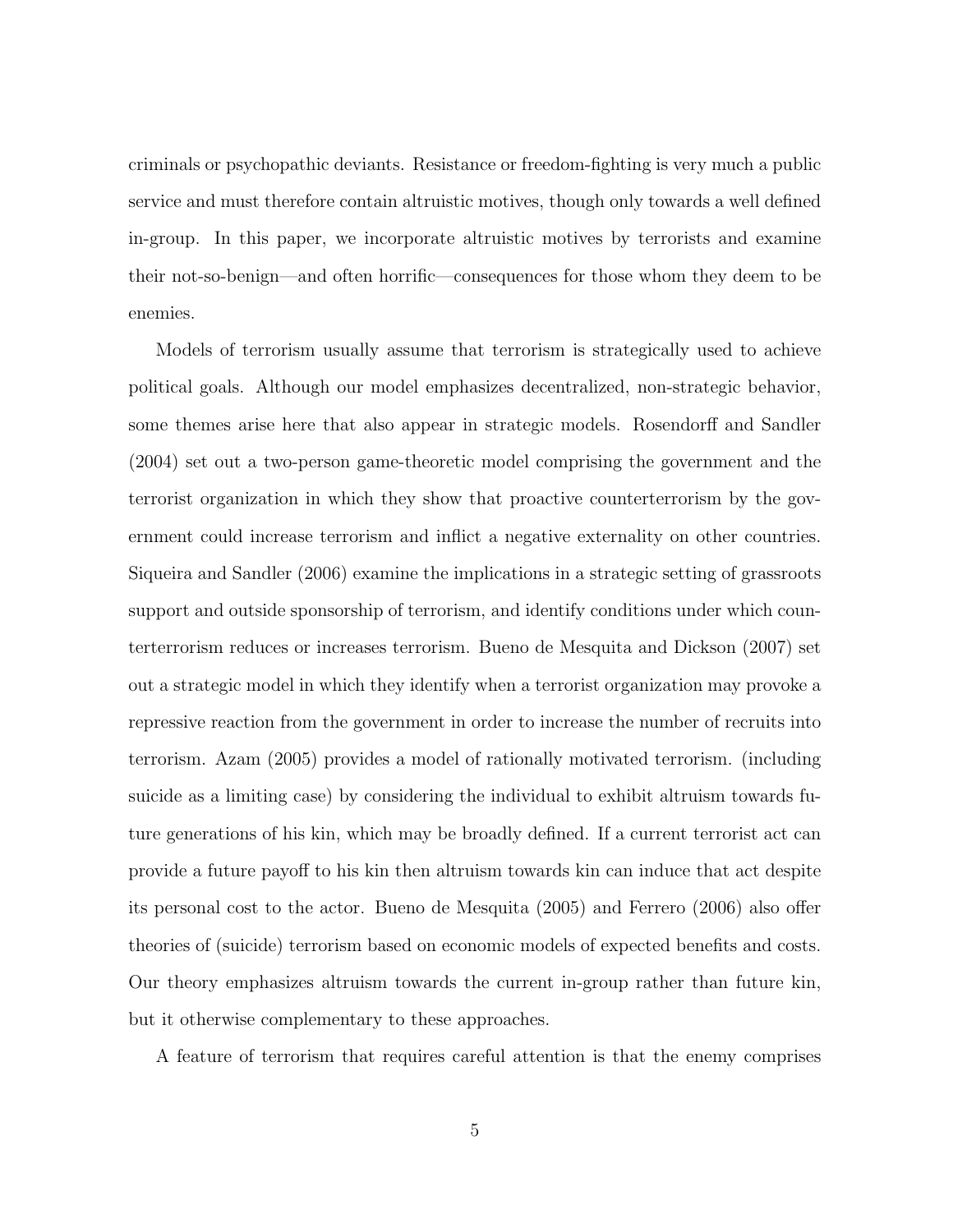a large number of individuals or groups making decentralized decisions [Kroenig and Pavel (2012)]. This matters because one rational theoretic reason for terrorism (as exemplified by Pape (2006) and Pape and Feldman (2010)) is that it is a vehicle for strategically forcing foreign governments to change their policies. As pointed out above, this view is plausible when terrorism is conducted by a state or is state-sponsored. It is less plausible, however, when terrorism is decentralized since each terrorist has only so much power and cannot hope to single-handedly change a foreign government's policy. In a careful empirical study, Abrahms and Gottfried (2016) have recently shown that terrorism does not generally succeed in coercing democratic governments into making concessions, that is, terrorism does not pay.<sup>12</sup> The motivation for terrorist activity, then, has to be something else—and this, we argue, is provided by the desire for retaliation stemming from a sense of social identity.<sup>13</sup> What distinguishes our approach from the papers using strategic models cited above is that we explore the implications of social identity for terrorism. This enables us, first, to eschew the motivation usually assumed in models of terrorism, namely, that terrorism is a means for achieving political goals, and, second, to model decentralized terrorism.

Religious affiliation frequently cements the sense of group solidarity (but is not necessary for it). A high degree of altruism towards fellow group members is our explanation for why religious terrorist organizations are often more successful in accomplishing their goals than secular ones. In this respect our explanation differs from that of Berman (2011), who emphasizes the role of religion in controlling individual free-riding in successful terrorist organizations. In his approach it is the demand for terrorists by terrorist

 $12$ See also Abrahms (2008, 2011).

<sup>13</sup>Our approach does not presume that all terrorists seek to coordinate their actions or to behave as a monolithic unit. However, even when terrorists do operate in groups, they usually have separate cells that function independently in order to minimize the chances of detection [Chai (1993)]. Our framework thus models decentralized terrorism to a good approximation; it does not merely represent 'lone wolf' terrorism.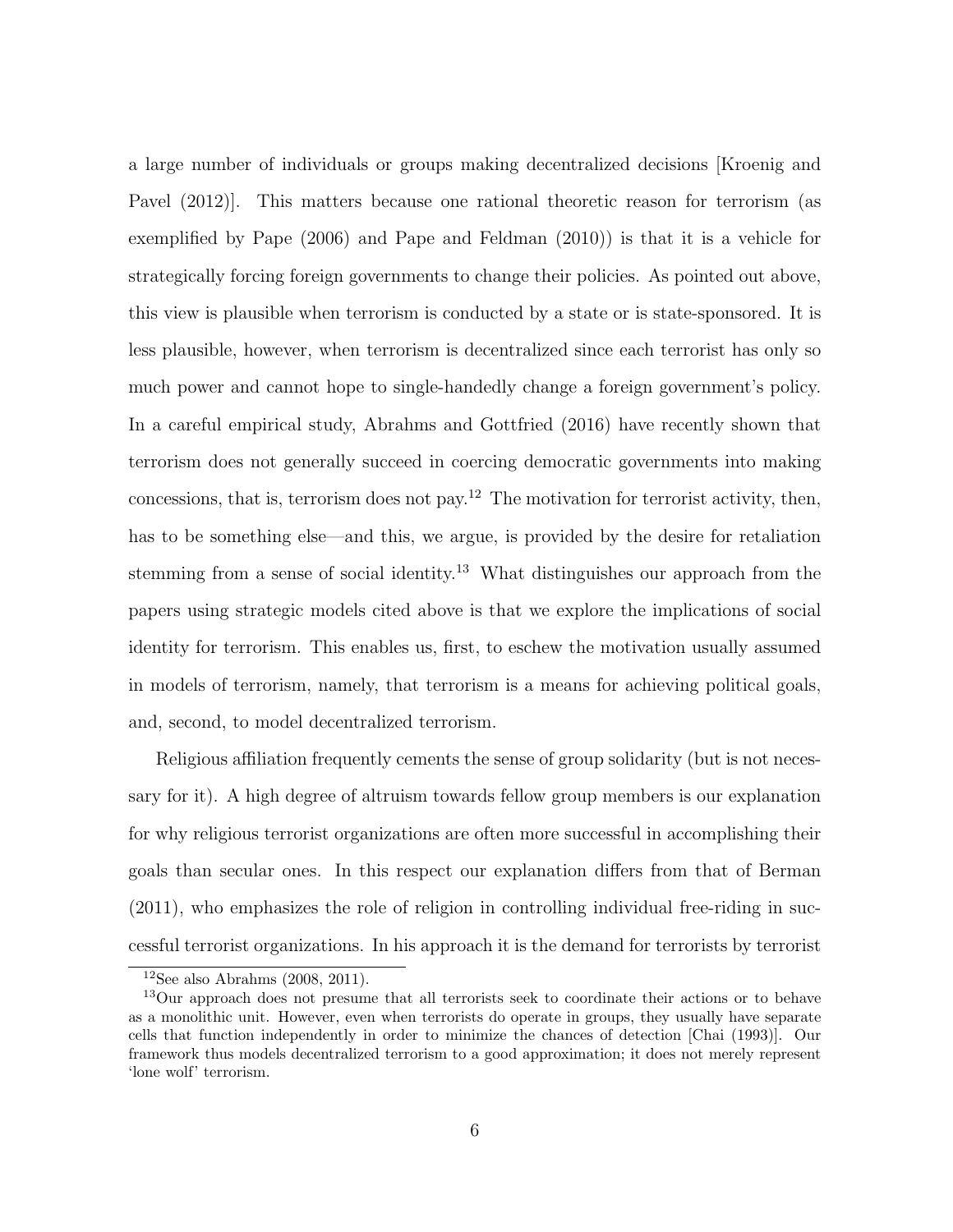organizations that is central—organizations subject a, perhaps abundant, supply of potential terrorists to stringent screening mechanisms to weed out potential free-riders, thereby determining who will ultimately become active terrorists. Bueno de Mesquita (2005) has a similar organizational screening mechanism where "ability" is the key characteristic screened for. Our approach, in contrast, abstracts from the demand side and focuses on the decentralized source of supply, in order to isolate and investigate the role played by social identity. In general, one would expect both the demand and the supply sides to be relevant.

We apply our framework to examine the efficacy of counterterrorism, by which we mean strategies for actively tracking down, attacking, and neutralizing terrorists (as opposed to implementing defensive measures against terrorism). We show that, consistent with the observed evidence, when terrorism is motivated by social identity counterterrorism may well increase rather than decrease terrorism. By augmenting out-group hate, counterterrorism measures increase the pool of recruits into terrorism and this can offset the decline in terrorists neutralized by the measures. This has important policy implications for the current war on terror. By identifying the source of terrorism in the broad context of social identity, there is scope for western nations to effect Pareto-improving outcomes by redirecting their counter-terrorism resources on a more focused approach to the war on terror. Our explanation for the failure of counterterrorism complements those of strategic models of terrorism alluded to above.

The theory of this paper delivers several insights. First, altruism towards in-group members plays an important role in overcoming the potential free-riding of terrorists in the provision of what would be deemed a 'public good' for the in-group. Second, social identity makes individual terrorist activities possible without coordination and so decentralized terrorism can occur and, furthermore, can benefit the in-group even when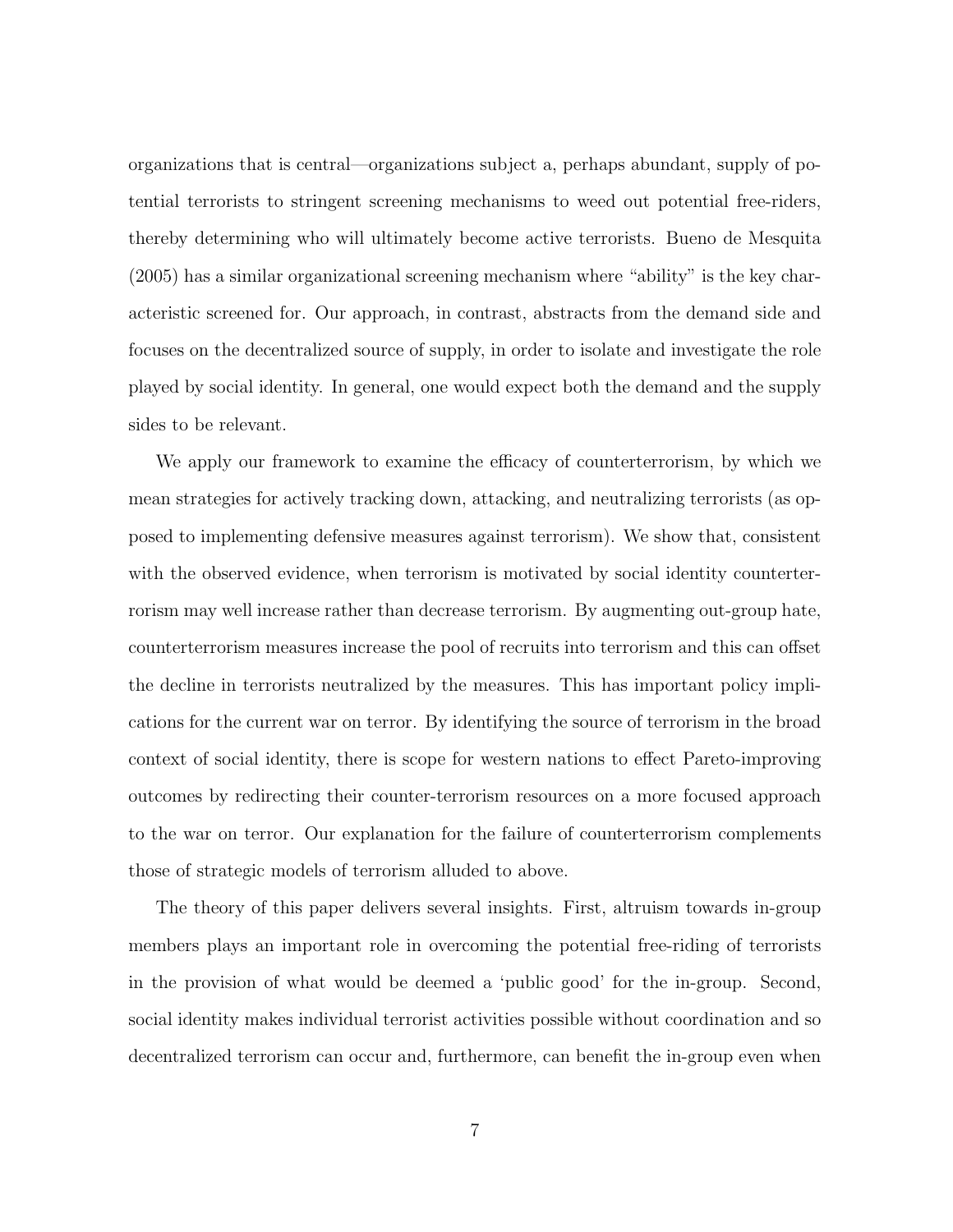it is not organized or state-sponsored. Third, terrorist responses to what are perceived as egregious affronts to the group to which social identity is tethered increase with the intensity of altruism towards in-groups. Fourth, while the intensity of terrorist actions is magnified by in-group altruism, it is out-group spite that is the more essential feature of social identity that is pertinent to terrorism. Fifth, the cost of ignoring identity considerations of terrorism can be considerable to the country defending against it. Sixth, our theory identifies a source of terrorism that can explain both the international and the homegrown kind. Seventh, the possibility that counterterrorism increases rather than reduces terrorism is shown. Eighth, our theory sheds some light on the aspects of Islam that permit terrorist responses to perceived unwarranted and reprehensible actions by western democracies in the Middle East. Finally, ninth, our findings provide a firm theoretical foundation for the claim that, by ignoring the consequences of social identity, the foreign policies of western democracies are seriously contributing to the proliferation of terrorism.

### 2 Social Identity in a Model of Terrorism

Our goal here is to provide a model of decentralized terrorism in a manner that brings out the essential role of social identity in the phenomenon.<sup>14</sup> We set out a model of conflict between two countries, denoted  $A$  and  $B$ , where  $B$  has control of a resource in which A has an interest. We envisage development of the conflict taking place in a one-shot game with two stages. In Stage 1, to secure its interest, A applies an invasion effort  $X_A$  against B. In return B applies a defensive effort  $Z_B$ . (In this paper, the variable  $X$  will stand for aggressive action and the variable  $Z$  for defensive action.) The

<sup>&</sup>lt;sup>14</sup>In the field of economics, identity considerations are relatively recent, pioneered by Akerlof and Kranton (2000, 2010). Work by Eswaran and Neary (2014) has demonstrated how evolution might hardwire a sense of proprietary rights that simulates a sense of self (identity).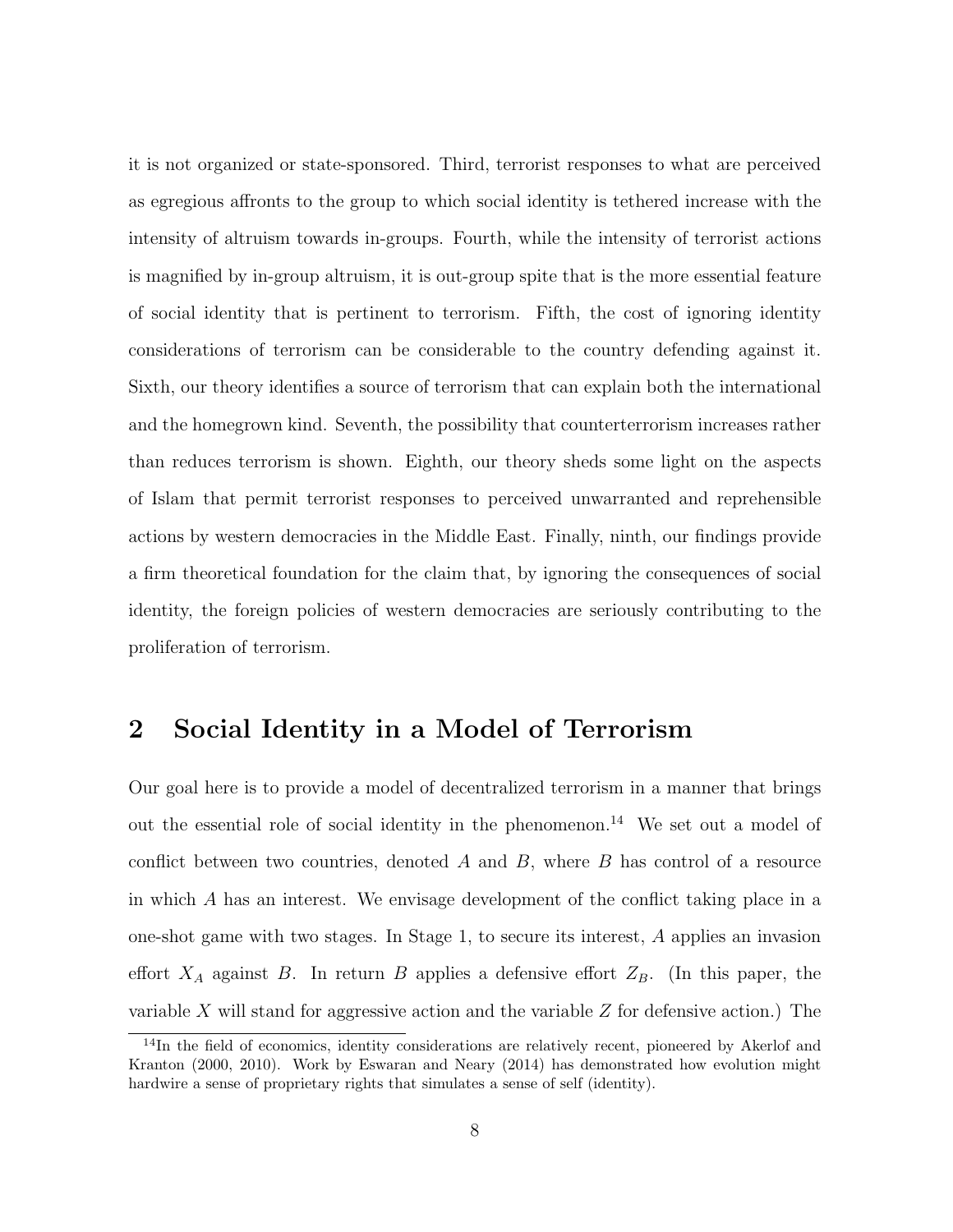efforts  $X_A$  and  $Z_B$  together determine the share of the resource that A acquires. Denote this share by  $S_A(X_A, Z_B)$ , where  $S_A$  is increasing in  $X_A$  and decreasing in  $Z_B$ ; B gets the complementary share  $S_B(X_A, Z_B) \equiv 1 - S_A(X_A, Z_B)$ . We presume that these shares are given by the form that is standard in the conflict literature:

$$
S_A(X_A, Z_B) = \frac{X_A}{X_A + Z_B}; \quad S_B(X_A, Z_B) = \frac{Z_B}{X_A + Z_B}.
$$
 (1)

In Stage 2, some citizens of B mount a terrorist campaign against  $A$ , with aggregate terrorist effort  $X_B$ . Thus, while the formal defensive effort of B is undertaken by the state, the aggressive action emanating from B is decentralized and undertaken by individual terrorists. This is a core feature of the contemporary terrorism [Kroenig and Pavel (2012), Sageman (2008)]. The terrorists' expenditure of resources is driven by social-identity motivations (modeled below) against the backdrop of the inter-country resource conflict.<sup>15</sup>

We represent country B's population as a continuum of agents, of measure 1. In the absence of social identity considerations the utility of a representative citizen of B depends only on the costs and outcome of conflict with A. This is given by the citizen's per-capita share of the net resource remaining to  $B$  after conflict has determined the fraction of the total resource  $V$  that each country gets. In this scenario, the utility of a representative individual of  $B$  can be written

$$
\overline{u}_B = S_B(X_A, Z_B)V - Z_B.
$$
\n<sup>(2)</sup>

Throughout this paper, we attribute to the government of country  $B$  the goal of defending its material interests only, that is, the welfare function of  $B$  is the aggregate of

<sup>&</sup>lt;sup>15</sup>Later on, we shall see how our model also captures homegrown terrorism.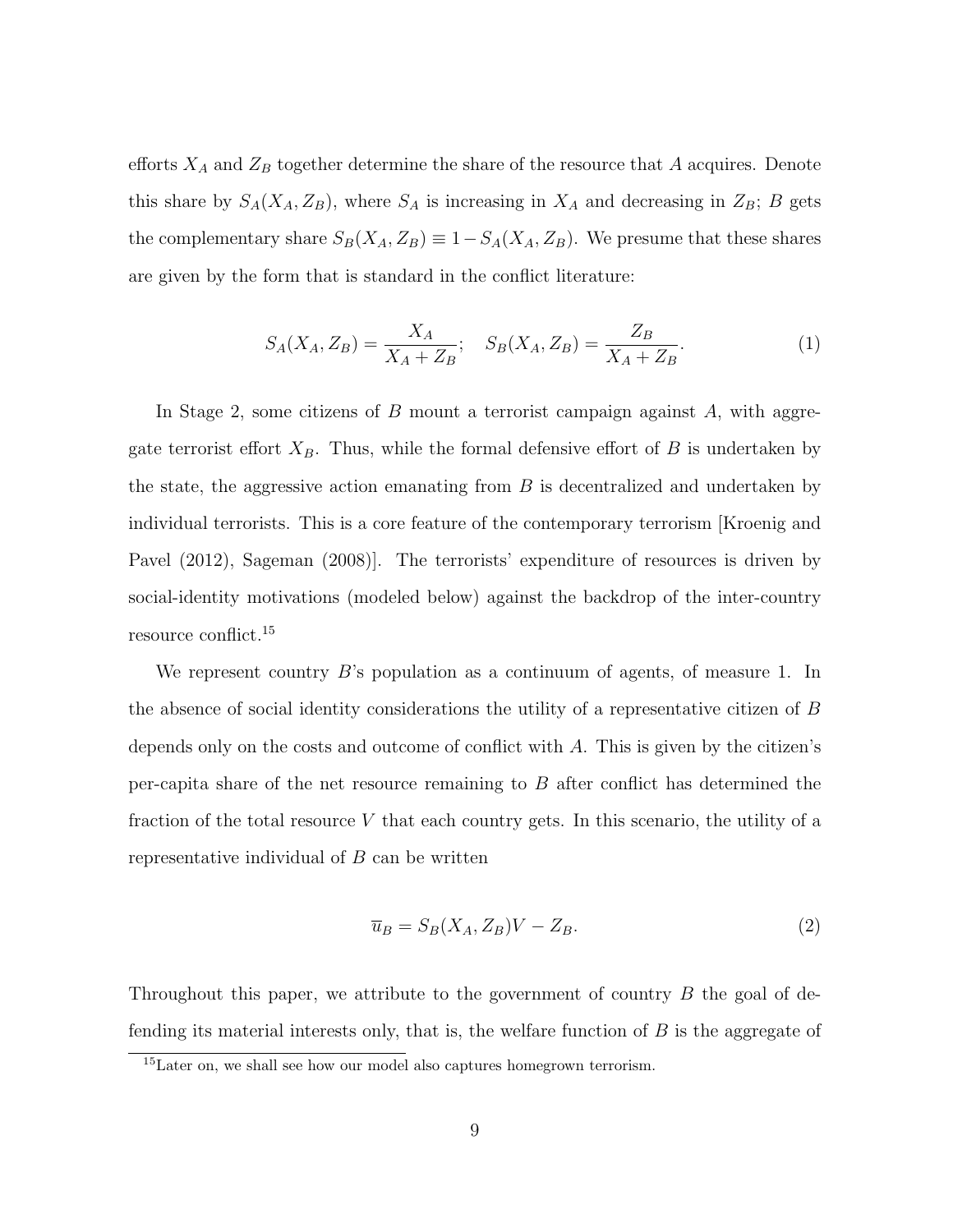(2) over its citizens. Apart from affording tractability, this has the advantage that any decentralized terrorism from B is not used strategically and, therefore, enables us to examine rational but non-state, non-strategic terrorism. There is no role for individual terrorist activity with this specification of a person's utility since the latter is determined entirely by the aggregate state-level efforts,  $X_A$  and  $Z_B$ , of the two countries. Inter-country conflict over a resource, however, often brings social identity considerations into play, with favoritism towards the in-group and spite against the out-group, even when acting on these biases proves costly from the point of view of an individual [Tajfel and Turner  $(1979, 1986)$ ].<sup>16</sup>

To model the relevant aspects of social identity we introduce to each individual's utility function a pair of parameters,  $(\alpha, \lambda)$ . The parameter  $\alpha$ , defined on the interval  $[0, 1]$ , captures the degree of altruism that the individual feels towards his own country's citizens. The parameter  $\lambda$ , defined on the open interval  $[0,\infty)$ , captures the idea of discrimination or spite felt towards the other country and its citizens. These parameters are intimately related to the concept of social capital, which facilitates cooperation within and across groups [Guiso et al  $(2011)$ ].<sup>17</sup> The values of these parameters vary across individuals, and we denote the density function associated with the distribution of the parameters by  $f(\alpha, \lambda)$ .

<sup>&</sup>lt;sup>16</sup>Our approach to modelling social identity is complementary to other applications found in the literature. Individuals who care about social identity "derive utility from belonging to larger social groupings, preferring, all else equal, to identify with higher-status groups and favoring in-group members at the expense of out-group members." Sambanis et al. (2015, p.5). Shayo(2009), Sambanis et al. (2013) and Sambanis et al. (2015) focus on the importance of high or increasing status of the group, and on how events or policies may induce sub-national groups to overcome perceived intra-group differences and identify with an inclusive national group if the national group has sufficiently higher status than the sub-national groups. We assume here that country  $B$ 's population already is unified in identity terms, so that only the Us vs. Them aspect of social identity is relevant.

<sup>&</sup>lt;sup>17</sup>The aggregate value of the parameter  $\alpha$  would embody what Putnam (2000) has called 'bonding' social capital within the group and would facilitate in-group cooperation. The aggregate value of the parameter  $\lambda$  would represent an inverse measure of what Putnam (2000) referred to 'bridging' social capital between this group and the others—inverse measure because the higher this aggregate, the more difficult it would be to form a bridge between this community and the rest.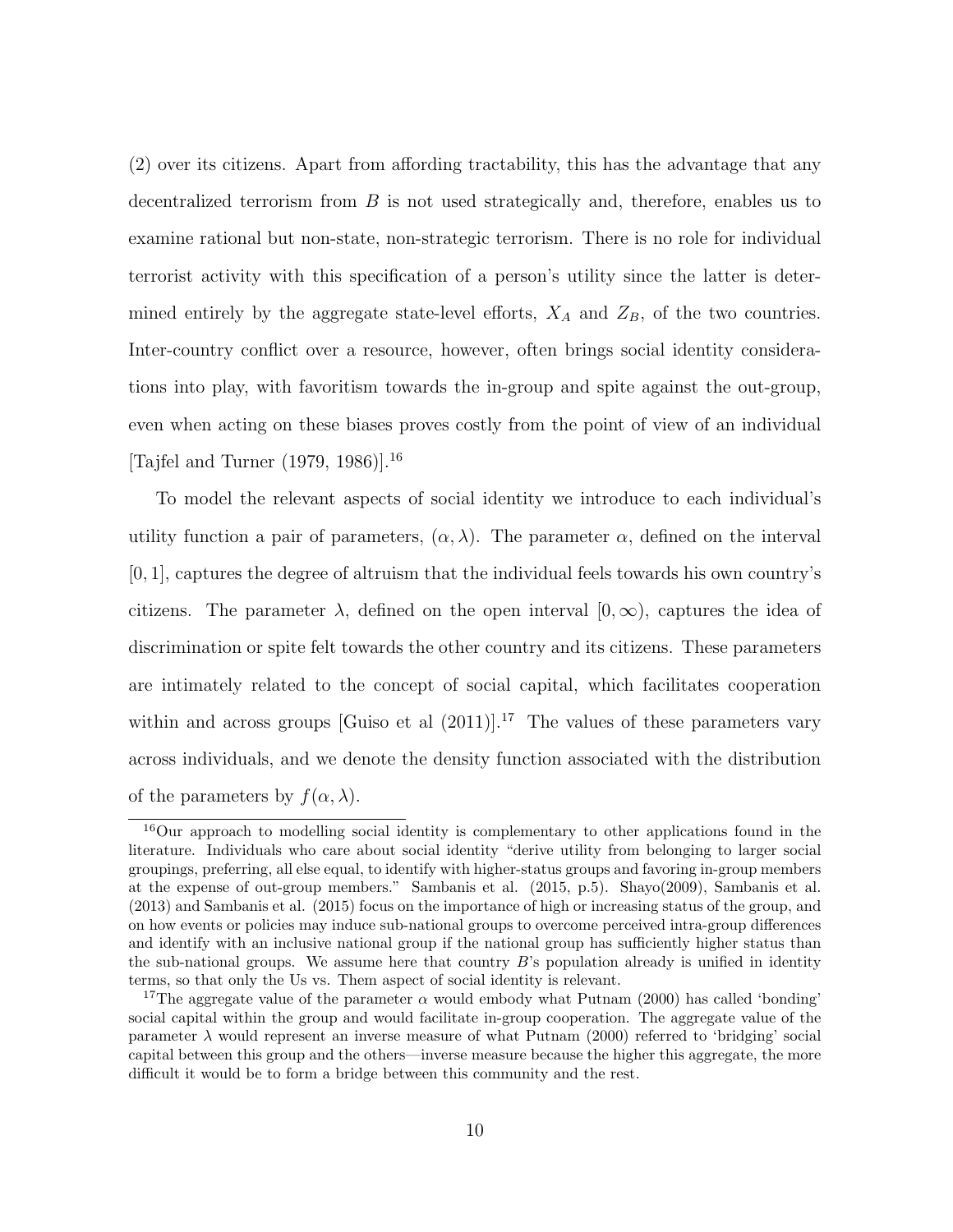We draw a distinction between an individual's out-group spite parameter,  $\lambda$ , and the out-group hate<sup>18</sup> that he experiences. The latter depends on the spite parameter, but also on the nature and magnitude of the perceived offense of the out-group. If the out-group (here  $A$ ) has invaded  $B$ 's country with a military force of size  $X_A$ , then we may take  $X_A$  as an index of the magnitude of the offense. We measure the level of the individual's out-group hate as  $\lambda X_A$ ; the larger the offense, the greater the out-group hate. This also is the utility the citizen of  $B$  derives from his out-group hate when a unit of damage is inflicted on A. Spite is exogenous to the individual, but the extent of his hate is endogenous.<sup>19</sup>

In anticipation of terrorist activity by  $B$ , country  $A$  will undertake expenditures to reduce the damage. We denote this expenditure by  $Z_A$ . In reality, we can broadly classify two different types of expenditure. First, there is the expenditure undertaken to protect life and property within A. We refer to this as  $A$ 's defensive expenditure, and would include precautions taken such as screening at airports, prevention of radicalization, etc. In this section,  $Z_A$  is restricted to refer to this sort of expenditure. Second, A can also undertake expenditures to identify terrorists, locate them, pursue them, and neutralize or assassinate them. This latter form of expenditure is what we define in this paper as 'counterterrorism'. In a subsequent section of this paper, we allow  $Z_A$  to include counterterrorism. Sandler (2011) refers to these two expenditures, respectively, as 'defensive' and 'proactive' counterterrorism measures. In this paper, we refer only to the latter as counterterrorism and, for clarity, to the former as homeland security.

In our decentralized model, the damage inflicted on A, by an individual from B with preference parameters  $(\alpha, \lambda)$ , is taken to be given by  $D_A(Z_A)x_B(\alpha, \lambda)$ , where

<sup>18</sup>Or schadenfreude or epicaricacy.

<sup>&</sup>lt;sup>19</sup>See Sageman (2008, Ch.4) for a description of the development of in-group love and out-group hate in the process of radicalization.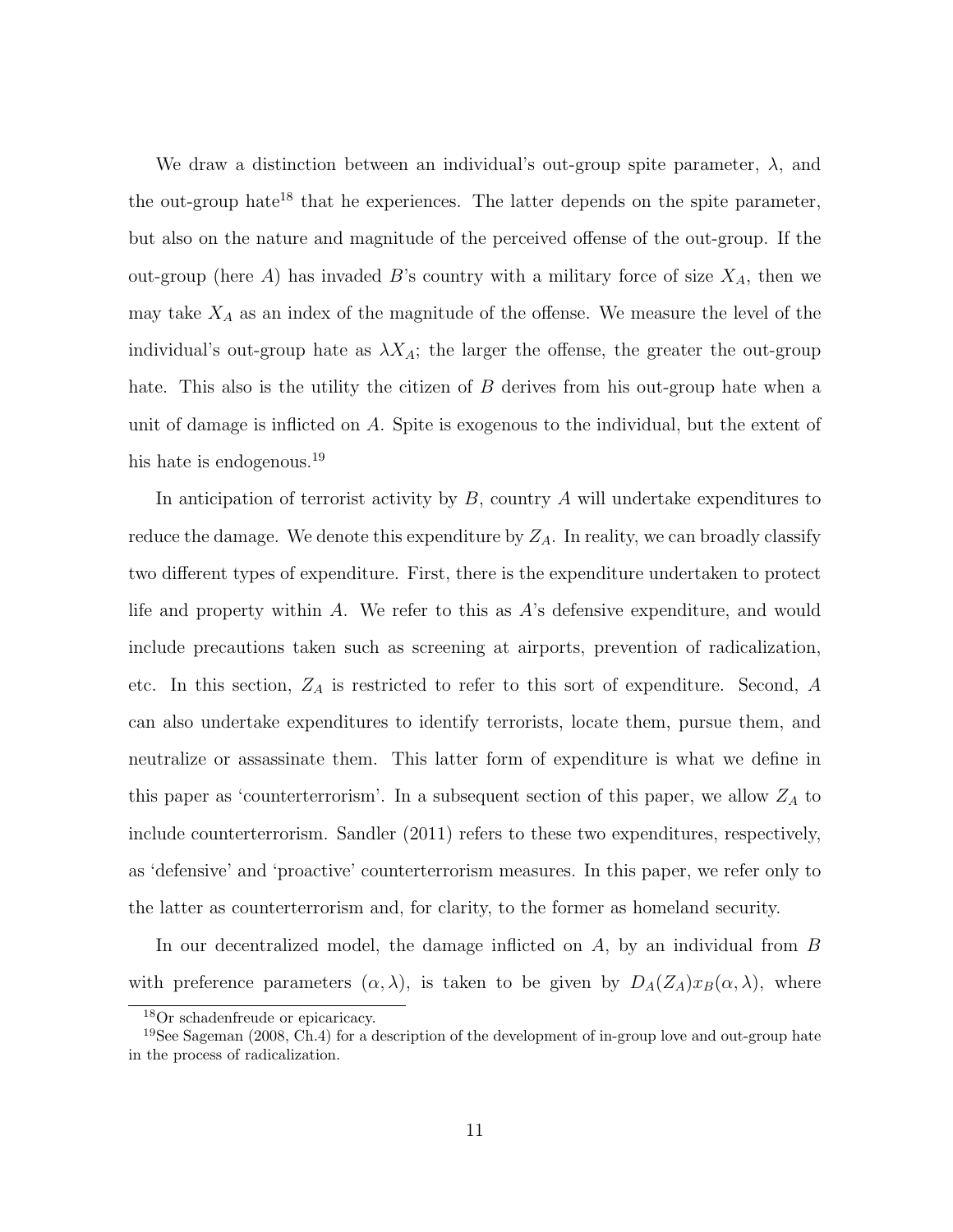$x_B(\cdot) \in \{0,1\}$  is the effort applied by the individual to causing damage, and  $D_A(\cdot)$ measures the expected damage caused per unit of effort. This expected per-unit damage level is a decreasing, convex function of  $Z_A$ . The total damage inflicted on A through decentralized terrorism arising in B will therefore be  $D_A(Z_A)X_B$ , where  $X_B =$  $\int$ 0  $d\alpha \int_0^\infty$ 0  $x_B(\alpha, \lambda) f(\alpha, \lambda) d\lambda$  measures total terrorist activity summed over B's population.

The utility of out-group hate that an individual in  $B$  experiences from the total damage inflicted on A is  $\lambda X_A D_A(Z_A)X_B$ . Further, the individual also positively values, according to the weight  $\alpha$ , the utility of the other members of B as a result of the positive damage inflicted on A by the activities  $X_B$ ; that is, the individual values the positive valuation that other citizens of  $B$  receive from damage done to group  $A$ . Thus the individual's total perceived benefit from terrorism may be written as

$$
(\lambda + \alpha \Lambda) X_A D_A(Z_A)(x_B(\alpha, \lambda) + X_B),
$$

where  $\Lambda \equiv \int\limits_{0}^{1}$ 0  $d\alpha \int_0^\infty$  $\boldsymbol{0}$  $\lambda f(\alpha, \lambda) d\lambda$  is the average value of the spite parameter in the B population. Both  $\Lambda$  and  $X_B$ , the aggregate terrorist effort in B, are taken as parametric by an individual.

We may then write the total utility function,  $u_B$ , of the representative individual in group  $B$  as

$$
u_B(\alpha, \lambda) = \overline{u}_B + (\lambda + \alpha \Lambda) X_A D_A (Z_A)(x_B + X_B) - x_B,
$$
\n(3)

where the last term in  $x_B$  (with  $x_B \in \{0, 1\}$ ) is the assumed disutility (or opportunity cost) of effort.

Taking  $\Lambda$  and  $X_B$  as given, an individual of B will devote himself to the terrorist cause of inflicting damage on A when the perceived marginal benefit is at least as large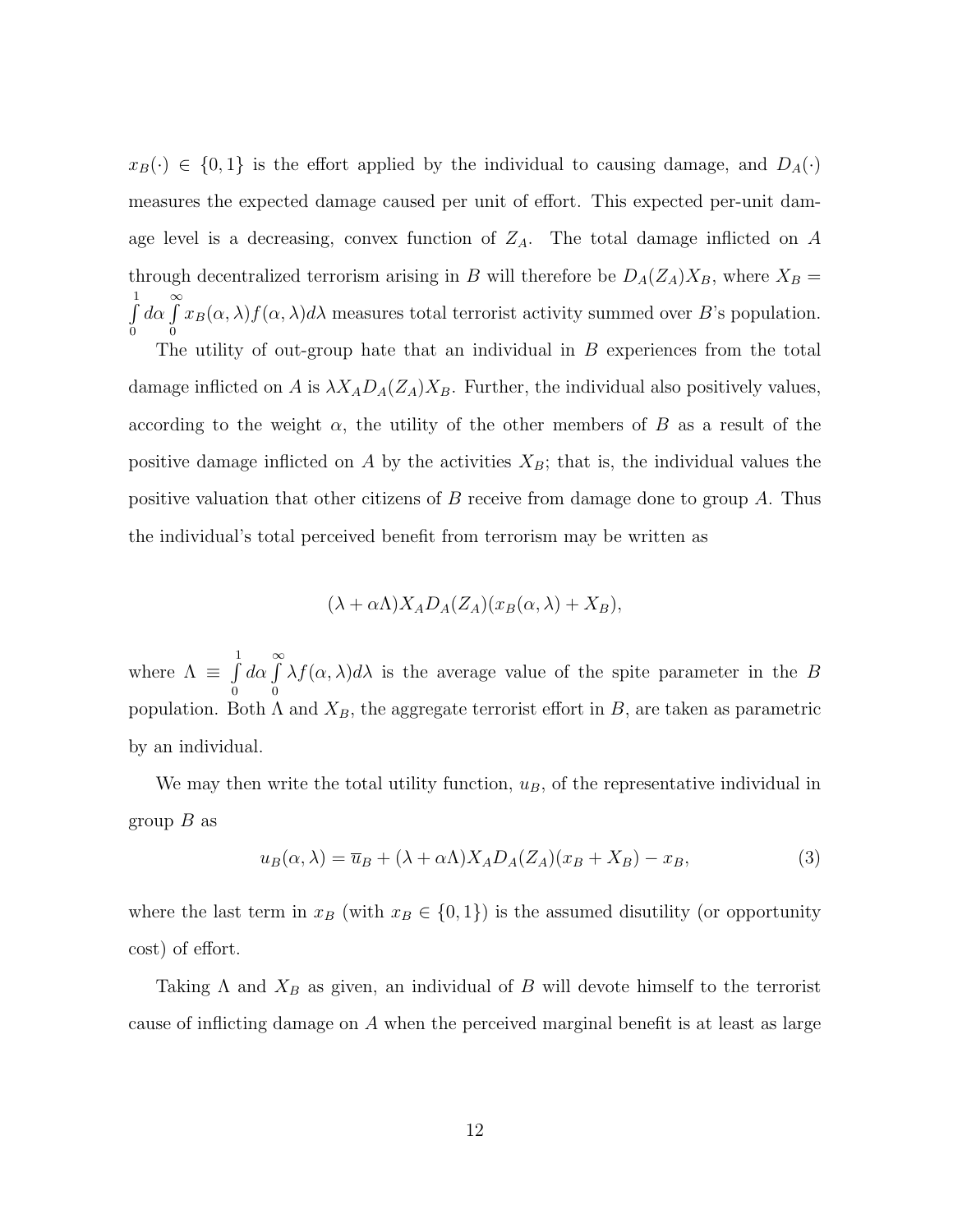as the opportunity cost of personal effort, that is,  $x(\alpha, \lambda) = 1$  when

$$
(\lambda + \alpha \Lambda) X_A D_A(Z_A) \ge 1. \tag{4}
$$

Individuals for whom this strict inequality is reversed will choose a zero level of terrorist activity. Thus the effort,  $x_B(\alpha, \lambda)$ , that maximizes the above utility function can be  $written<sup>20</sup>$ 

$$
x_B(\alpha,\lambda) = 0 \quad \text{if} \quad (\lambda + \alpha \Lambda) X_A D_A(Z_A) < 1,\tag{5}
$$

$$
= 1 \quad if \quad (\lambda + \alpha \Lambda) X_A D_A(Z_A) \ge 1. \tag{6}
$$

It follows that the aggregate effort  $X_B$  is equal to the number of people in the population that turn terrorist. The boundary case in which an individual is on the verge of becoming active occurs when (4) holds with strict equality. We identify the boundary that demarcates terrorists from non-terrorists as the set of social identity parameters  $(\alpha, \lambda)$  such that

$$
\lambda + \alpha \Lambda = \chi(X_A, Z_A),\tag{7}
$$

where  $\chi(X_A, Z_A) \equiv 1/(X_A D_A(Z_A))$ . This variable  $\chi(\cdot)$  on the right hand side is the ratio of the opportunity cost of an individual's terrorist effort to the marginal benefit per unit of his/her terrorist effort. Since both  $X_A$  and  $Z_A$  are endogenous, so is  $\chi(X_A, Z_A)$ . With this notation we can write both the number of terrorists  $(T)$ , and the level of terrorist activity as

$$
X_B = T(X_A, Z_A) = \int\limits_0^1 d\alpha \int\limits_{\chi - \alpha\Lambda}^{\infty} f(\alpha, \lambda) d\lambda
$$

Who becomes a terrorist and who does not is illustrated in  $(\alpha, \lambda)$  space as in Figure  $20$ When the weak inequality holds with equality, the individual applies effort 1.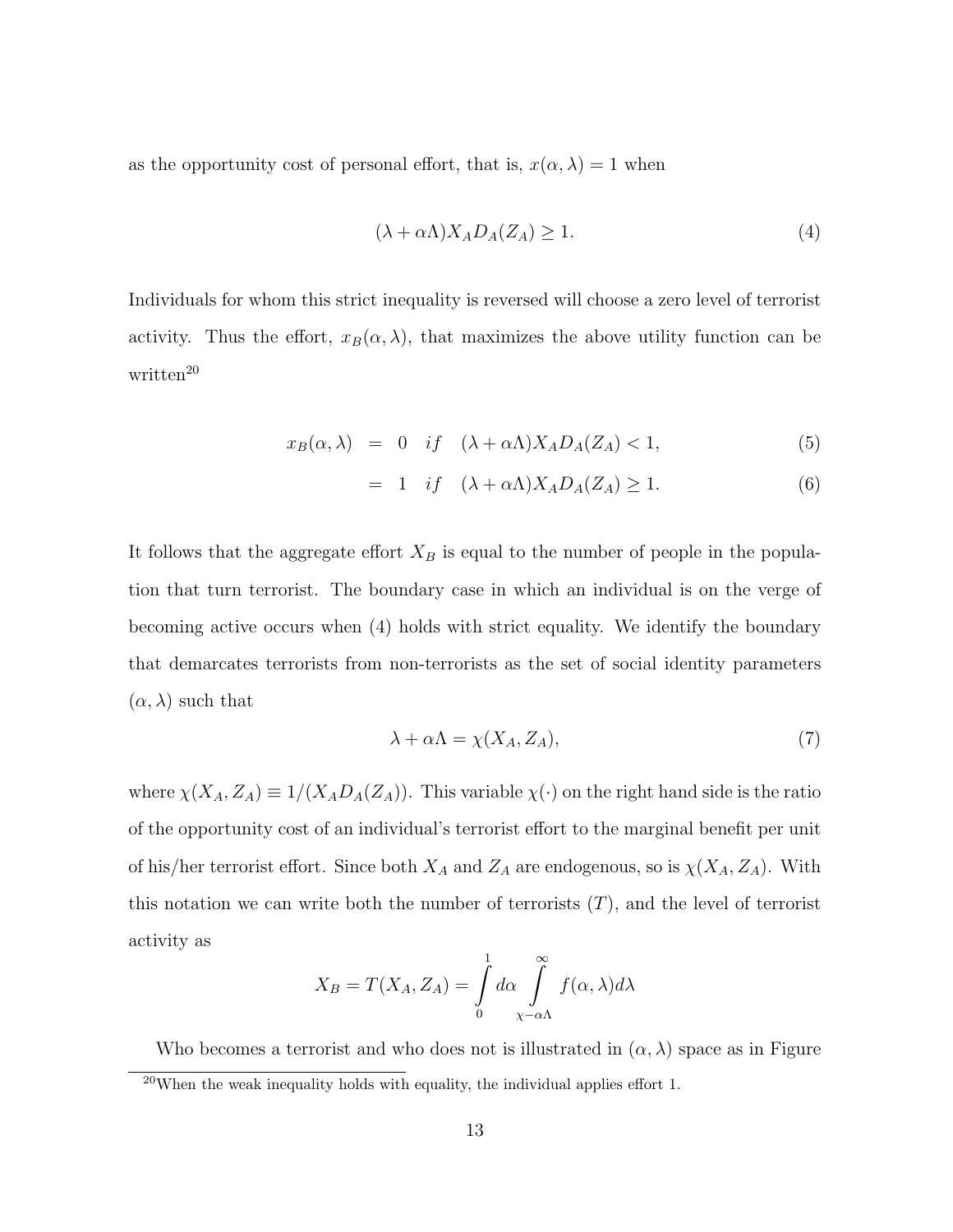1. For a given  $\chi$ , the terrorist/non-terrorist boundary equation, (7), rewritten as

$$
\lambda = \chi(X_A, Z_A) - \Lambda \alpha,
$$

is shown as the downward-sloping line ED. Every individual with parameter values within the population who is below this line is a non-terrorist in that their effort commitment to terrorism,  $x_B(\alpha, \lambda)$ , is zero. Every individual who is in the population but with  $(\alpha, \lambda)$  values putting them on or above the locus is a terrorist with strictly positive activity,  $x_B(\alpha, \lambda) = 1$ . The precise location of the line ED depends on the aggressive and defensive efforts,  $X_A$  and  $Z_A$  respectively, of A, and on country B's average spite level,  $Λ$ .

In general, intuition suggests that individuals who are most spiteful, that is, those who have the highest  $\lambda$  values, are most likely to be terrorists. However, we have also seen that feelings of altruism towards in-group members are important in providing motivation for spiteful acts. In the figure, what can be seen in general is that it is  $(\alpha, \lambda)$  pairs in which each parameter tends to be relatively high that are more likely to give rise to terrorism. That is, terrorism is most likely when the individual is strongly motivated by both aspects of social identity, the spiteful and the altruistic. Indeed, given the location of the locus  $ED$  in Figure 1, we see that some spiteful individuals in the population will not become terrorists unless they have a sufficient degree of altruism towards fellow citizens. Studies of terrorists have shown that membership in altruistic organizations that provide various public services is a commonly shared characteristic.<sup>21</sup> Our approach to terrorism based onsocial identity shows why such an unexpected trait may underlie reprehensible behavior, consistent with the evolutionary arguments of Choi

<sup>21</sup>For example, see Flanigan (2008) for a description of such services provided by Hezbollah and the Tamil Tigers.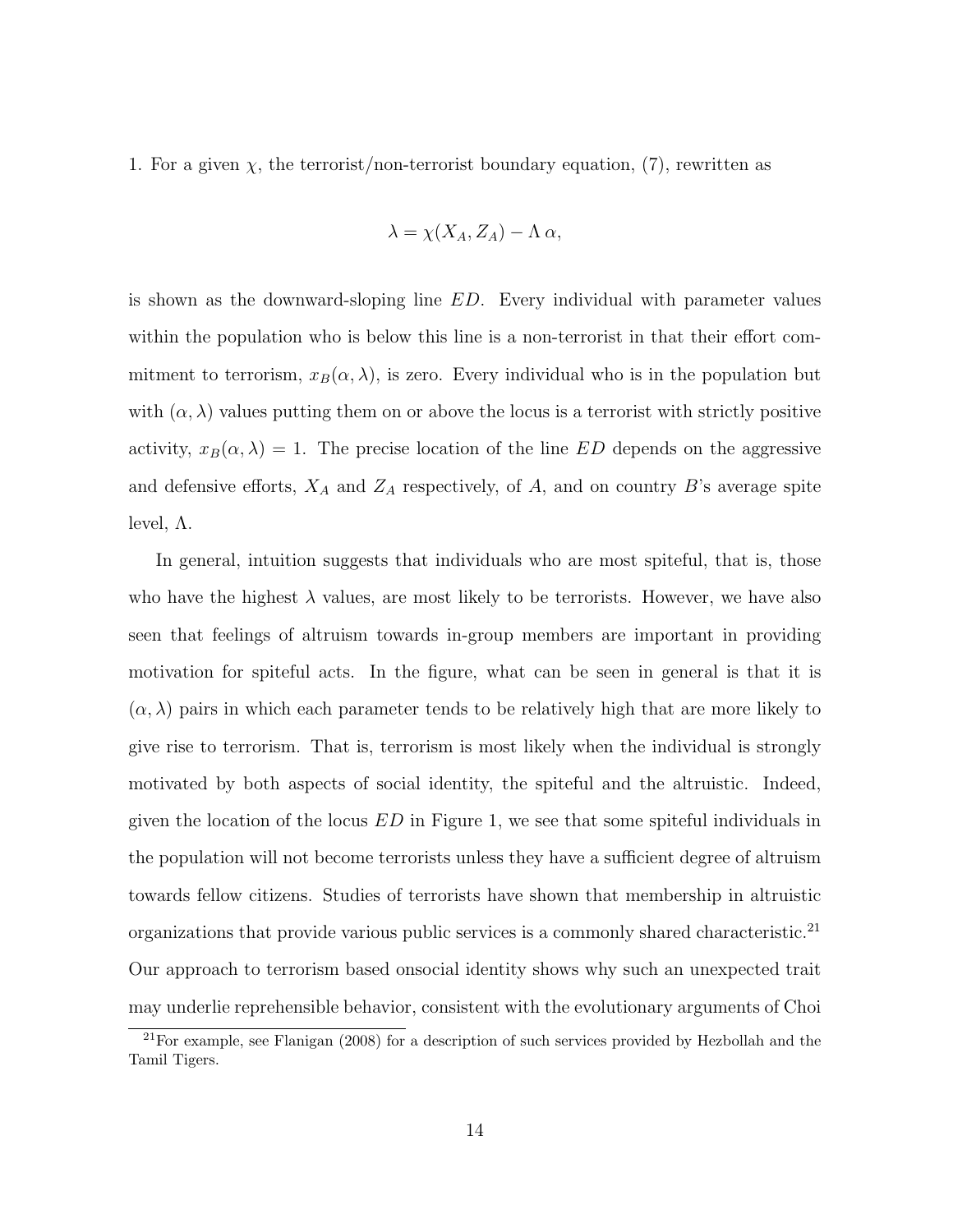and Bowles (2007) and Bowles (2009).

Social capital facilitates terrorism. But there is an important caveat. Even in the absence of in-group altruism there would be terrorist effort, albeit diminished. The reverse, however, is not true. Since terrorism is conducted only against the out-group, if there were no out-group spite no amount of in-group altruism would generate terrorist effort when it is decentralized. It is important to recognize that, when there is some spite, even a small amount of altruism towards each in-group member can greatly magnify a terrorist's effort. It explains why terrorists often claim that they are patriots. It is in-group altruism that sets them apart from common, self-centered criminals. It is their wanton disregard for the lives of out-group members, however, that sets them apart from patriots and renders them terrorists.<sup>22</sup>

There is a well-recognized moral hazard problem here with terrorist activity: each terrorist is tempted to free-ride on the effort of others in the defense of B. This is the focus of models of terrorism in Berman (2011). But we note here that when an individual has the slightest degree of altruism  $(\alpha > 0)$ , the payoff of a unit of effort devoted to terrorist activity that inflicts damage on A increases from  $\lambda X_A D_A(Z_A)$  to  $(\lambda + \alpha \Lambda) X_A D_A(Z_A)$ . Since country populations are typically large (in the millions), even the smallest amount of altruism among terrorists for their in-group can greatly increase their individual effort. This is likely to overwhelm the effect of free-riding among terrorists. By ignoring altruism among potential terrorists for their fellow citizens and focusing on the potential free-riding aspect, A would be vastly underestimating the scale of terrorist effort.

Comparative statics for the individual level of terrorist effort defined in (5) and (6)

<sup>&</sup>lt;sup>22</sup>The logic of our model reveals why it is not appropriate to represent identity with a single parameter in this model. It might seem that a single parameter ( $\alpha$  say) could do double-duty—higher values of  $\alpha$ representing greater in-group altruism and lower out-group spite. But such an expedient would wash out aspects of preferences that have different effects on terrorism.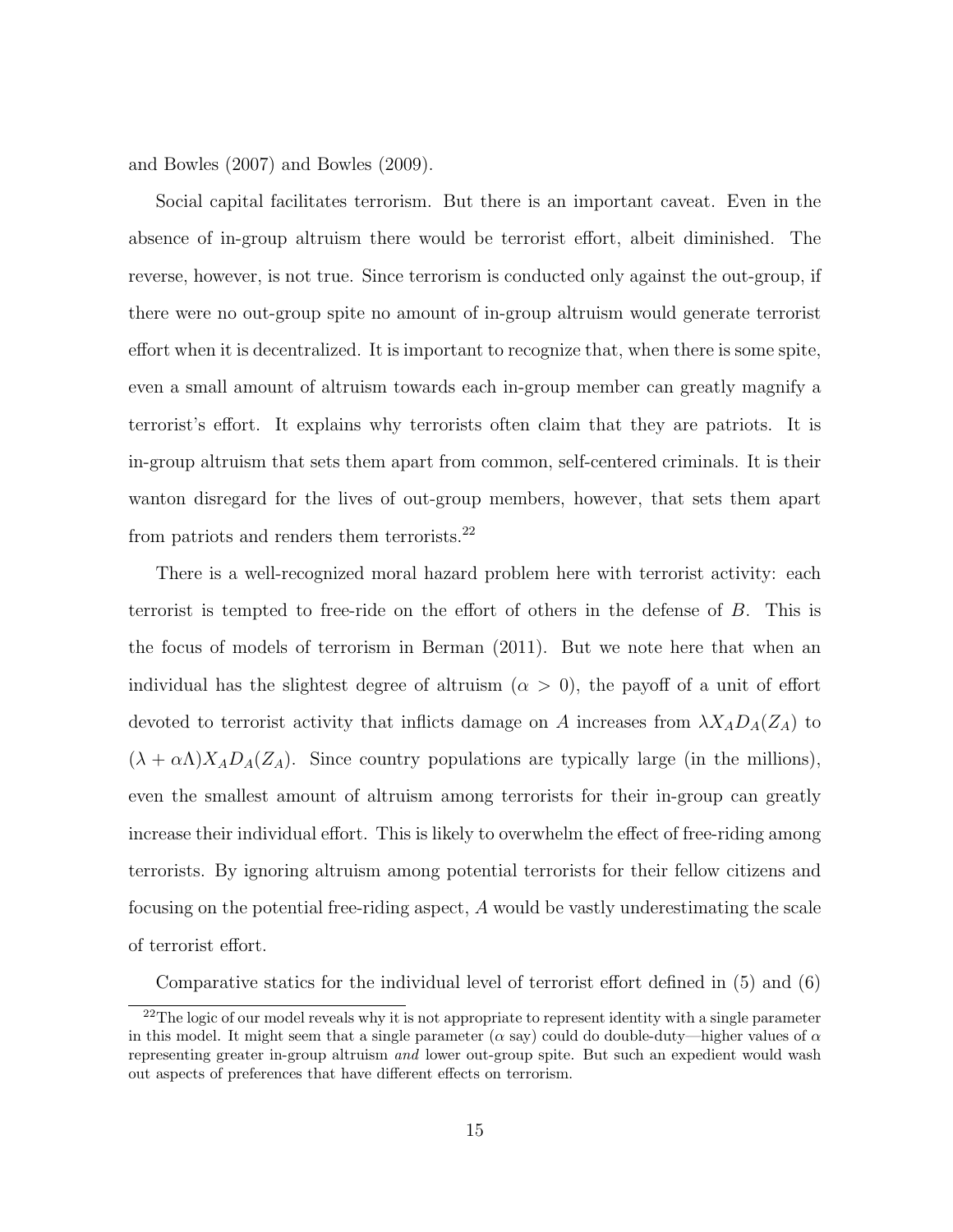are straightforward. Either an increase in A's initial offensive effort,  $X_A$ — which increases out-group hate, or a decrease in  $A$ 's defensive efforts,  $Z_A$ , which acts to increase the damage inflicted by terrorism, will shift the intercept value,  $\chi(\cdot)$ , of the line ED downwards; this will increase the measure of parameter values  $(\alpha, \lambda)$  for which equation (7) is satisfied, so increasing the number of terrorists and the level of terrorism. Conversely, either a decrease in  $X_A$  or an increase in  $Z_A$  will increase  $\chi(X_A, Z_A)$ , thereby decreasing the level and number of terrorists.

On the other hand, an increase in the average spite-level  $\Lambda$  prevalent in B's population rotates the boundary of indifference between terrorist and non-terrorist in the clockwise direction pivoted around point  $E(=\chi(\cdot))$ , so that the boundary becomes  $ED'$ in Figure 1. An individual with a given amount of spite  $\lambda$  requires a lower level of altruism towards the in-group in order to be induced into terrorism. This is because, the aggregate perceived benefit from terrorist damage to country A is now greater and so a smaller degree of in-group altruism is sufficient to maintain indifference. Note, however, no matter how large the average spite  $\Lambda$  is, there will be no terrorists unless  $X_A > 0$ . In the absence of a grievance induced by foreign oppression, no amount of spite will produce terrorists.<sup>23</sup>

Lemma 1: The number of terrorists  $T$ , and the aggregate level of terrorist activity,  $X_B$ : (i) are each increasing in  $X_A$ ; (ii) are each decreasing in  $Z_A$ ; (iii) are each increasing in Λ.

For later use we will record the aggregate response of terrorists' effort to what they take as given in Stage 2 as:

$$
X_B = X_B^R(X_A, Z_A; \Lambda),
$$

where the function  $X_B^R$  is increasing in  $X_A$  and decreasing in  $Z_A$ .

<sup>&</sup>lt;sup>23</sup>This is because, as  $X_A \to 0$ , on the right hand side of (7)  $\chi \to \infty$ .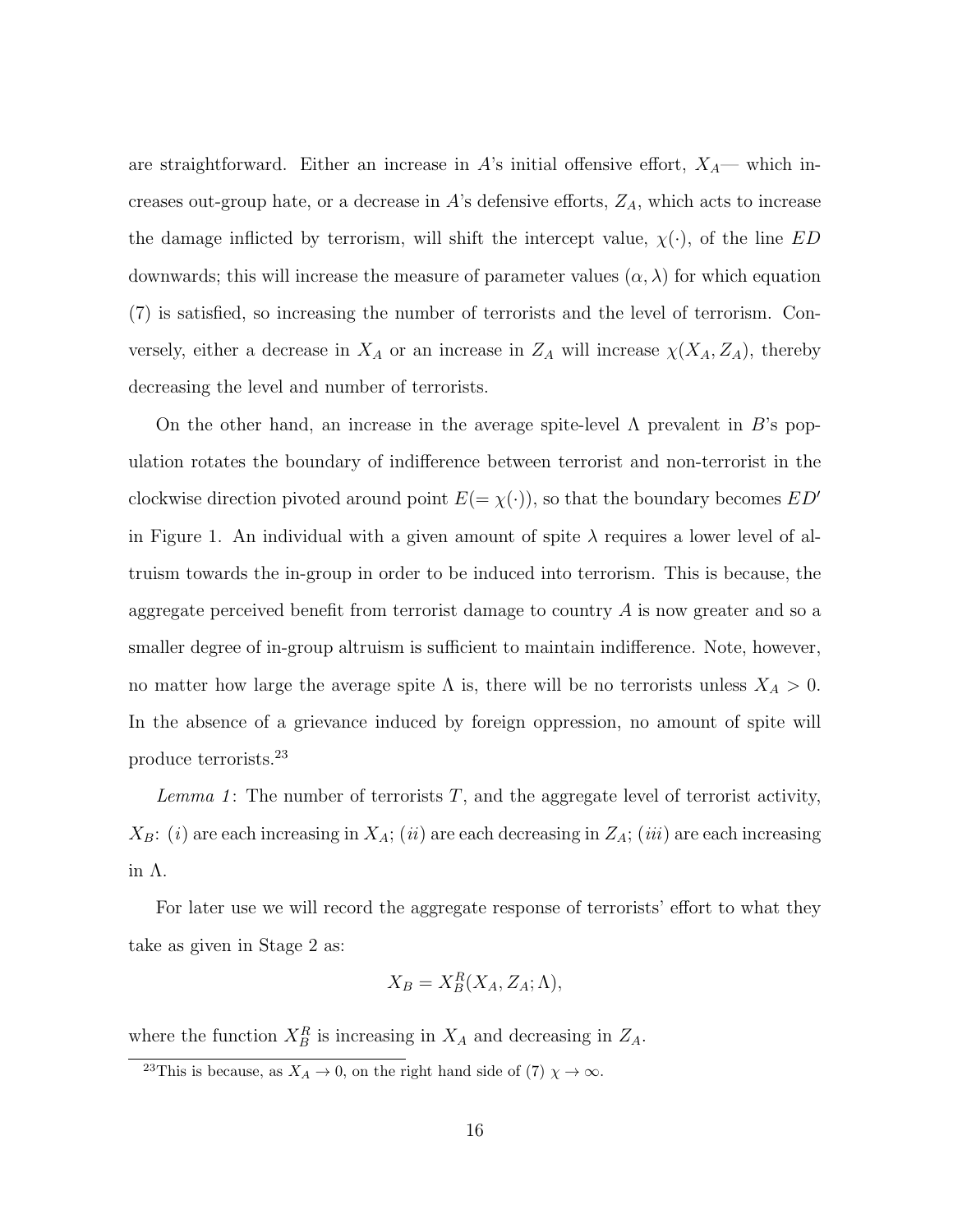We now complete the modelling of Stage 2. Country A, faced with the terrorist activity  $X_B$ , solves its homeland security problem by minimizing the sum of damage and security expenditures. We assume Nash behavior on the part of both the terrorists and the government of A. In Stage 2, country A solves

$$
\min_{Z_A} \qquad D_A(Z_A)X_B + Z_A,\tag{8}
$$

taking  $X_B$ , under Nash behavior, as parametric. The solution to this problem,  $Z_A^R(X_B)$ , will determine the optimal degree of homeland security given its foreign commitment and the level of terrorist activity. This reaction function will be increasing in  $X_B$ , with  $Z_A^R(0) = 0.$ 

The outcome in Stage 2 will be determined by the solution to the simultaneous equations

$$
X_B = X_B^R(X_A, Z_A); \quad Z_A = Z_A^R(X_B). \tag{9}
$$

Denote this Nash equilibrium by the doublet  $[\widehat{X}_B(X_A), \widehat{Z}_A(X_A)]$ , which depends on A's invasion effort,  $X_A$ , in Stage 1. The properties of this equilibrium are stated in the following result.

Lemma 2: In the Stage 2 Nash equilibrium,

- (i) B's aggregate terrorist effort,  $\widehat{X}_B$ , is increasing in A's invasion effort,  $X_A$ ;
- (*ii*) A's defensive effort,  $Z_A$ , is increasing in its invasion effort,  $X_A$ .<sup>24</sup>

$$
\widehat{X}_B = X_B^R(X_A, Z_A^R(\widehat{X}_B)).
$$

Taking the total derivative of the above equation with respect to  $X_A$  and rearranging, we obtain

$$
[1 - \frac{\partial X_B^R}{\partial Z_A} \frac{\partial Z_A^R}{\partial X_B}] \frac{d\widehat{X}_B}{dX_A} = \frac{\partial X_B^R}{\partial X_A},
$$

<sup>&</sup>lt;sup>24</sup> Proof: (i) Substituting  $Z_A = Z_A^R(X_B)$  into the right hand side of the first equation in (9), we obtain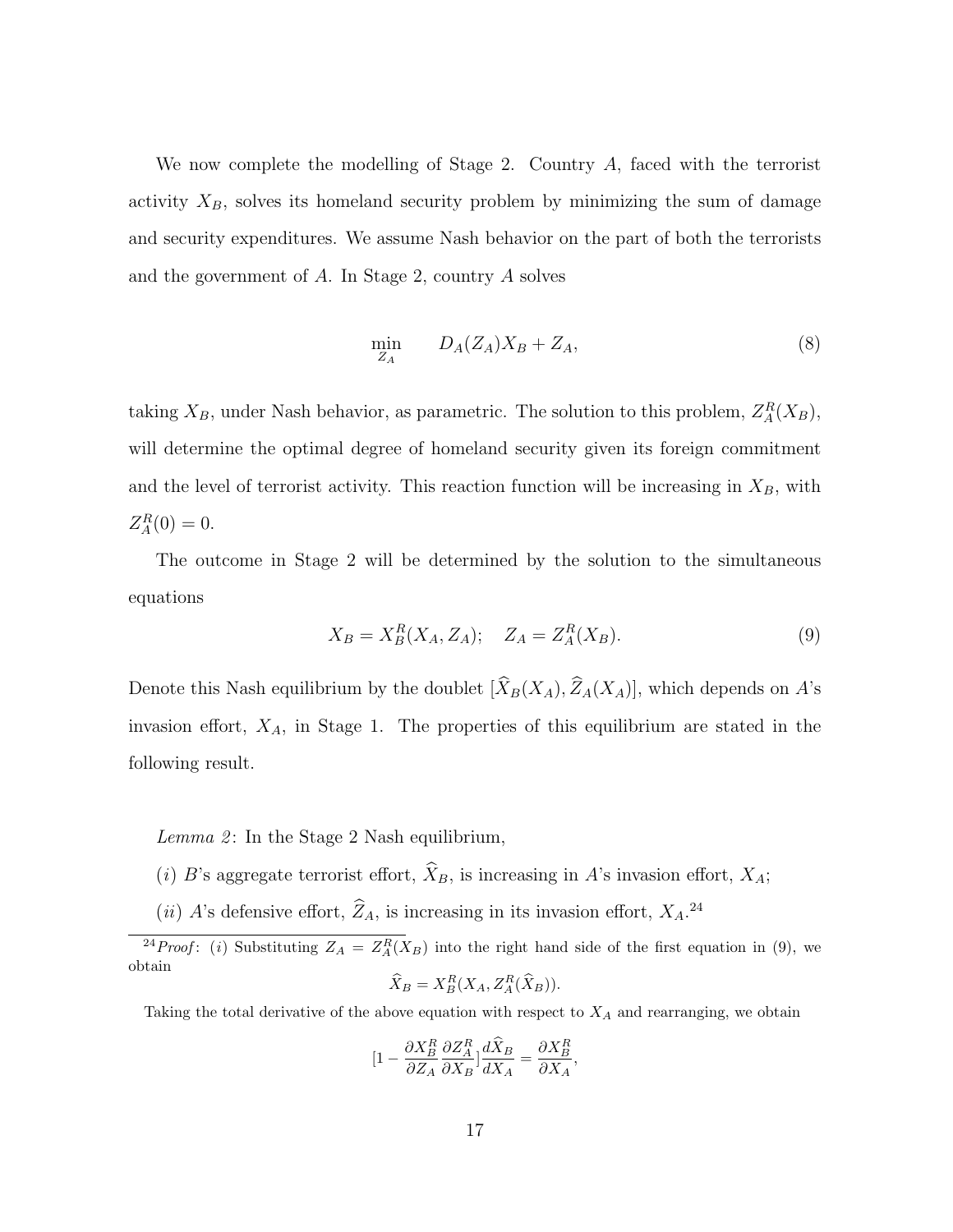In view of the result in Lemma 2, A will have to recognize that a more aggressive invasion in Stage 1 will induce a greater terrorist response in the next stage that, in turn, will require more resources for homeland security. In other words, if A is foresighted, it will undertake its actions in Stage 1 with full awareness of its consequences. Computation of the subgame perfect Nash equilibrium, of course, requires that we work backwards from Stage 2 to Stage 1 to ensure that expectations are consistent with what will actually transpire.

Turning now to Stage 1, we suppose that the two countries play a Nash game with respect to the choice of the country-level variables  $X_A$  and  $Z_B$ . In Stage 1, given our assumption that B does not use the decentralized terrorism of its citizens strategically, B will choose its defensive effort  $Z_B$  to maximize its objective,  $W_B$ :

$$
\max_{Z_B} \quad W_B \equiv S_B(X_A, Z_B)V - Z_B,\tag{10}
$$

where the objective function is the aggregation of  $(2)$  across the citizens of B.

In Stage 1,  $A$  will take into account the fact that the action  $X_A$  will induce a terrorist response  $X_B$  in the Stage 2 Nash equilibrium, and so its Stage 1 objective will be to maximize  $W_A$ :

$$
\max_{X_A} \quad W_A \equiv [S_A(X_A, Z_B)V - X_A] - D_A(\widehat{Z}_A(X_A))\widehat{X}_B(X_A) - \widehat{Z}_A(X_A), \tag{11}
$$

where the first square bracket captures the benefit to  $A$  from acquiring foreign resources and the remaining terms are the costs associated with terrorist retaliation and homeland security in the Stage 2 Nash equilibrium. Denote the Nash equilibrium solution to the

Since  $\partial X_B^R/\partial Z_A < 0$ ;  $\partial Z_A^R/\partial X_B > 0$ ;  $\partial X_B^R/\partial X_A > 0$ ; it follows that  $\partial \hat{X}_B/\partial X_A > 0$ .

<sup>(</sup>*ii*) Since  $Z_A^R(X_B)$  is increasing in its argument, it follows from (*i*) that  $d\hat{Z}_A/dX_A > 0$ .  $\Box$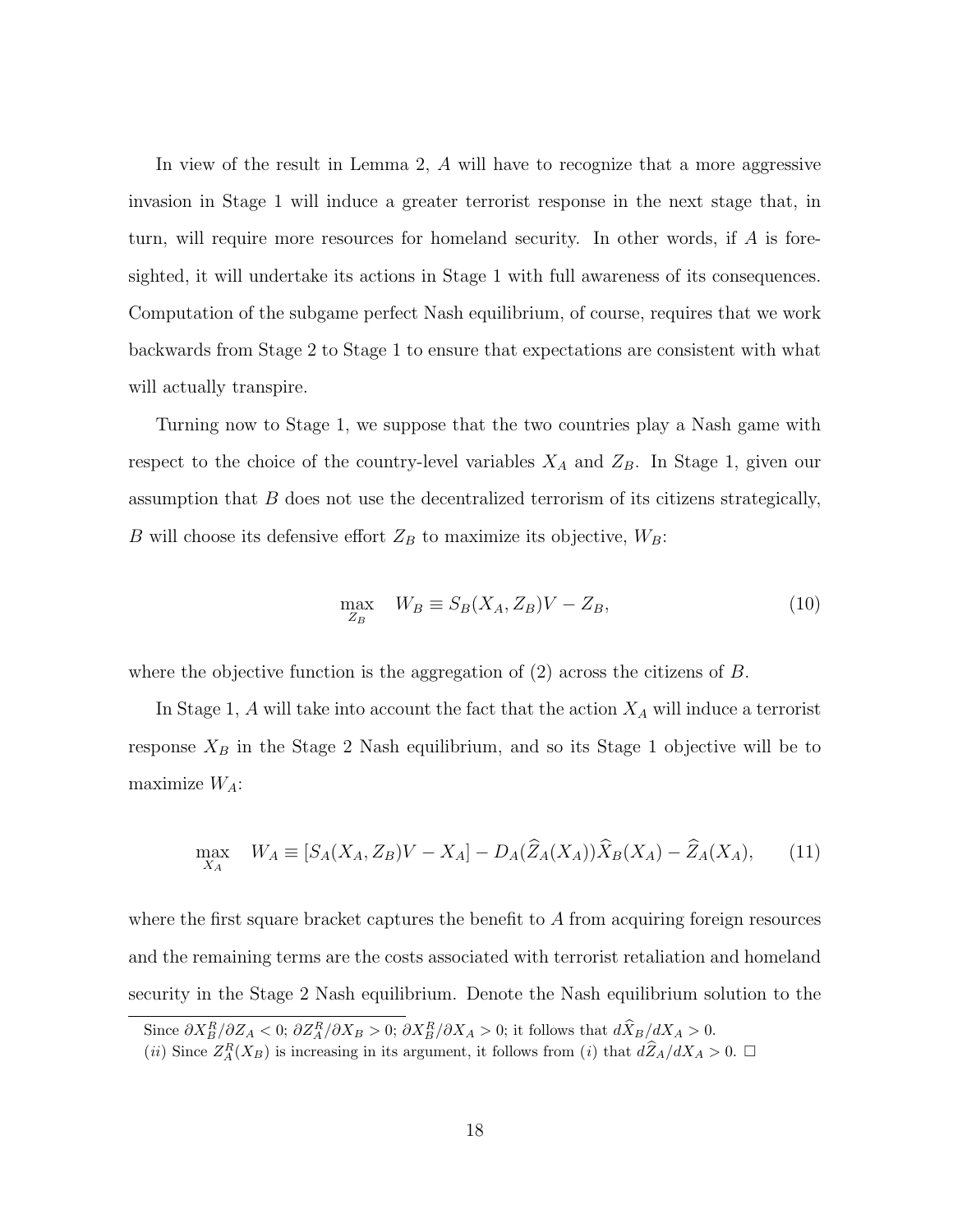game described by (10)-(11) as  $(X_A^*, Z_B^*)$ . This Nash solution determines the subgame perfect equilibrium (SPE) of the overall game.

If social identity concerns were completely absent, no damage due to terrorism would be incurred by A and it would need to put in place no homeland security measures. The game would essentially reduce to Stage 1, and the optimizations confronting countries A and B would simply become, respectively,

$$
\max_{X_A} \quad [S_A(X_A, Z_B)V - X_A]; \qquad \max_{Z_B} \quad [S_B(X_A, Z_B)V - Z_B]. \tag{12}
$$

What we have here is the standard conflict model [e.g. Hirshleifer (1988), Skaperdas  $(1992)$ . A resource worth V is being contested and the shares of V accruing to the contenders are given by their relative invasion and defensive efforts. Denote the Nash equilibrium of this standard conflict scenario by  $(X_A^{\dagger})$  $A^{\dagger}_{A}, Z_{B}^{\dagger}$ , and it is readily seen that  $X_A^{\dagger} = Z_B^{\dagger} = V/4.$ 

The magnitude of A's optimal invasion expenditure when it ignores social identity will obviously exceed its optimal magnitude when it correctly anticipates the implications of social identity. This follows from the fact that  $A$ 's reaction function for  $X_A$  in terms of  $Z_B$  when it ignores identity sets the marginal benefit of greater resource appropriation to the resource cost of the marginal effort in invasion. When it takes identity into account, the marginal benefit remains the same but the latter cost now includes the extra cost of terrorism and of homeland security. Therefore, A's best response for  $X_A$  in terms of  $Z_B$  will be lower than before. However, the reaction function for B's defensive expenditure  $Z_B$  in terms of  $X_A$  stays the same. Thus the equilibrium value of  $X_A$  will be lower when A correctly accounts for identity in terrorist attacks. When A ignores the effects of identity, and thus does not anticipate terrorism and also the need for devoting resources to homeland security, it will incur damage from unanticipated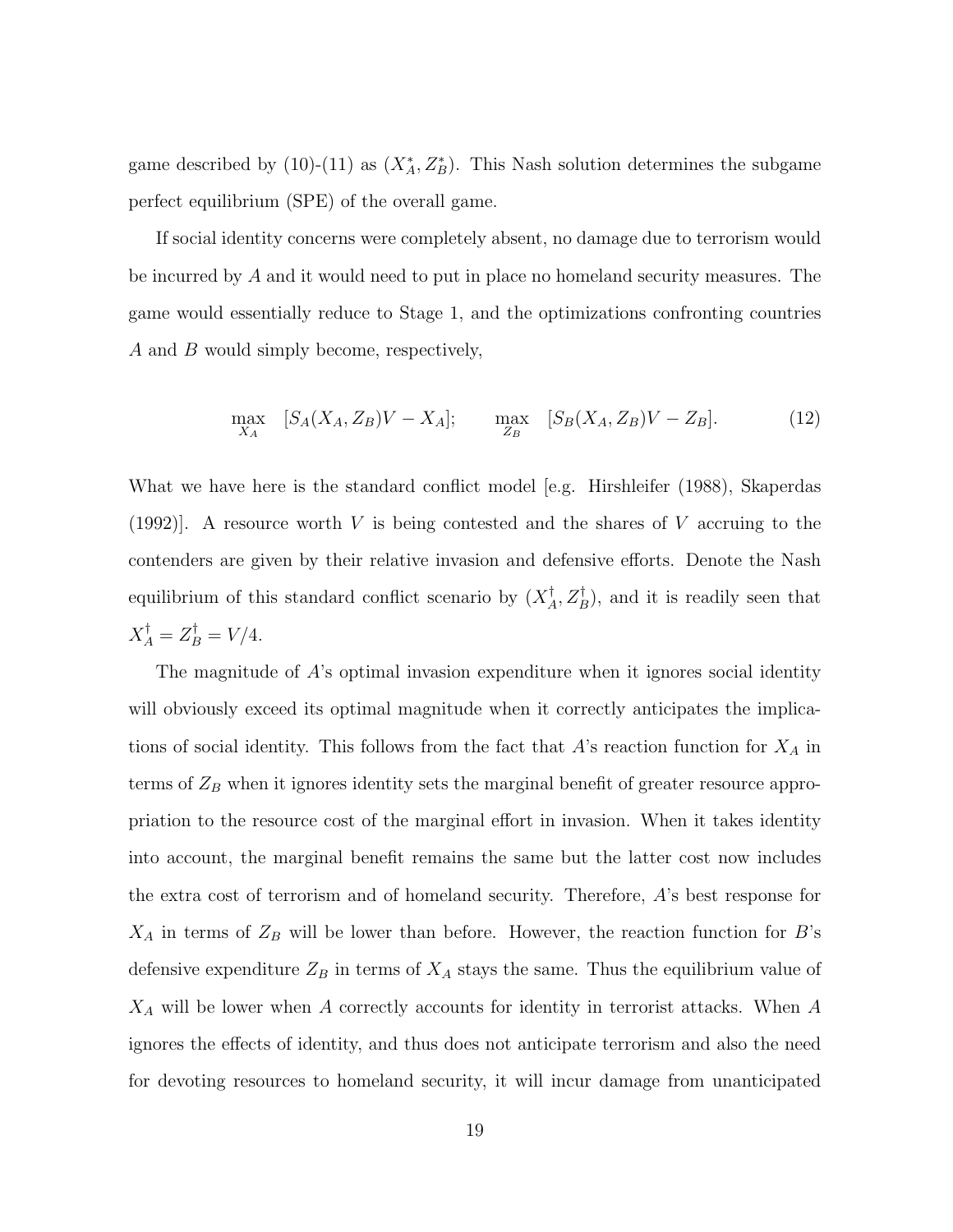terrorist activity. While this cost of ignoring identity is not theoretically surprising, it is worth noting from a policy perspective because countries often seem to ignore potential terrorist responses that can arise in a *decentralized* manner.<sup>25</sup>

### 3 The Commitment Role of Social Identity

Without an explicit organization, social identity plays a role in coordinating the actions of terrorists who act in a decentralized fashion. As a result, it achieves some benefits for B that would not have otherwise been possible. Furthermore, social identity performs the important function of supplying the commitment to retaliate for perceived grievances, which the government of country  $B$  cannot do in this one-shot game.<sup>26</sup> To see these important roles of social identity, let us consider the model without social identity (laid out in the above subsection as the standard conflict model). We keep the argument reasonably informal so as to minimize technical machinery in delivering the core intuition.

In the standard model of conflict, suppose we introduce the possibility of the government of B somehow *credibly committing* to inflicting damage on A in Stage 2 that may be state-sponsored terrorism or simply "resistance". Suppose that we denote this retributive, aggressive effort of B in aggregate by  $X_B$ . The welfare,  $\overline{W}_B$ , of B would be given by

$$
\overline{W}_B = S_B(X_A, Z_B)V - Z_B - X_B. \tag{13}
$$

 $^{25}$ In his book entitled *Imperial Hubris*, the ex-CIA analyst Michael Scheuer claimed that U.S. Intelligence had all the information available about impending terrorist danger from al Qaida before 9/11 happened but chose to ignore it. In the preface to his book he wrote, "Bin Laden has been precise in telling America the reasons he is waging a war on us. None of the reasons have anything to do with our freedom, liberty, and democracy, but have everything to do with U.S. policies and actions in the Muslim world."

<sup>&</sup>lt;sup>26</sup>This is important because in many, if not most of the scenarios pertaining to the interactions relevant to our context, the one-shot model is more appropriate than the standard contrivance of an infinitely repeated game that is invoked to facilitate retribution.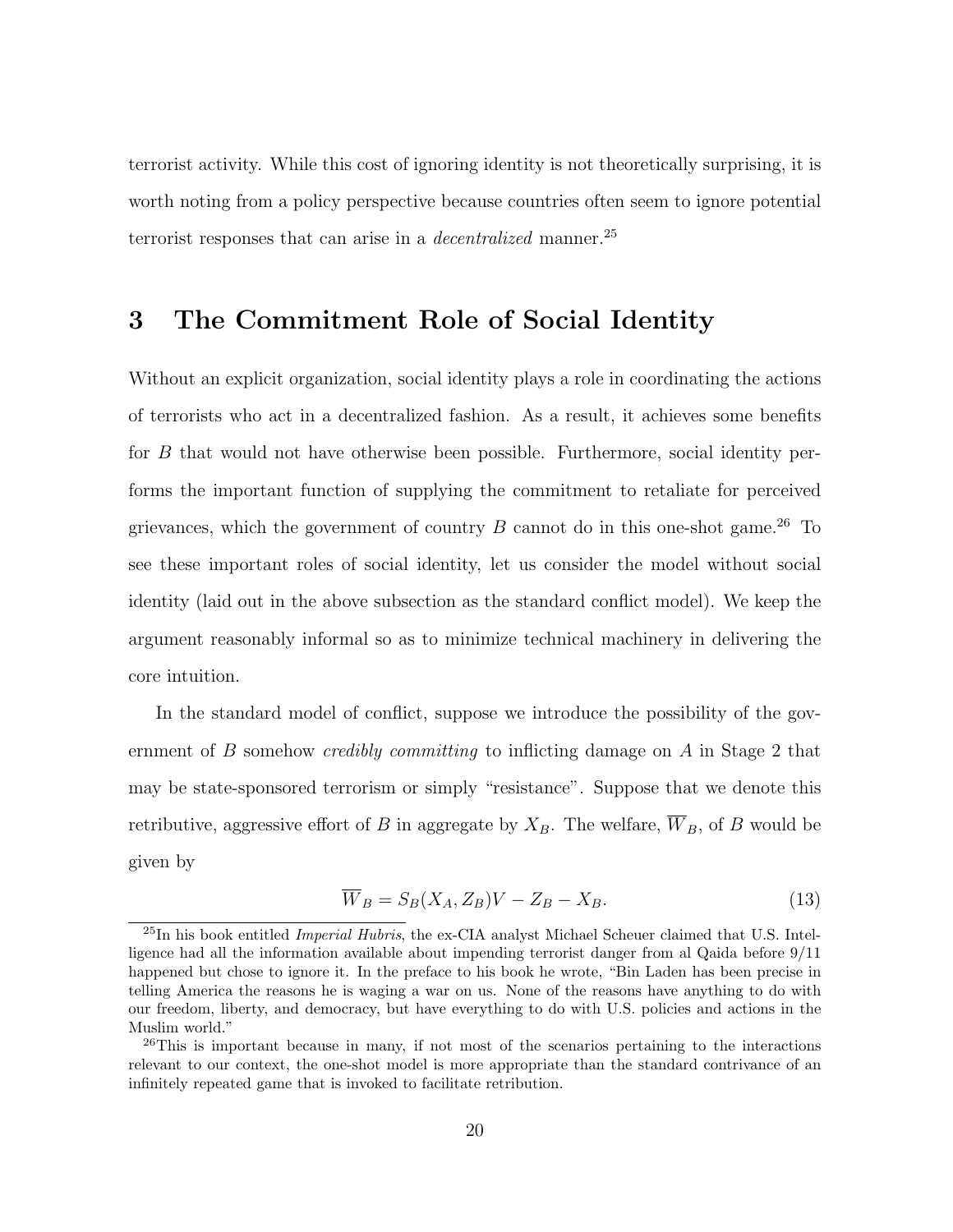For a single individual, the optimal effort will obviously be  $x_B = 0$  because there is no individual benefit to "resistance" of this nature. However, there could be a collective benefit. If the government of B arranges by fiat a non-zero, stage-two collective effort of resistance  $X_B$ , it will inflict a total damage of  $D_A(Z_A)X_B$  on A. This would call forth some resources for homeland defense,  $Z_A$  in A, which would solve  $(8)$ , the solution to which we denoted by  $Z_A^R(X_B)$ . Thus in Stage 1, the problem confronting A would be to maximize an objective,  $\overline{W}_A$ :

$$
\max_{X_A} \qquad [S_A(X_A, Z_B)V - X_A] - D_A(Z_A^R(X_B))X_B - Z_A^R(X_B). \tag{14}
$$

As we have argued at the end of the previous section, the solution to  $(14)$  for  $X_A$ , call it  $\widetilde{X}_A(X_B)$ , when  $X_B > 0$  will clearly be less than the Nash equilibrium value  $X_A^\dagger$  $A^{\dagger}$  of the standard conflict game. This in turn could benefit B because the maximized objective in (13) may be higher in the new Nash equilibrium that is contingent on  $X_B$ . In other words, the higher share of the resource value  $V$  that  $B$  obtains in the conflict may be enough to compensate for the expenditure of the precommitted resistance effort  $X_B$ .

To see when this might obtain, suppose B could precommit to choosing a value of  $X_B$  through a "Tit-for-Tat" sort of strategy in order to impinge on the Stage 1 incentives of A. Such a strategy might be modeled, for example, by positing that  $X_B$  would be proportional to A's invasion force,  $X_A$ . That is,  $X_B = \theta X_A$ , where the constant of proportionality  $\theta$  ( $\geq$  0) could depend on the culture of B, how affluent the country is, etc. Then B would maximize  $\overline{W}_B$ :

$$
\max_{Z_B} \qquad S_B(X_A, Z_B)V - Z_B - \theta X_A,\tag{15}
$$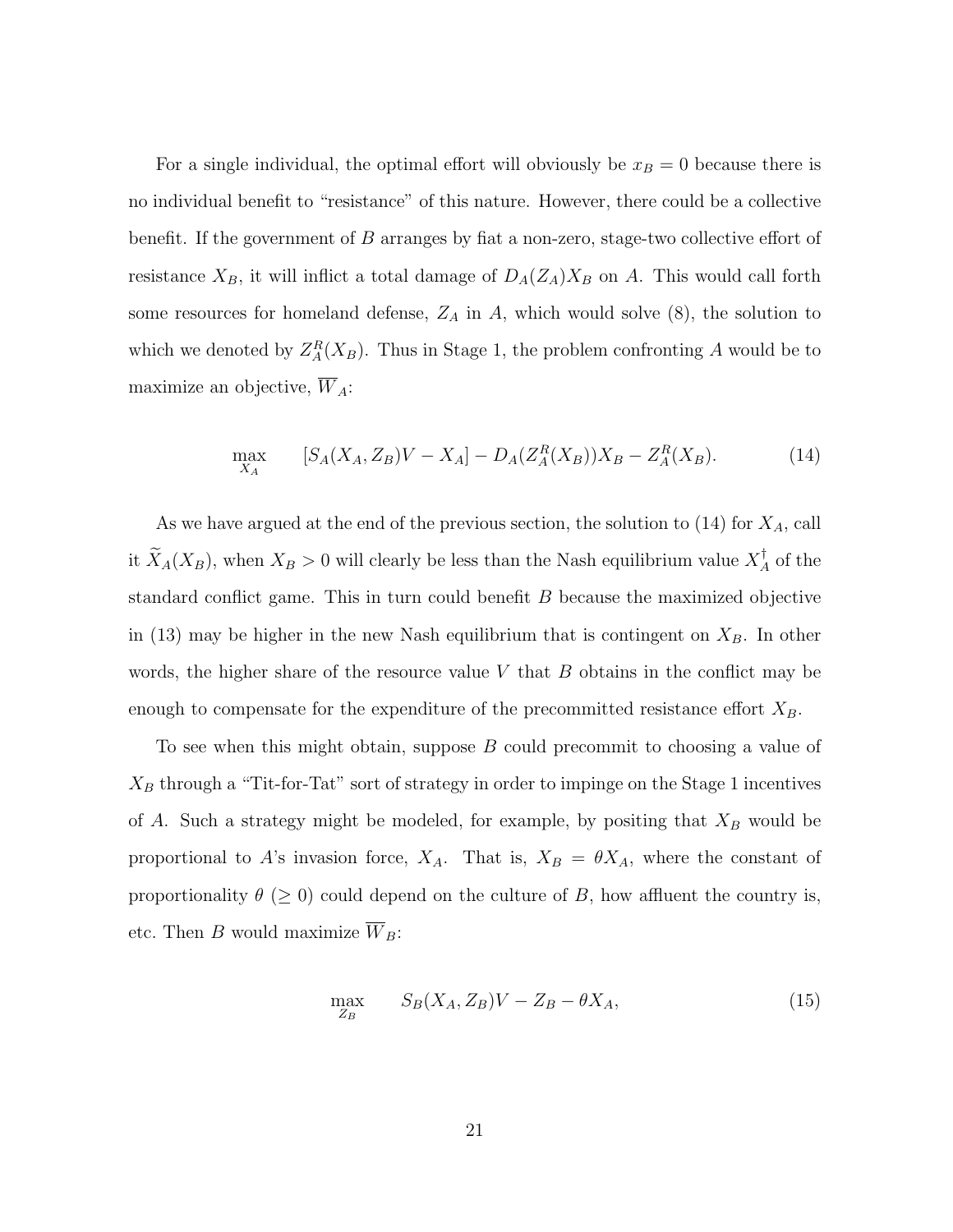while  $A$  would maximize  $\overline{W}_A$ :

$$
\max_{X_A} \qquad [S_A(X_A, Z_B)V - X_A] - D_A(Z_A^R(\theta X_A))\theta X_A - Z_A^R(\theta X_A). \tag{16}
$$

When  $\theta = 0$ , these two optimizations reduce to those of the standard conflict problem stated in (12) and the Nash equilibrium would be given by  $(X_A^{\dagger})$  $\bigcup_A^{\dagger}, Z_B^{\dagger}$ . What happens when  $\theta > 0$ ? The first order condition for  $Z_B$  is then

$$
\frac{\partial S_B(X_A, Z_B)}{\partial Z_B} V = 1,\tag{17}
$$

while that for  $X_A$  is

$$
\frac{\partial S_A(X_A, Z_B)}{\partial X_A} V = 1 + D'_A(Z_A^R(\theta X_A))Z_A^R(\theta X_A)\theta^2 X_A + D_A(Z_A^R(\theta X_A))\theta + Z_A^R(\theta X_A)\theta
$$
\n(18)

$$
= 1 + D_A(Z_A^R(\theta X_A))\theta \tag{19}
$$

where primes denote derivatives with respect to the argument, and where we have used the Envelope Theorem.

Since  $D_A(\cdot)$  is positive, A's best response for given  $Z_B$  is lower relative to the case when  $\theta = 0$ . The best response of B's defensive effort  $Z_B$ , however, remains the same as before (since its first order condition remains unchanged). Denote the Nash equilibrium by  $(X_A^*(\theta), Z_B^*(\theta))$ . It is easy to verify that, when  $\theta > 0$ , we must have  $X_A^*(\theta) < X_A^*(0)$  =  $X_A^\dagger$ <sup>†</sup><sub>A</sub> and, because  $Z_B$  and  $X_A$  are strategic complements in this region,  $Z_B^*(\theta) < Z_B^*(0)$  =  $Z_F^\dagger$  $B<sub>B</sub>$ . So when  $\theta > 0$ , as expected, A's invasion effort is lower and so is B's defensive effort.

To examine whether  $B$  is better off in the equilibrium in which it implements a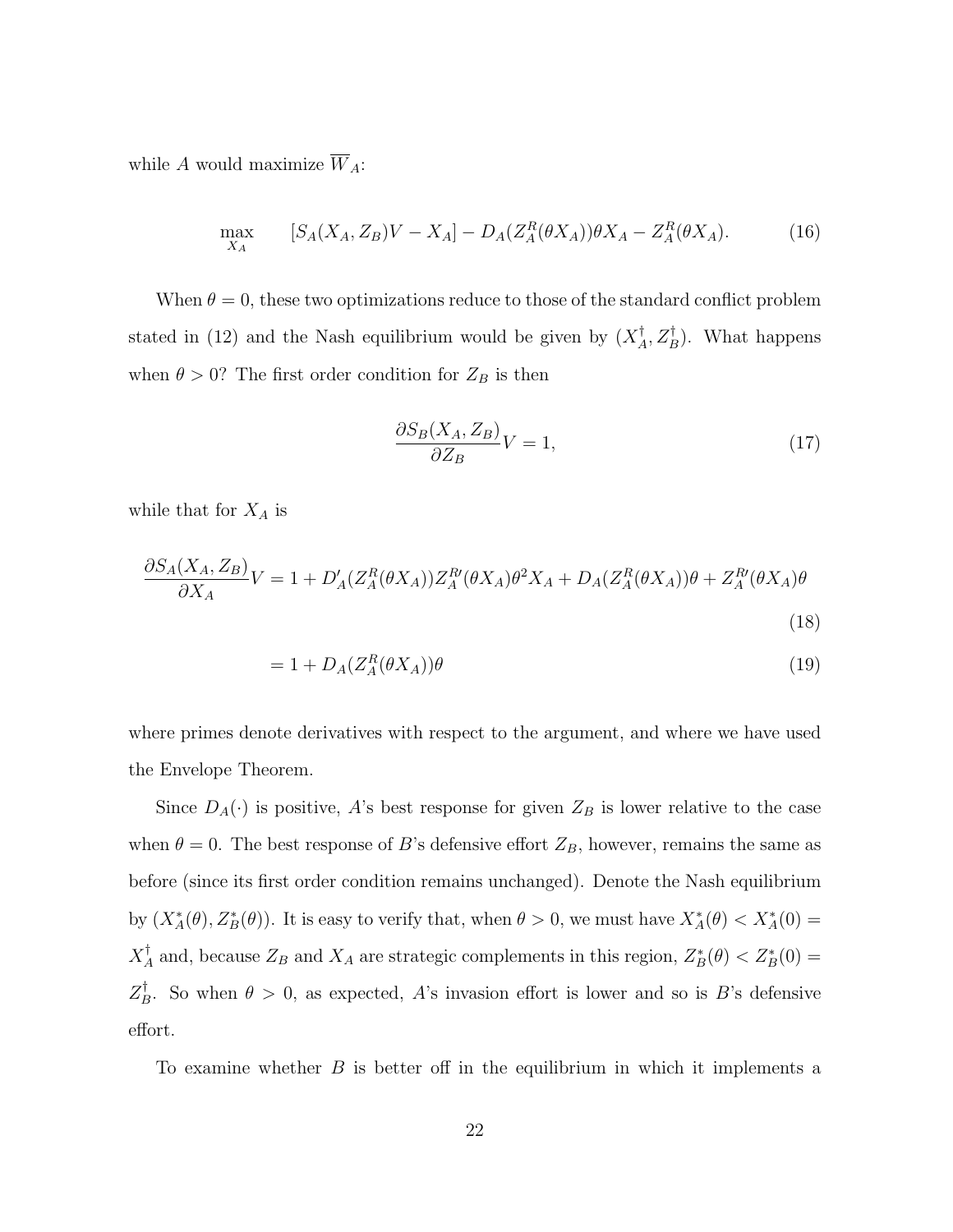concerted resistance by way of retribution, we examine the derivative of the equilibrium value of B's objective function in (15) and evaluate it at  $\theta = 0$ . Again invoking the Envelope Theorem, we have

$$
\frac{d\overline{W}_B}{d\theta} = -VS_X \frac{\partial X_A^*}{\partial \theta} - VS_Z \frac{\partial Z_B^*}{\partial \theta} - \frac{\partial Z_B^*}{\partial \theta} - X_A^*(\theta) - \theta \frac{\partial X_A^*}{\partial \theta} \n= -VS_X \frac{\partial X_A^*}{\partial \theta} - X_A^*(\theta) - \theta \frac{\partial X_A^*}{\partial \theta} \n= -(1 + D(Z_A^R(\theta X_A))\theta) \frac{\partial X_A^*}{\partial \theta} - X_A^*(\theta) - \theta \frac{\partial X_A^*}{\partial \theta}
$$

The first term on the right is positive: an increase in  $\theta$  reduces  $X_A$  and so increases B's share of V. The second term tells us the marginal cost to B of increasing  $\theta$ , which is an increase in  $X_B \equiv \theta X_A(\theta)$ ; thus  $dX_B/d\theta = \theta dX_A/d\theta + X_A$ . This effect must be positive. We wish to show that, for  $\theta$  in a neighbourhood of 0, the marginal benefit of increasing  $\theta$  outweighs the marginal cost. Given the simple form of the conflict-shares model it is straightforward to compute that the derivative  $\frac{dW_B}{d\theta}\Big|_{\theta=0}$  is positive if and only if  $D_A(0) - 1$  is positive. If the extent of terrorist damage to A, in the absence of defensive effort  $(Z_A = 0)$ , is sufficiently large, then country B could increase its welfare by pre-committing to a range of positive expenditures on  $X_B$  in stage 2, in order to reduce  $A$ 's initial invasion effort,  $X_A$ . The following result is proved in the Appendix.

Proposition 1: When  $D_A(0) > 1$ , then for some interval of positive retribution factors,  $\theta > 0$ , the precommitted retributive action by B would increase its welfare relative to that in the equilibrium with no retribution.

The above proposition identifies a condition under which it pays B to precommit to some punitive resistance that inflicts a damage on  $A$ . This punitive action by  $B$ , however, is generally *not credible* when undertaken by the state because it does not have any vehicle to precommit. In this one-shot, two-stage model that can have no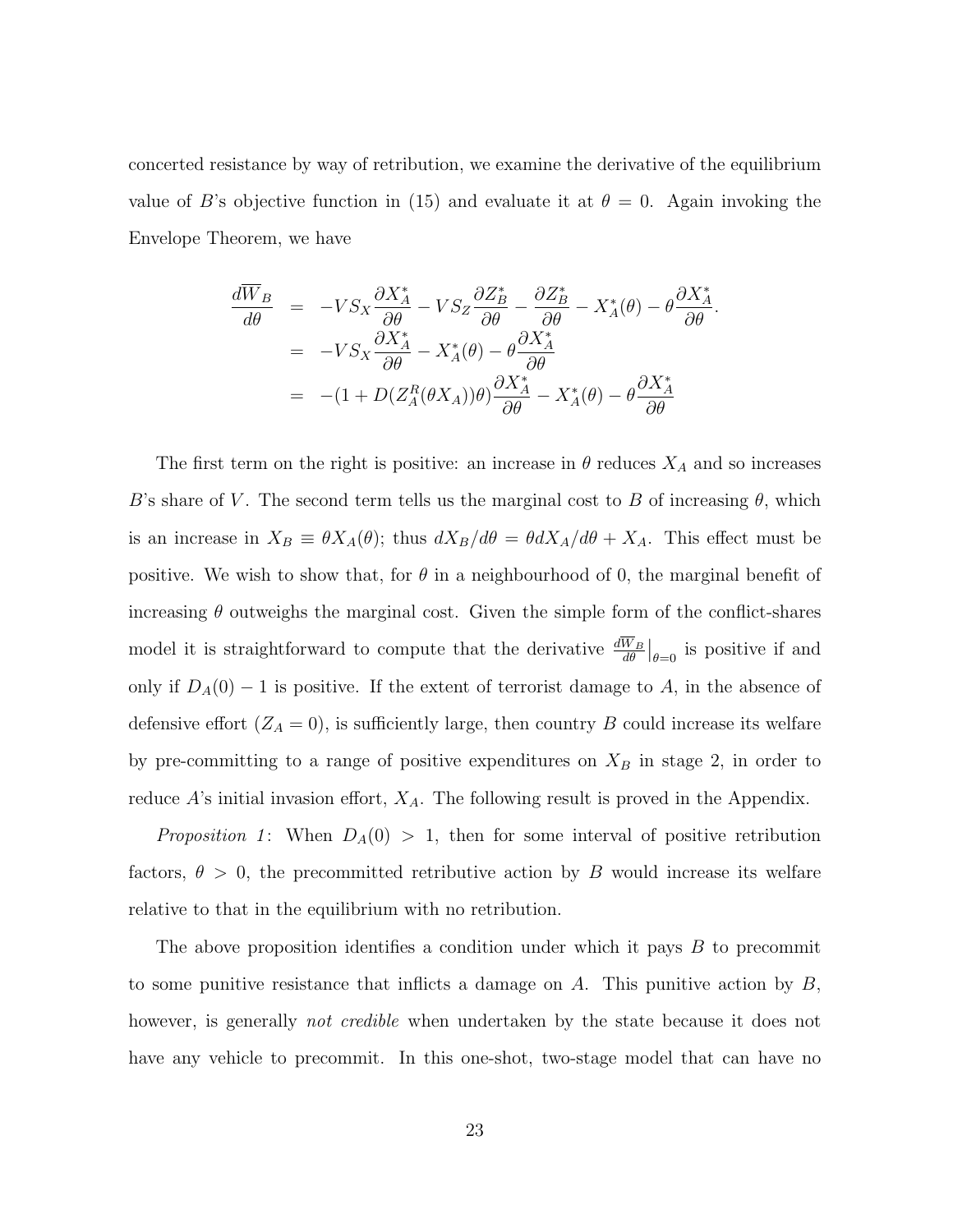reputation effects, it is not in the self-interest of  $B$  to undertake a positive expenditure  $X_B$  in Stage 2 after  $X_A$  has already been incurred in the previous stage. And we have also seen that this resistance cannot be undertaken by individual citizens acting in decentralized fashion if preferences are atomistic because each citizen of B will perceive no private benefit to such effort.

It is precisely here that *social identity* works to the advantage of B in this context. Social identity preferences are exogenous; they have become hardwired during the long period of human evolution. The human brain essentially comprises three different parts that evolved during different periods, since natural selection builds on what already exists rather than starting from scratch. The first is the reptilian brain (responsible for instinctive motor functions); the second is the old-mammalian brain (responsible for the emotions), and last and most recent is the neo-mammalian brain (essentially the neocortex that is responsible for rational thinking) [Maclean (1989)]. The older parts of the brain exert greater influence because they are more entrenched, and so the emotional brain can overwhelm the rational when the two are in conflict [Panksepp (1998, p. 301)]. More specifically, spite and altruism are hormone-induced responses that may bypass rational calculation [see e.g. De Dreu (2012)].

When preferences embody a suitable amount of social identity, decentralized terrorist efforts are undertaken so that  $X_B > 0$ . In the subgame perfect equilibrium recognition of this will curtail's  $A$ 's aggressive effort and thereby increase  $B$ 's welfare. It is the reaction against a perceived foreign assault on individual and social identity that motivates terrorist action here, not the lure of rational benefits.<sup>27</sup> In other words, the existence of social identity solves, to some extent, the standard problem of free-riding in "public

 $^{27}$ In a review of evidence from several disciplines, Osgood (2017) finds that, although there is ample evidence that revenge is motivated by the goals of both retributive justice and deterring future transgressions, the weight of the evidence is in favor of the former.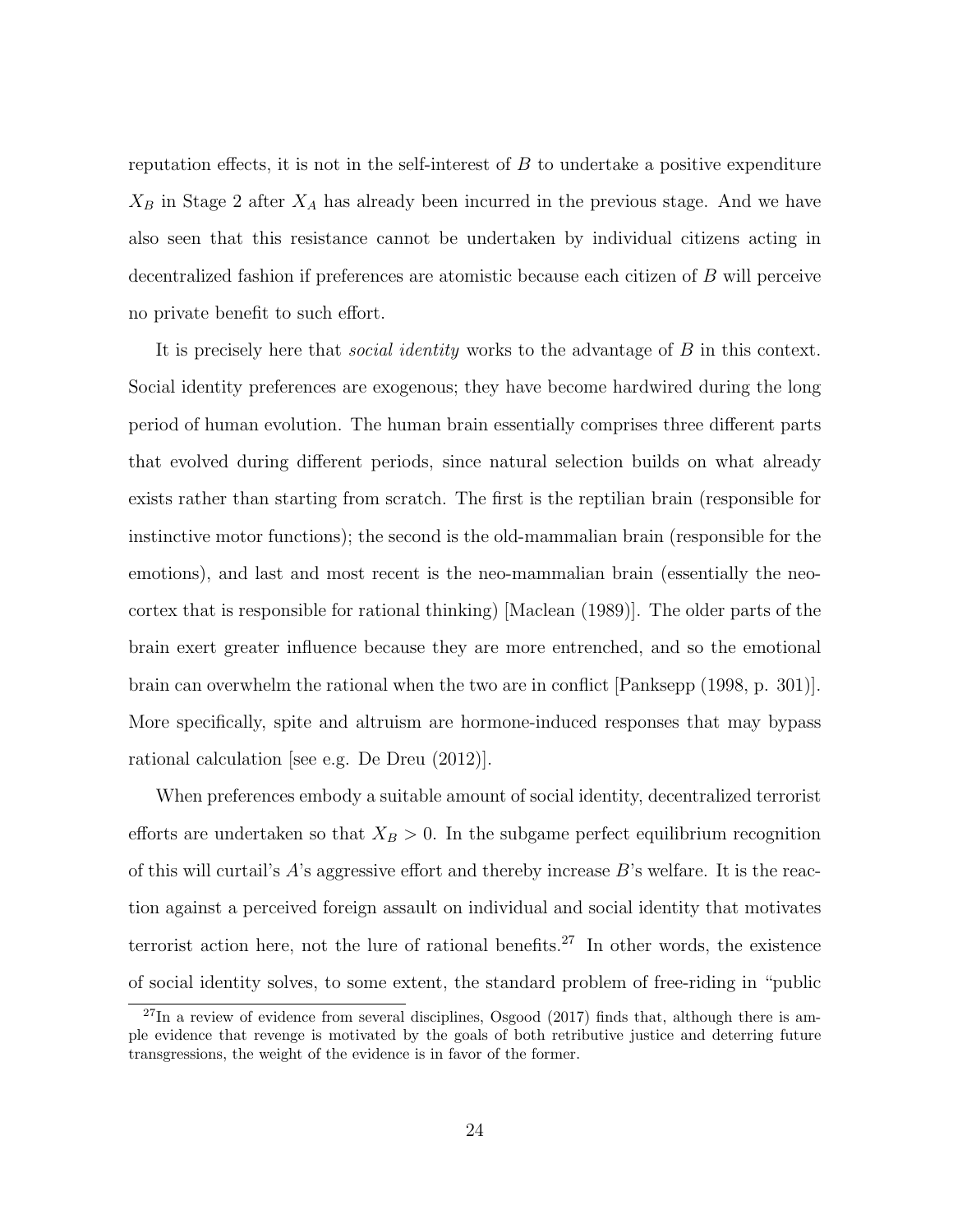good" provision.

To be ex post worthwhile for  $B$ , the terrorist activities of its citizens must sufficiently reduce A's aggression—the reduction in  $X_A$  in anticipation of  $X_B$  should be sufficiently elastic. Pape (2003) has shown that acts such as suicide terrorism inflict the maximum damage on the targets.<sup>28</sup> So we would expect that  $D_A(0) > 1$  for such terrorist acts, and would result in a sharp decline in A's aggressive effort  $X_A$ <sup>29</sup>. This shows that rational choice models that ignore identity seriously underestimate the intensity of the rival's non-state response of defense.

We summarize the discussion above in the following proposition.

*Proposition 2*: Compared to the scenario where preferences are strictly atomistic, when preferences exhibit in-group altruism and out-group spite, the citizens of  $B$  can be strictly better off in material terms in the equilibrium because social identity induces decentralized individual terrorist activities the anticipation of which will serve to curtail A's aggression.

If A does not account for B's terrorist response stemming from social identity,  $A$ 's realized gains will clearly be lower than it anticipates: its welfare will be lower than what it would expect from the standard conflict model. Indeed, it is not hard to see that the cost of this oversight may be so large as to overwhelm all possible gains from aggression resulting in an ex post welfare that is below the status quo welfare when it engages in no invasion at all. This is all the more likely when terrorist activity is extremely sensitive to perceived foreign oppression, when the perceived benefits of terrorism are non-monetary, when the form that terrorism takes is particularly damaging (like suicide terrorism), and when the costs of advance detection and prevention are exorbitant (as when the

 $^{28}{\rm{Suicide}}$  attacks account for  $3\%$  of all terrorist attacks but  $48\%$  of all the deaths.

 $29$ For example, the suicide bombing by the terrorist group Hezbollah of the U.S. Marine barracks in Beirut, Lebanon, in October 1983 led to a withdrawl of U.S. troops from Lebanon in February 1984.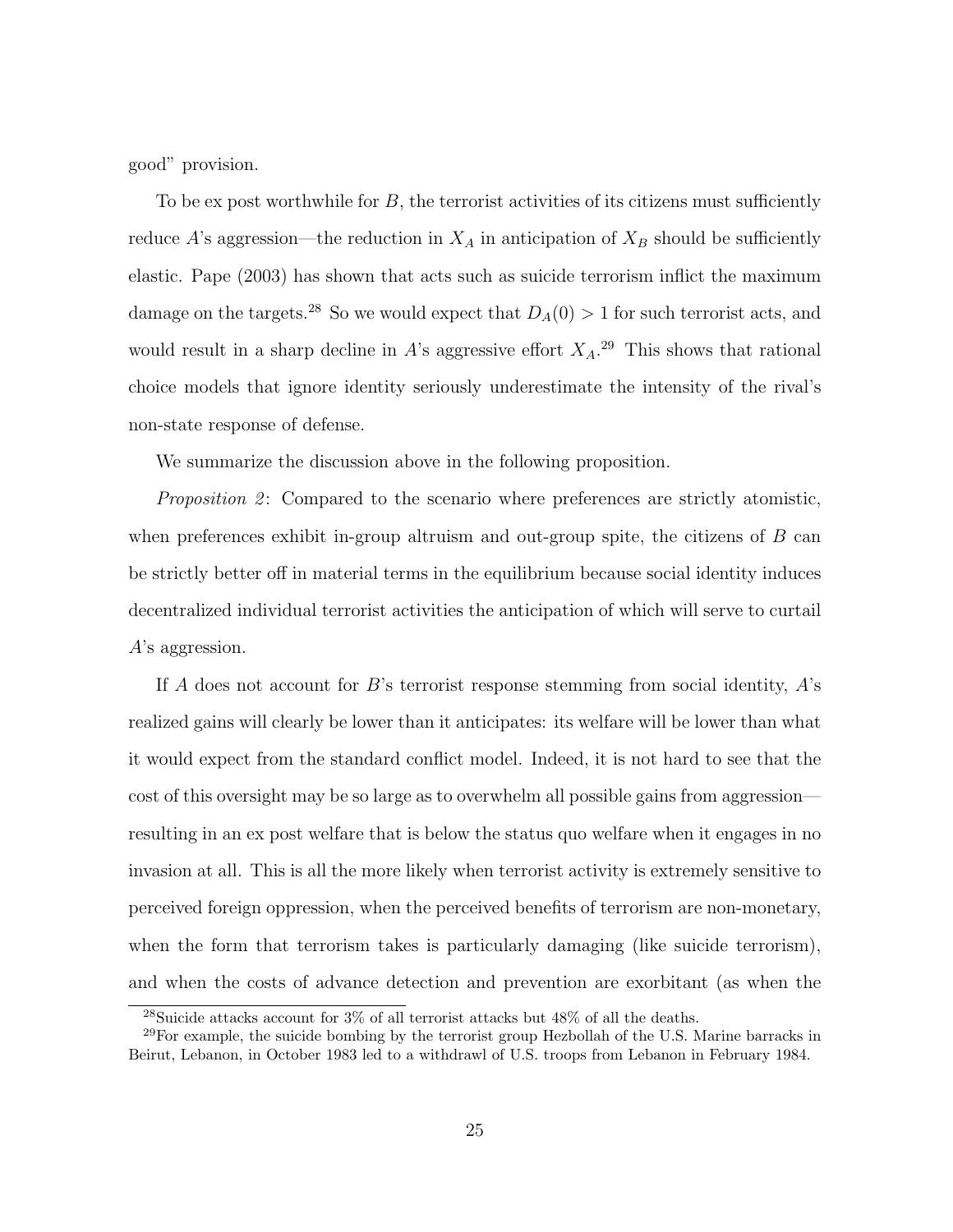terrorism is decentralized). And this oversight regarding social identity is likely to occur when governments of western democracies attribute terrorism to incorrect causes. Furthermore, the policy of not negotiating with terrorists only makes it more likely that A will find itself worse off than before. Even if the government of A were open to the possibility of negotiating with the terrorists once their response has been initiated, it may prove futile when terrorism is decentralized because there is no entity with which A can negotiate. The defensive effort against terrorism will be an ongoing expenditure unless the original cause of offense (occupation, say) has been removed by reversal of that decision.

### 4 Why Counterterrorism Campaigns May Fail

Our theory is well-poised to provide a simple explanation for the persistent empirical finding that counterterrorism tends to fail. After  $9/11$ , the U.S. set up an increasing number of counterterrorism programs, and other western democracies have followed suit. The expenditures on these counterterrorism measures has been escalating [Mueller and Stewart (2014), Lum et al (2016)]. These programs can take many forms like targeting terrorists for assassination or imprisonment, engaging in an overt war on terror, etc. Very few studies have examined the effectiveness of these programs, however. The few that have studied them (see below) find that counterterrorism programs are having little or no success and often are responsible for an increase in terrorism.

It is useful to draw a distinction made in the literature between counterterrorism campaigns that are deterrent (that is, they reduce terrorism) from those that promote (that is, they increase terrorism). Lafree et al (2009) examined the effects of six counterterrorism campaigns against the Irish Republican Army in Northern Ireland between 1969 and 1992. They find the evidence is in preponderantly in favor of the backlash ef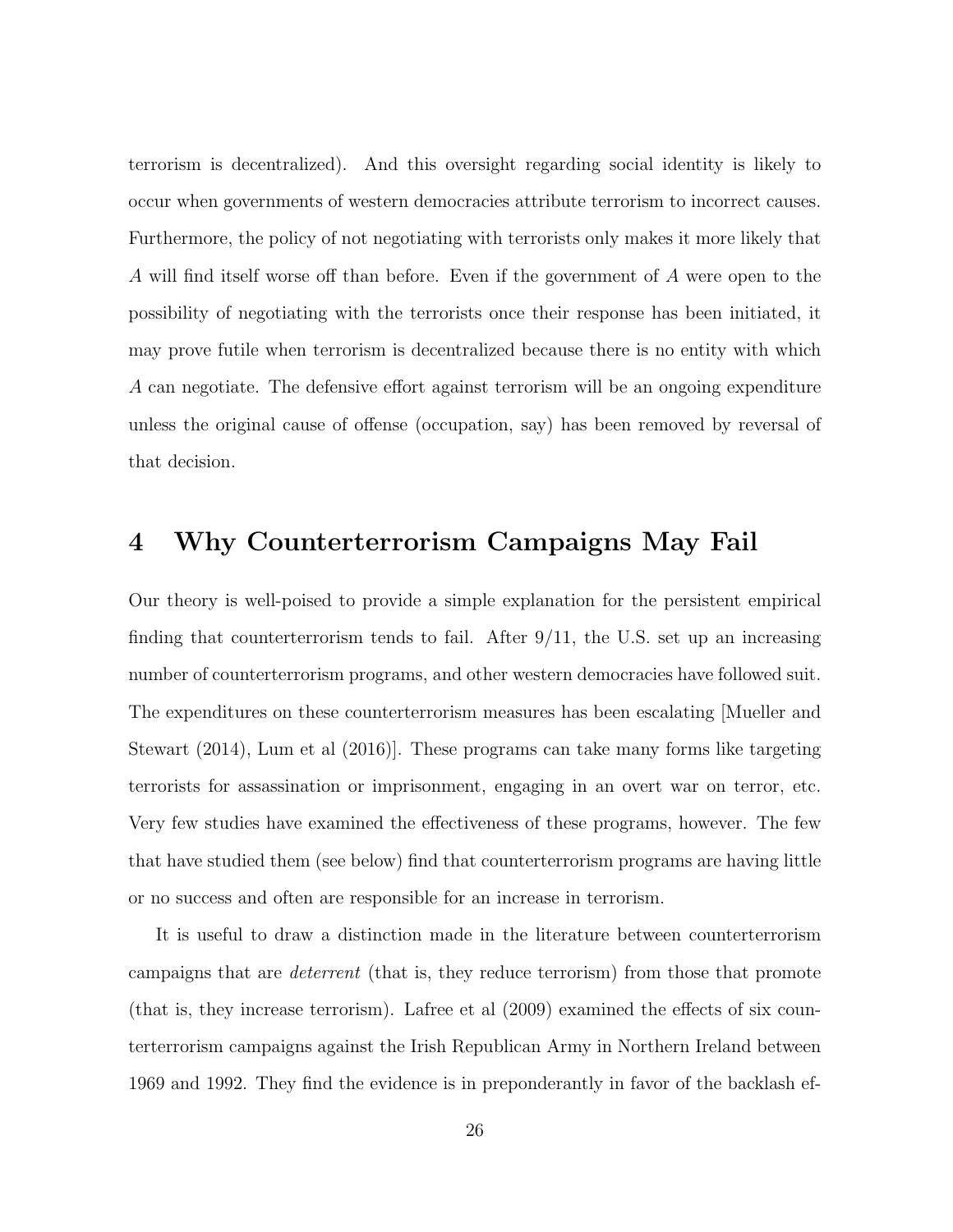fect. Daxecker and Hess (2012) found, using data on terrorist groups between 1976 and 2006 that government repression led to an increase in the duration of terrorism in democracies. However, it reduced the lifespan of terrorist groups in autocratic regimes, a point which we comment on below. Using data from all countries between 1995 through 2005, Daxecker (2017) has found that repressive counterterrorism measures such as torture radicalizes sympathizers and increases terrorism.

In a meta-analysis of the literature on the effectiveness of counterterrorism measures implemented in the U.S. after 9/11, Lum et al (2006) found that most of the numerous programs were ineffective and some actually increased terrorism. Carson (2017) showed that counterterrorism by the U.S. in the form of high profile targeted killings is not productive and may, in fact, increase terrorism.

In a very interesting paper, Benmelech et al (2015) examined the effects of counterterrorism in Israel after the second Palestinian Intifada, in which Israelis demolished houses of Palestinians as a response to terrorism. The paper shows that punitive house demolitions, which targeted the houses of terrorists, had a negative effect on terrorism. However, precautionary house demolitions, which were indiscriminate in targeting the houses they demolished, increased terrorism substantially.

The simple analysis of counterterrorism in the presence of social identity that we now present is capable of explaining *all* of the above findings. In Section 2, we defined A's defensive action  $Z_A$  as being directed at protecting the country's military, civilians, infrastructure, etc. all of which were intended to make its citizens safer. It was not directed explicitly at tracking down potential terrorists and killing them.

Now suppose that in Stage 1 A applies the same aggressive effort,  $X_A$ , as before but its effort,  $Z_A$ , in Stage 2 is of the nature of a counterterrorism campaign to neutralize the terrorists. This effort which is directly intended to harm terrorists, we argue, may well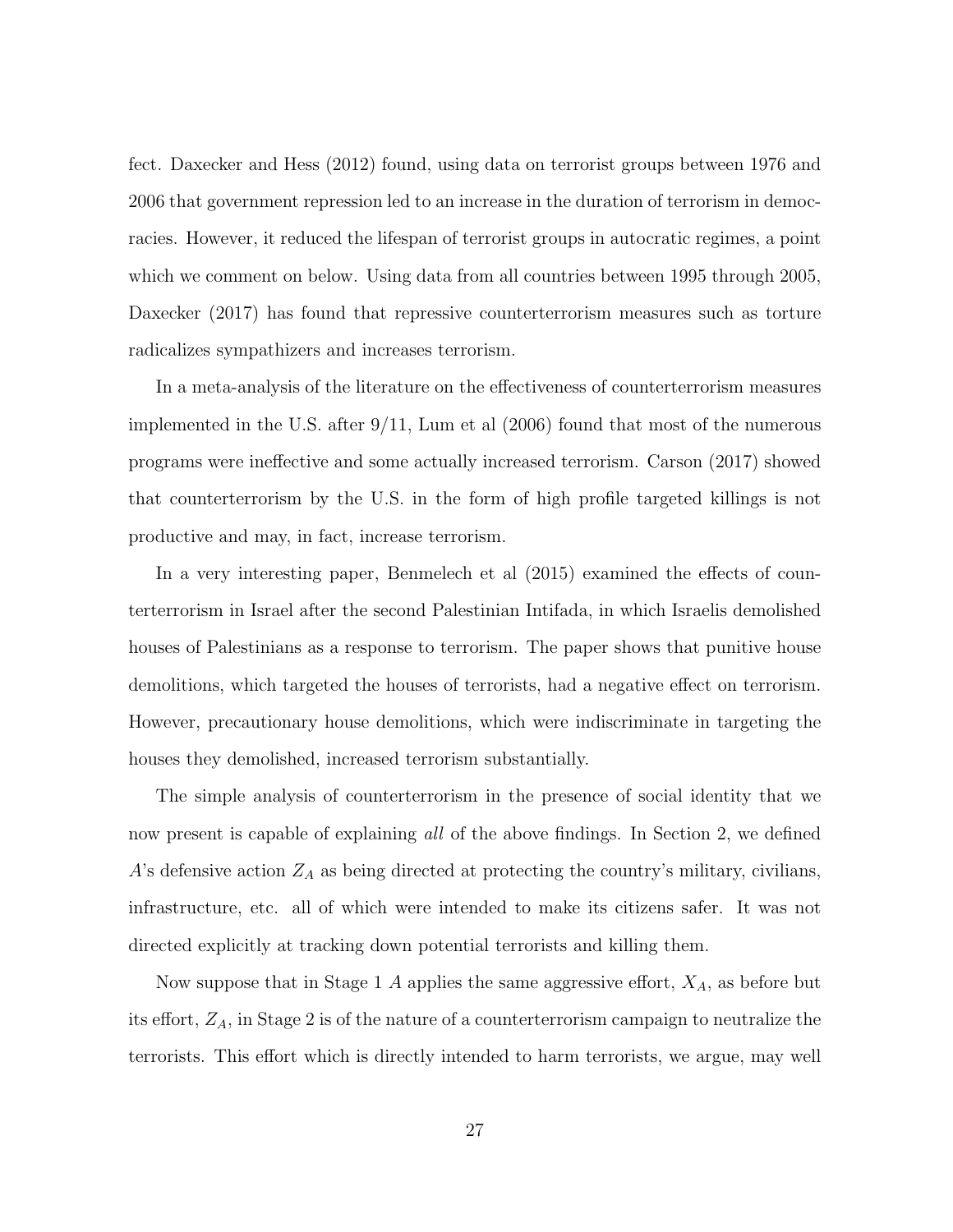add to the spite of B's citizens and thereby increase the wedge between 'Us' and 'Them' by intensifying out-group hate. We assume that counterterrorism prevents damage just as efficaciously as before (that is, the damage function remains  $D(Z_A)$ ), but in addition it also harms potential terrorists.<sup>30</sup>

Let  $p(Z_A)$  denote the probability that a terrorist will be caught and prevented from doing damage, and C denote the punishment inflicted on the terrorist if caught. The magnitude of  $p(Z_A)$  will depend, of course, on how efficient the counterterrorism strategies are. We posit the following properties for  $p(Z_A)$  and its derivatives:  $p'(Z_A) \geq 0$  and  $p''(Z_A) < 0$ , with  $p(0) = 0$  and  $p'(0) = 0$ ; also,  $p(Z_A) \to 1$  as  $Z_A \to \infty$ . We denote the odds of a terrorist being caught by  $Q(Z_A) \equiv p(Z_A)/(1 - p(Z_A))$ . Note that  $p'(0) = 0$ implies that  $Q'(0) = 0$ ; we assume that the odds function is strictly convex in  $Z_A$ .

We suppose all individuals to be risk-neutral. As before, individual  $(\alpha, \lambda)$  of B will devote himself to the terrorist cause of inflicting damage on A when the perceived expected marginal benefit is at least as large as the expected cost, that is, when

$$
(\lambda + \alpha \Lambda)(X_A + Z_A)D_A(Z_A)(1 - p(Z_A)) \ge 1 + p(Z_A)C.
$$
 (20)

Individuals for whom this strict inequality is reversed will choose a zero level of terrorist activity. Note that the counterterrorism effort  $Z_A$  augments  $X_A$  in the generation of out-group hate because both are seen as aggressive actions towards the citizens of B. Thus the effort,  $x_B(\alpha, \lambda)$ , of individual i that maximizes his expected utility is given by

$$
x_B(\alpha, \lambda) = 0 \quad \text{if} \quad (\lambda + \alpha \Lambda) < \chi'(X_A, Z_A), \tag{21}
$$

$$
= 1 \quad if \quad (\lambda + \alpha \Lambda) \ge \chi'(X_A, Z_A), \tag{22}
$$

 $30\,\text{We}$  are allowing  $Z_A$  to do "double duty" and, therefore, are assigning greater efficacy to the counterterrorism campaign than would be the case in reality. By doing so, we are rigging the case against ourselves in our demonstration that counterterrorism campaigns are not necessarily helpful.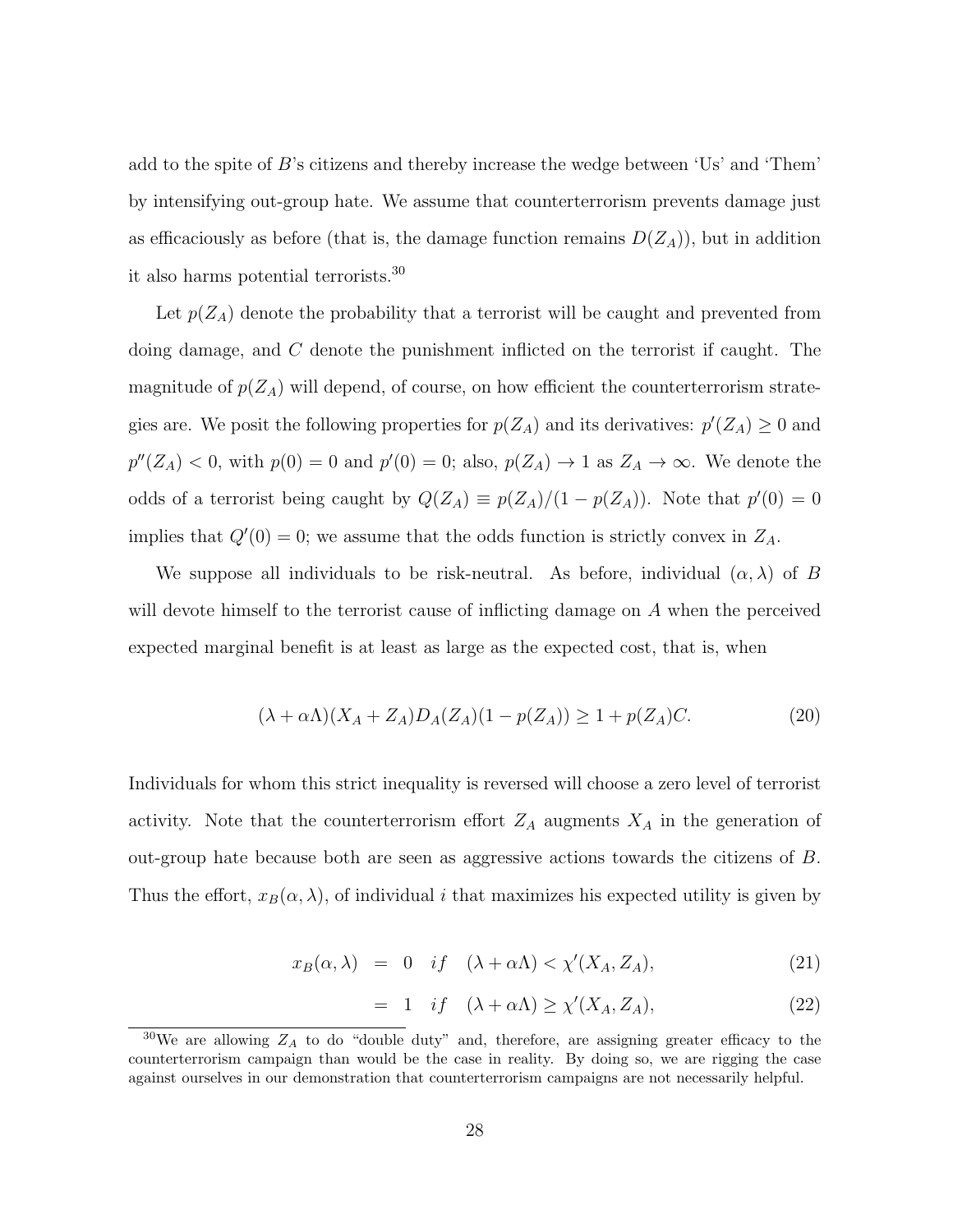where  $\chi'(X_A, Z_A) \equiv (1 + p(Z_A)C)/((X_A + Z_A)D_A(Z_A)(1 - p(Z_A))$ . The boundary that demarcates terrorists from non-terrorists in this scenario is the set of social identity parameters  $(\alpha, \lambda)$  such that

$$
\lambda = \chi'(X_A, Z_A) - \Lambda \alpha. \tag{23}
$$

Now we can inquire whether counterterrorism, as we have defined it, will reduce the pool of terrorists. To determine this, we need to compare  $\chi'(X_A, Z_A)$  with  $\chi(X_A, Z_A)$ in Section 2. If  $\chi'(X_A, Z_A) < \chi(X_A, Z_A)$ , counterterrorism will increase terrorism, and conversely. The former case is illustrated in Figure 2, where the  $\chi'(\cdot)$  boundary between terrorists and non-terrorists in  $(\alpha, \lambda)$  space is shown as the schedule  $E'D'$ . This lies in a south-westerly direction relative to the boundary  $ED$  when the expenditure  $Z_A$ is entirely defensive as in Section 2. Here counterterrorism increases the measure of recruits into terrorism, all else constant, and this increase is given by the area of the shaded parallelogram  $E'D'DE$ .

Substituting for these expressions and simplifying, we see that  $\chi'(X_A, Z_A) < \chi(X_A, Z_A)$ , if and only if

$$
\frac{X_A}{X_A + Z_A} < \frac{1 - p(Z_A)}{1 + p(Z_A)C},
$$

which may be rewritten as

$$
\frac{Z_A}{X_A} > Q(Z_A)(1+C). \tag{24}
$$

The left hand side of this inequality is linear in  $Z_A$ , while the right hand side is strictly convex in  $Z_A$ . The slope of the left-hand side,  $(1 / X_A)$ , exceeds the slope of the righthand side evaluated at  $Z_A = 0$ ,  $Q'(0)(1+C) = 0$ ; it follows that there is a positive value  $Z_A^* = Z_A^*(X_A, C)$  that solves  $Z_A^*/X_A = Q(Z_A^*)(1+C)$ . Further,  $Z_A/X_A > Q(Z_A)(1+C)$ for all values of  $Z_A$  that lie in the open interval  $(0, Z_A^*)$ —see Figure 3. For  $Z_A > Z_A^*$ ,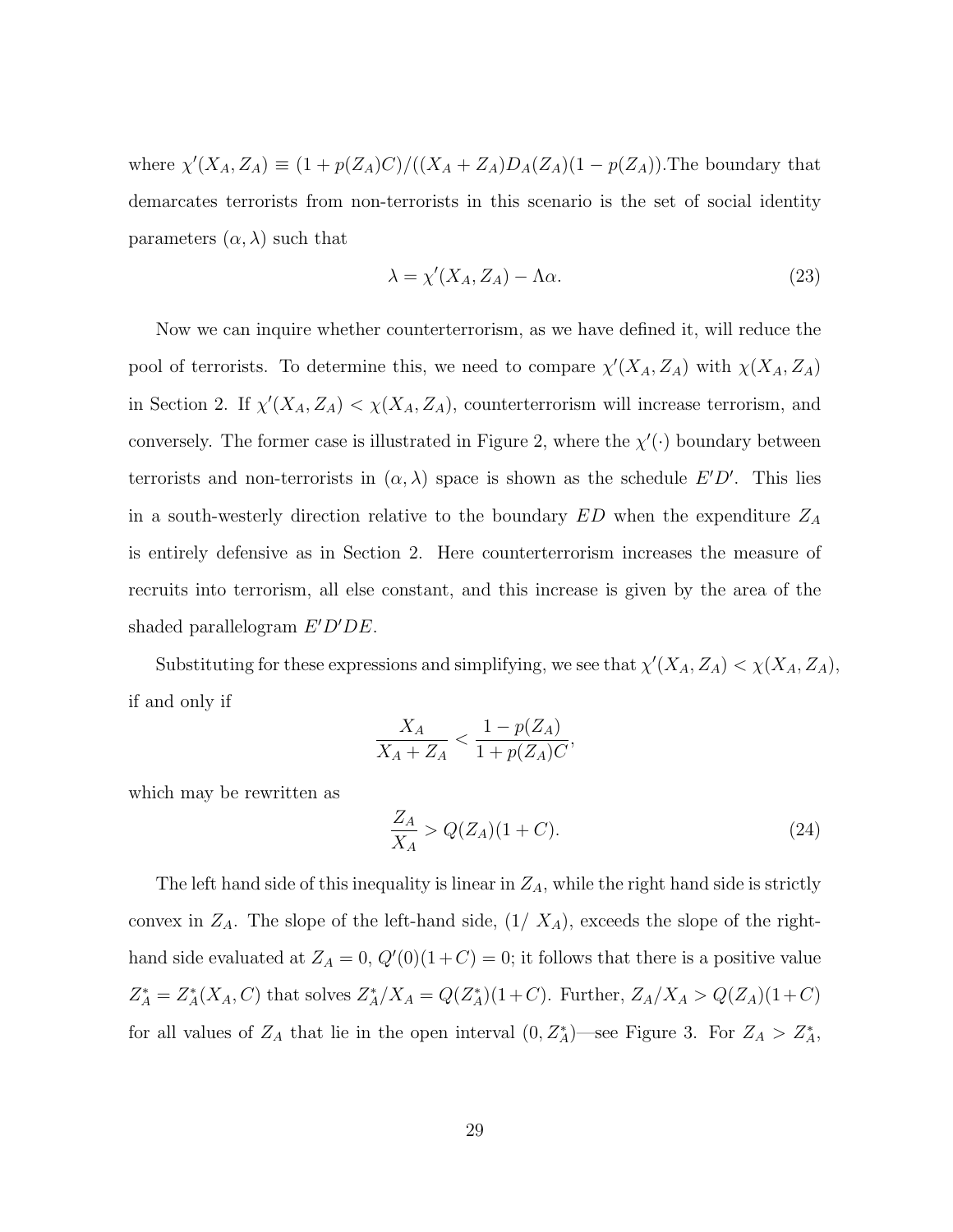inequality  $(24)$  is reversed.<sup>31</sup> This gives the result

*Proposition* 3: For  $Z_A \in (0, Z_A^*)$  the number of recruits into terrorism increases in response to counter-terrorism, while if  $Z_A > Z_A^*$ , then counter-terrorism reduces the number of recruits into terrorism.

Intuitively, there are two forces at work. An increase in counter-terrorism expenditure,  $Z_A$ , will deter terrorism by threatening the terrorist with capture and punishment. But an increase in counter-terrorism expenditure encourages terrorism by increasing the perceived offense. When  $Z_A$  is not too high then the second effect dominates, and counter-terrorism increases the terrorist response; and conversely. The two effects are offsetting at the critical value  $Z_A^*$ . This critical value is increasing in  $X_A$  and decreasing in the cost C. Thus, the more egregious is the magnitude of the initial offense,  $X_A$ , the larger must the minimum counter-terrorism effort be to ensure that terrorism is reduced. On the other hand, the larger is the punishment,  $C$ , that is inflicted, the smaller is the minimum counter-terrorism effort needed to ensure that terrorism is deterred.

It might appear that the result in the above proposition is in line with Becker (1968), who argued that a sufficiently large punishment will deter crime. However, inflicting higher punishments in the case of terrorism may be extremely expensive. Locating terrorists, intercepting communications, discerning their plans, and killing them are very expensive operations, and so there are serious financial costs to increasing the punishment to terrorists.<sup>32</sup> Furthermore, if the severity of the punishment also feeds into the 'Us v. Them' dichotomy, it is entirely conceivable that increasing  $C$  would in itself raise, rather than reduce, the number of recruits. Thus, it should be noted that,

 $31$ In verifying whether these inequalities hold, one must exercise caution. Mueller and Stewart (2014) show that after 9/11 the U.S. is spending too much on counterterrorism. So, redundant (that is, unproductive) spending on counterterrorism should clearly be excluded from the computation.

<sup>32</sup>Rosendorff and Sandler (2004, p. 658) point out that in 2004, the U.S. spent around \$53 billion on fighting terrorism, of which around 45% was for defensive measures and much of the rest went for proactive measures.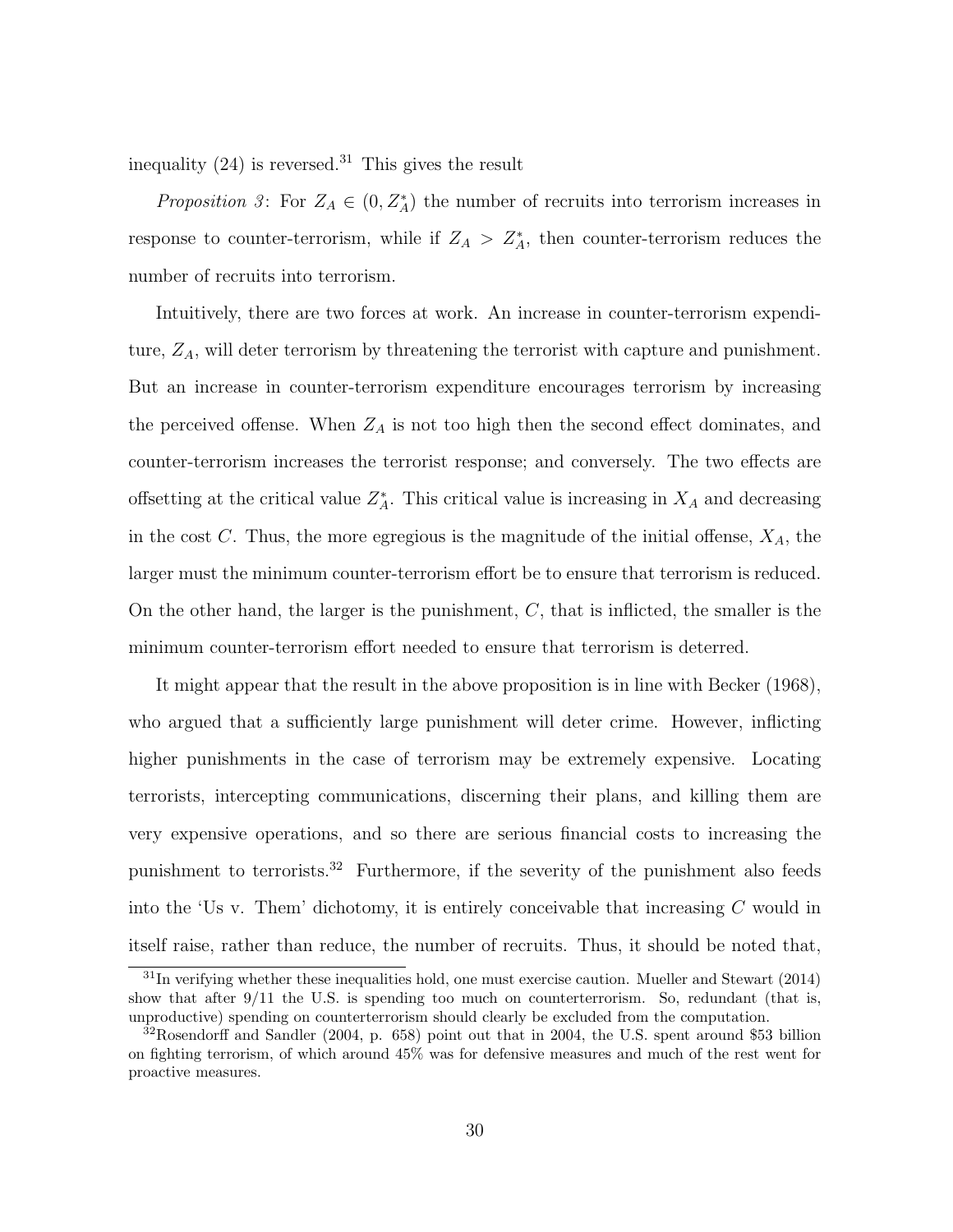even apart from financial considerations for country  $A$ , there are limits on the punitive costs that can be inflicted on terrorists. For example, for suicide terrorists even losing their lives seems entirely acceptable; so it is not feasible to deter terrorism by increasing C in such scenarios.

In short, there is no presumption that counterterrorism will reduce terrorism in general. This is particularly the case if, for reasonable values of  $Z_A$ , the odds of a terrorist being apprehended or killed are small, that is,  $Q(Z_A) \ll 1$ , which is consistent with the available evidence.<sup>33</sup> Social identity harnesses counterterrorism efforts into recruiting more terrorists because it adds to the initial outrage. The effects of counterterrorism may at best be a temporary decline in terrorism. Over time the cost of mounting a continuing counterterrorism campaign will escalate because these expenditures increasingly call forth more terrorists. This explains why most of the studies on the effectiveness of counterterrorism find that it is either ineffective or actually tends to promote more terrorism. Our explanation complement those of Rosendorff and Sandler (2004), Siqueira and Sandler (2006), Bueno de Mesquita and Dickson (2007), which rely on terrorism being used strategically to obtain political ends.

Counterterrorism measures such as holding suspected terrorists in prison camps like Abu Ghraib and Guantanamo Bay are likely to augment terrorism. The horrific incidents of torture and human violations in Abu Ghraib could only entrench hatred towards Americans, given the social identity considerations, but also alienated its allies. Johnson et al (2016) find that foreign fighters were attracted to terrorism in Iraq by the exposed torture at Abu Ghraib, and though they constituted only 10% of the fighters they

<sup>&</sup>lt;sup>33</sup>In an analysis of the efficacy of counterterrorism spending using data from 34 countries between 2000 and 2009, Danzell and Zidek (2013) found that increased counterterrorism spending does reduce terrorist incidents and fatalities at statistically significant levels but the effects are very small. An increase in spending of \$1 billion reduced the number of terrorist incidents (international and domestic) within a country by only 0.036.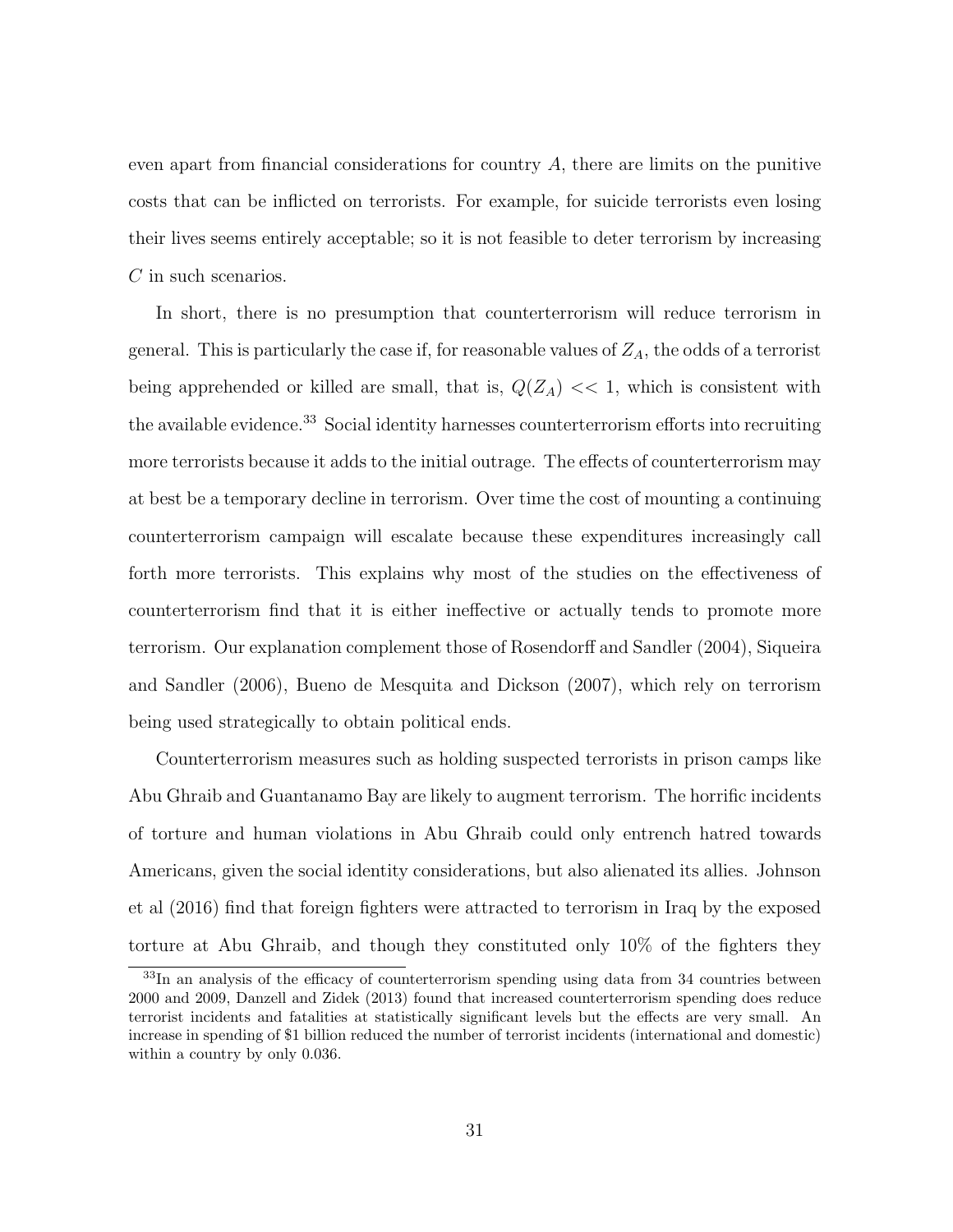conducted 90% of the suicide bombings (the most damaging kind of terrorist attacks). So torture not only helps recruit more terrorists, it also helps recruit those that conceive the greatest out-group hate as a response to torture. Likewise, incarcerating people virtually permanently without charging them, as in Guantanamo Bay, would elicit a similar response. There is yet another consideration, apart from social identity, that we should be aware of. Kalyvas and Kocher (2007) have argued that the free rider problem in insurgencies is exaggerated because it presumes that survival chances are much higher with non-participation. But if this is not so, there is no downside to an insurgent participating, and so there would be no 'free rider' problem. Their paper gives some evidence for this claim. A similar argument would apply here. A terrorist sympathizer who might have otherwise have remained inactive because of the potential retribution might be induced into becoming active if the retribution is indiscriminate.

A basic difficulty with models of terrorism is that they rarely identify and incorporate what terrorists perceive as the *initial offending act*. As long as the initial affront modeled here as a resource grab by  $A$ , with an associated military presence—is not acknowledged and addressed by western governments, counterterrorism efforts will either have negligible effects or, more likely, exacerbate the problem. And the predictions of models that do not incorporate the initiating cause will be at odds with the facts. We record this inference in the following.

*Proposition*  $\downarrow$ : Counterterrorism can only reduce terrorism temporarily and, even that, only if the number of terrorists neutralized is substantial. In any event, social identity considerations will ensure that in the long run the number of terrorists will increase.

We now discuss the two scenarios alluded to above in which counterterrorism seems to work. We argue that this evidence, too, is consistent with our model incorporating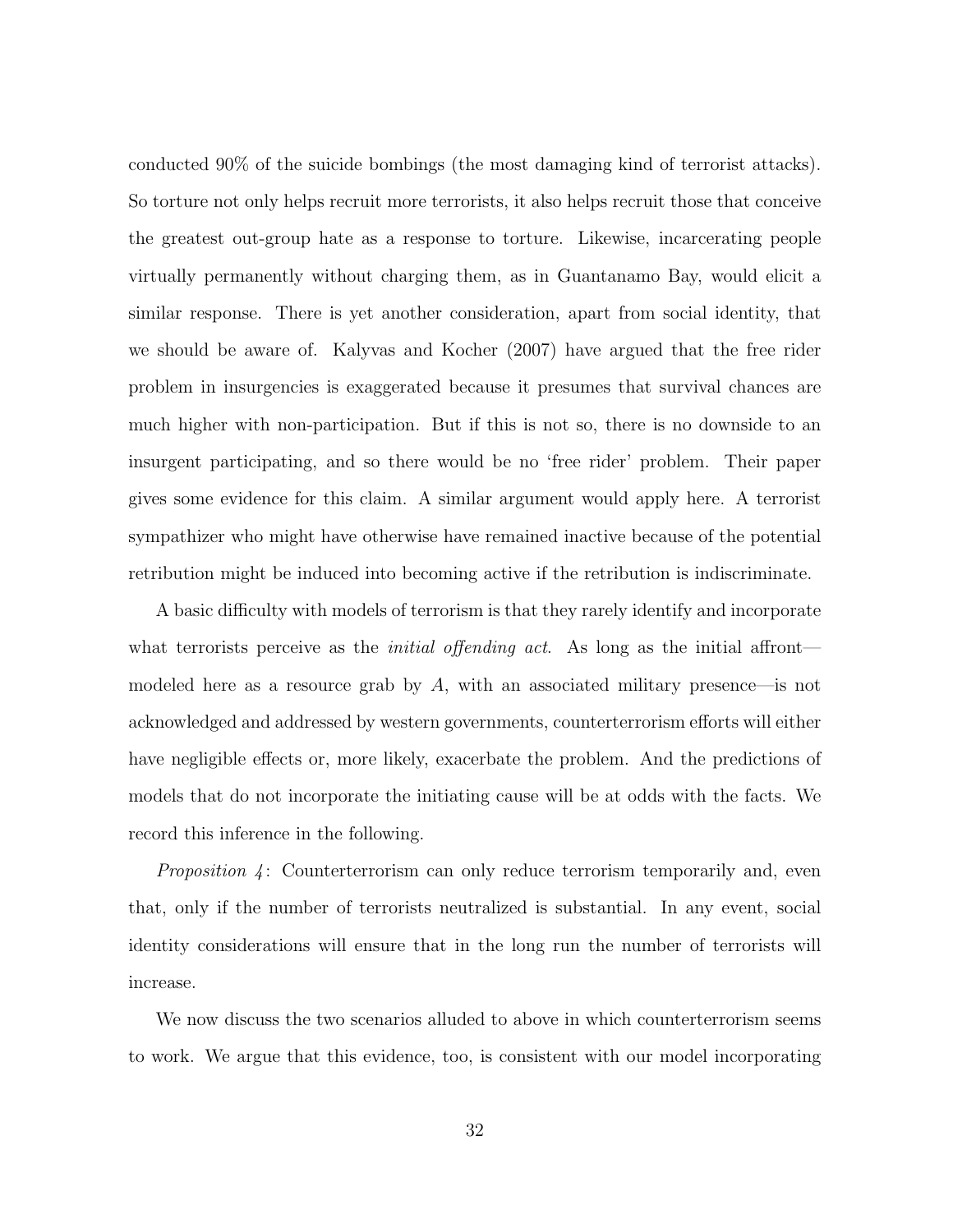social identity. The first is the finding of Benmelech et al (2015) that targeted punitive house demolitions by Israelis reduced terrorism among the Palestinians (though untargeted demolition increased it). When the houses of terrorists are destroyed, clearly the terrorists will at least temporarily be put out of action and so we would expect an obvious short-term reduction in terrorism. But there is an interesting reason why it may dissuade terrorists in the long-run, too. For convenience, we have modeled the intensity of altruistic feelings to be the same across all in-group members. In reality, the parameter  $\alpha$  can vary across members of the in-group. In particular, an individual's  $\alpha$  would be higher for family members than for non-family members of the in-group. This will introduce a trade-off between a terrorist's altruism between the in-group at large—on whose behalf, largely, he executes terrorist acts—and his own family that is put into serious difficulties by the house demolition. Indeed, the punitive cost  $C$  in our model may be interpreted to include the cost borne by a terrorist's immediate family. A terrorist may not care for his own life, but he may well care about the wellbeing of his family. So part (b) of Proposition 3 is not without bite, though implementing it would require one to abandon liberal values of what is normally deemed 'just action'. By exploiting this wedge between altruism for the in-group at large and the greater altruism for the immediate family, targeted house demolition may well reduce even long-term terrorism. House demolitions that were not tied to the identity of the owner as terrorist, on the other hand, cause outrage and would be seen as an increase in aggression—which we would expect to increase terrorism, as is indeed observed.<sup>34</sup>

<sup>&</sup>lt;sup>34</sup>An analogous argument possibly explains the findings of Collard-Wexler (2014), who reexamines Pape's finding that suicide attacks occur in occupied regions by drawing a distinction between 'foreign' occupation and 'domestic' occupation. The latter is alleged occupation by the country's own citizens of land claimed by a group that wants to secede from a country. Collard-Wexler (2014) replicates Pape's (2003) findings only for foreign occupation; domestic occupation is not correlated with the incidence of suicide attacks. He attributes this to the hardening of targets in the case of foreign occupation in the sense that they provide a concrete target, whereas in the domestic case the "occupation" is diffused. Our theory provides an alternative explanation for this if we posit that, when the groups have been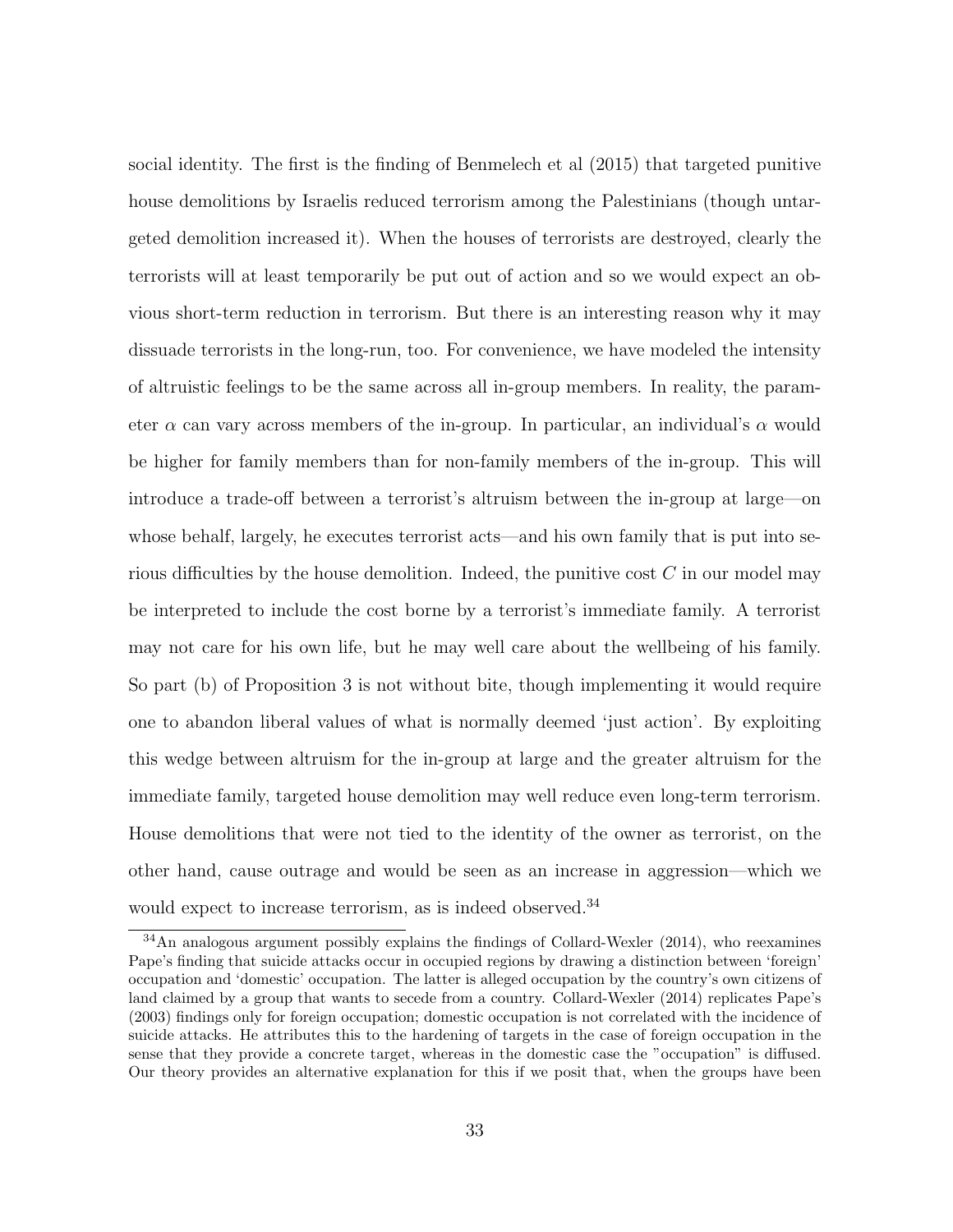The second piece of evidence showing that counterterrorism can sometimes work is that from Daxecker and Hess (2012), in which repression of terrorist groups in autocratic regimes is seen to reduce their lifespan. Our theory relies on social identity to explain the phenomenon of terrorism; bonding through in-group altruism, in particular, plays an important role. In an autocratic regime, there is more distrust, all else constant. Consequently, repression will not summon the action of sympathizers through a sense of outrage and so terrorism will be suppressed. The fact that social capital is lower in autocratic regimes has been shown in a careful study of repression in China by Xue and Koyama (2016). By examining the effects of persecutions during the Qing dynasty (1644- 1911) for suspicions of holding subversive views, they show that trust declined during the period and had long-lasting effects right down to modern China. Nunn and Wantchekon (2011) have shown that those African countries that had greater exposure to the slave trade and, therefore, fear of being sold into slavery, experienced greater mistrust and the legacy of that persists till today. In terms of our model, this would correspond to lower values of the in-group altruism parameter  $\alpha$ . This would explain why, more generally, repression of terrorism has opposite effects in democracies and autocratic regimes.<sup>35</sup> Autocratic regimes are inimical to the evolution of social capital—including that which supports terrorism.

living together, the  $\lambda$  of the insurgents will not be as high as when they are facing foreign occupation since the distinction between 'Us' and 'Them' will not be as trenchant.

 $35$ See also Guiso et al (2011) for an illuminating perspective on, among other things, the long-term effects of autocracy on social capital.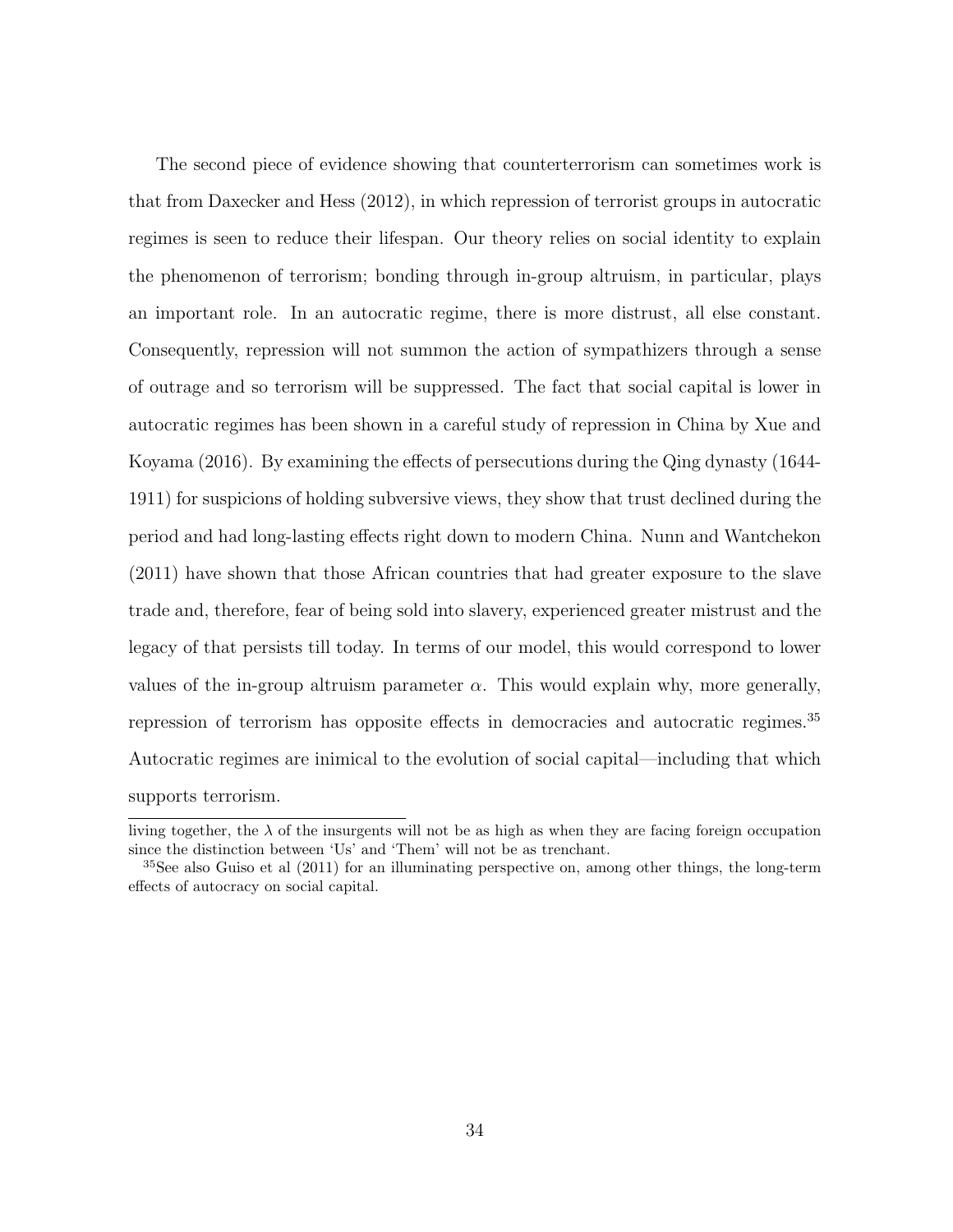### 5 Discussion

#### 5.1 Contemporary Islamic Terrorism

Religion has frequently been implicated in terrorism, as is well-known. Since much of contemporary terrorism in the West seems tied to Islam and the Middle East<sup>36</sup>, it is imperative that we outline how our theory explains with this phenomenon. We focus on this in the present subsection.

To investigate the putative connection between religion and suicide terrorism, in particular, Ginges et al (2009) conducted two surveys of Palestinian Muslims in the West Bank and Gaza, and performed a third exercise involving Jews, typically Ultraorthodox Jews, living in the West Bank and Gaza. They found that religion per se in the sense of belief in God did not contribute to views in favor of suicide terrorism. Rather, it was the joint performance of religious rituals—which presumably cements bonds within the group—that seems to promote sympathy for suicide terrorism. In other words, in the telling phrase of Davie (2002) "believing and belonging", it is the belonging aspect of religion (social capital), not the belief aspect, that seems to promote the feeling of altruism towards the group members and spite towards outsiders. Our model captures precisely this role of altruism and spite in terrorism.

This sense of belonging is promoted by the performance of religious rituals together [Ruffle and Sosis (2007)]. Chwe (2003) has argued that the performance of rituals ensures that an individual can act under the presumption that the relevant information is common knowledge. Each member is exposed to some information and he/she knows that others have been, too, and that they know that he/she knows, etc. The assumption

<sup>&</sup>lt;sup>36</sup>Figure 8.5 on p. 176 of the Arab Human Development Report 2016 shows that even though the Middle East has only one-twentieth of the world's population, it has nearly a fifth of the world's conflicts and over two-thirds of the world's battle-related deaths.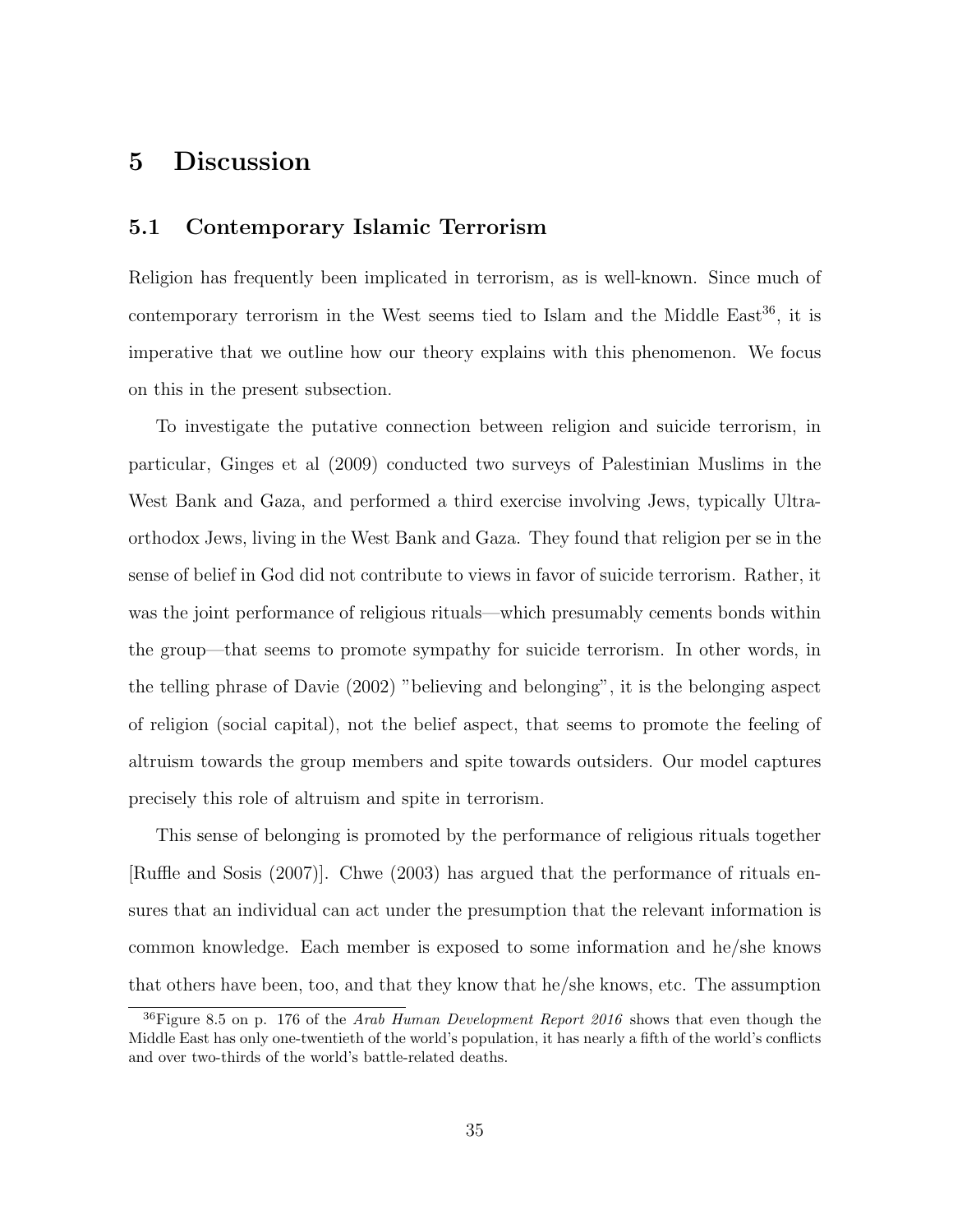of common knowledge enables people to coordinate decisions without explicit communication. If we credit this hypothesis, we may accept the view that people belonging to the same religion can behave more cooperatively in any joint endeavor—even if that is terrorism.

This would be true of all religions. What is special about Islam? In his comparison between Christianity and Islam, Marshall (1960) has argued that Islam, for example, is a community-oriented religion while Christianity is individually oriented. If this view is correct, Islam is likely to contribute to group solidarity.<sup>37</sup> This is supported by the Koran, which strongly endorses donations to fellow Muslims; this is one of the five pillars of Islam. Egalitarianism is an important part of Islam. Evolutionary theories have it that egalitarianism arose from an evolved tendency for third parties to intervene when weaker members of a group are harassed and bullied out of their resources [Grivilets (2012)]. This hardwired proclivity for egalitarianism in humans is harnessed in Islam and made mandatory. This emphasis on egalitarianism emerged because it was the solution to the economic problems that confronted Islam at its incipience in the 7th Century CE [Michalopoulos et al (2016)]. Thus for historical as well as theological reasons, the sense of in-group solidarity might be expected to be relatively strong among Muslims.

In a persuasive piece of research, Clingingsmith et al (2009) showed that Islam does not promote hostility—even the mandatory Hajj pilgrimage produced greater tolerance not only towards other Muslims but also towards non-Muslims. For hostility to emerge in the community exhibiting strong group solidarity, there needs to be a provoking cause. Muslims feel obliged to retaliate when they perceive their coreligionists to be oppressed. What may be perceived as terrorism by the target populations may be viewed by the putative terrorists as a defensive action against an assault on people with shared social

<sup>37</sup>See Ferrero (2017). This effect is absent in other religions like Hinduism, for example, in which, like in Christianity, the highest ideal is the pursuit of individual salvation.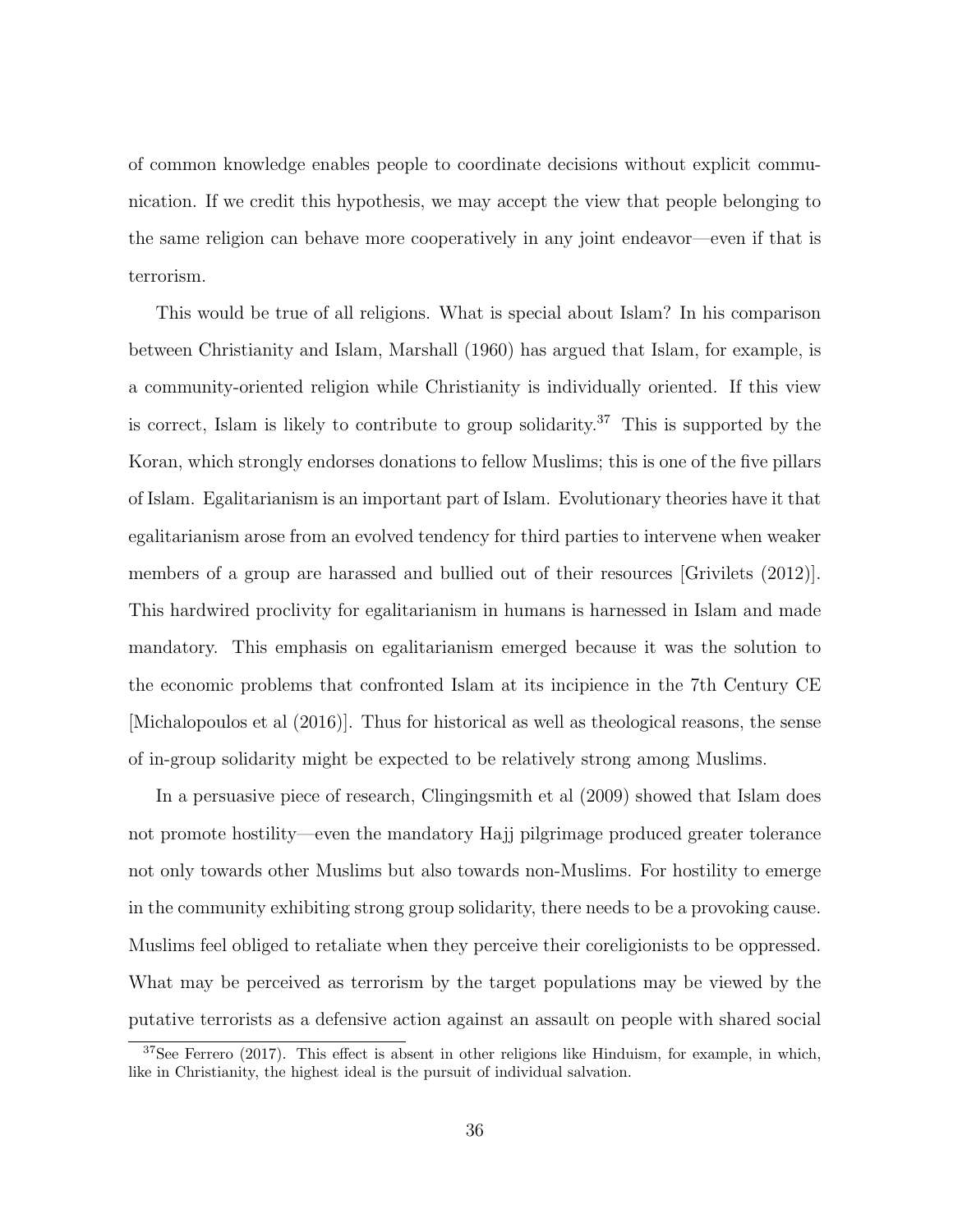identity.<sup>38</sup> In 2003, the U.S. and a coalition of western democracies waged a war against Iraq under the erroneous intelligence that Saddam Hussein possessed weapons of mass destruction. Hagopian et al (2016) have recently estimated that, between March 2002 and June 2011, this war has directly or indirectly resulted in nearly half a million Iraqi deaths. That the pool of terrorists surged following the outrage felt at the U.S. invasion of Iraq in 2003 [Sageman (2008, Ch. 4)] should not be a surprise in the light of such numbers. This event also marked the rise of homegrown terrorism in the U.S. and the coalition countries that participated in the invasion (in particular, Britain, Spain, Australia).<sup>39</sup>

Homegrown terrorism—the phenomenon where someone who has been born and raised in Britain, say, turns against his own country and terrorizes the British population is puzzling and begs for an explanation. It is clear that, in this instance, identity is not nailed down by citizenship; rather, shared religion figures more importantly. The historian Lewis (2003) puts the matter of religious identity quite cogently: "In the Western world, the basic unit of human organization is the nation, which is then subdivided in various ways, one of which is by religion. Muslims, however, tend to see not a nation subdivided into religious groups but a religion subdivided into nations." (p. xx, emphasis

<sup>38</sup>In retaliation for the horrific 9/11 terrorist attack New York engineered by al-Qaida in which about 3,000 people died, the U.S. lauched a war in Afghanistan in 2001 for harboring al-Qaida terrorists. The number of Afghan civilians killed in this war till 1 July 2016 is over 31,000 and the number injured is nearly 41,000 [Crawford (2016)]. The disproportionate number of civilian deaths (10:1) in the retaliation should make us wonder about the resentment it may cause among Muslims.

<sup>39</sup>Our argument entailing shared social identity suggests a reason why religious terrorist organizations are more lethal than non-religious terrorist organizations. The in-group identity cemented by religion enhances altruism and reduces free-riding. This reason is different but not orthogonal to that emphasized by Berman (2011), namely, religious terrorist groups typically provide social (public) services to the in-group and are required to become adept at weeding out free-riding. In-group identity, of course, does not require religious affiliation thought it helps. The Tamil Tigers who sought autonomy in Sri Lanka did not view themselves as religious; nevertheless, they extensively practiced suicide bombings in their attempt to achieve their goals [Hopgood (2005)]. It is shared social identity that was the driving force.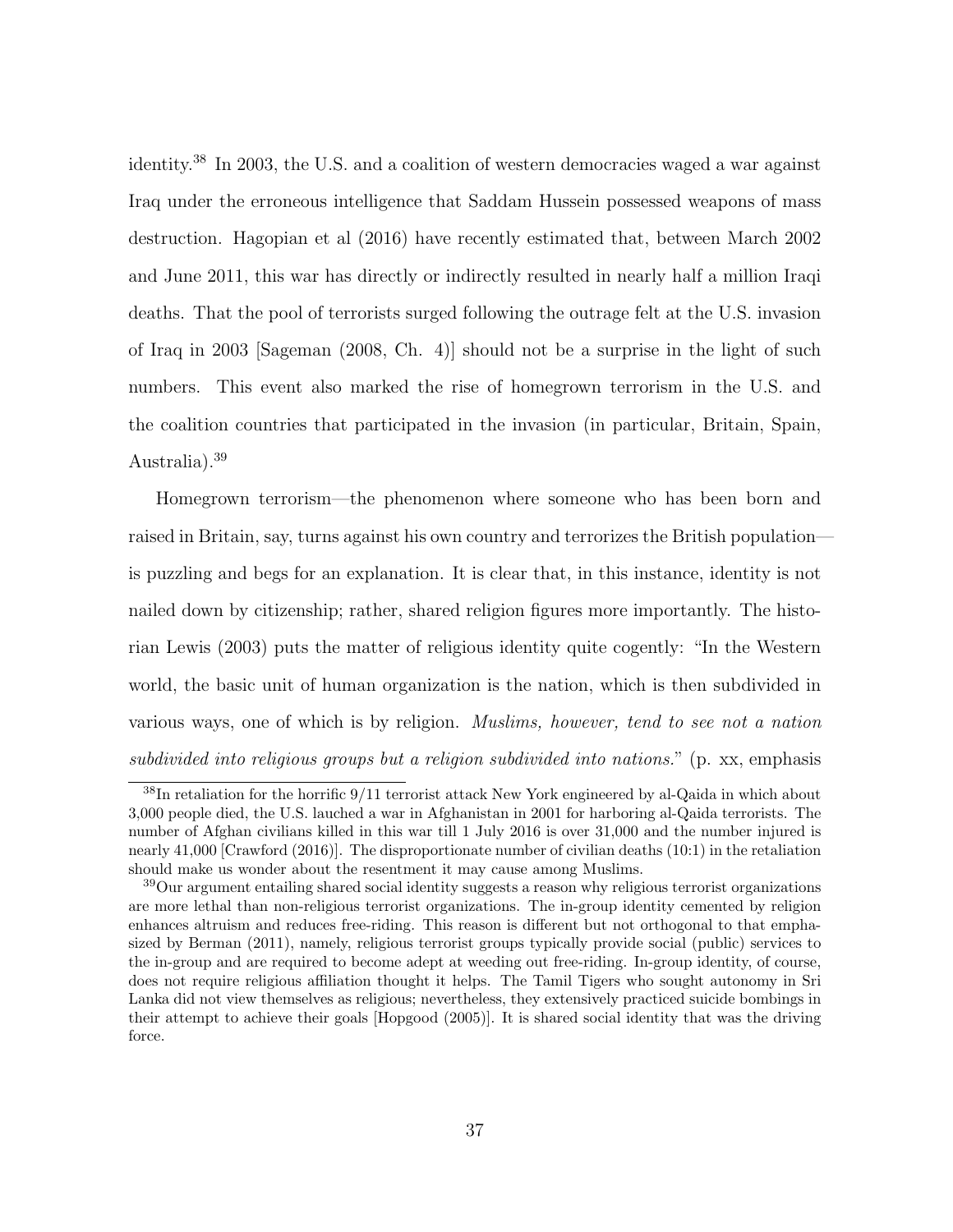added). <sup>40</sup> The sense of the in-group transcends national boundaries and encompasses other Muslim nations. Not common nationality so much but shared social identity would be the bond that invites empathy for grievances.<sup>41</sup> If the government of one's own country is seen as an oppressor of Muslims elsewhere, we will observe homegrown terrorism. This is very likely the prime reason for the rising menace of homegrown terrorism being witnessed in many western democracies. Adam Smith (1759/2000) and David Hume (1738/2000) emphasized that the ability to feel empathy is the foundation of morality. If we accept this view, the prime motivation for such terrorists could be viewed as attempts at being moral human beings as opposed to being zealots pursuing an ideology stemming from some fundamental difference in values. In effect, social identity considerations can help explain not only transnational terrorism but also homegrown terrorism.

Sageman (2008, Ch. 5) points out that Europe is much more prone to homegrown terrorism than is the United States.<sup>42</sup> He argues that the U.S. is very selective in its immigration policy, and typically allows only highly qualified professionals to immigrate and these immigrants naturally find jobs and assimilate into the 'melting pot' that the country is. Muslims in Europe, he argues, are less qualified and they have relatively easy access into countries once they have entered the European Union. Since Europe does not have well-honed programs for helping them assimilate, they face greater unemployment and remain in the fringes of society. In terms of our model, the distinction between 'Us' and 'Them' among Muslims in Europe is much greater than that in the U.S. This would

<sup>40</sup>Elsewhere, he notes, "Islam is not only a matter of faith and practice; it is also an identity and a loyalty—for many an identity and loyalty that transcend all others." (p. 17)

<sup>&</sup>lt;sup>41</sup> Recall the perceptive observation by Adam Smith (1759/2000): "The agreeable passions of love and joy can satisfy and support the heart without any auxiliary pleasure. The bitter and painful emotions of grief and resentment more strongly require the healing consolation of sympathy." (p. 13)

<sup>&</sup>lt;sup>42</sup> Terrorist-related arrests per capita of the Muslim population in six times higher in Europe than in the U.S. in the post 9/11 period.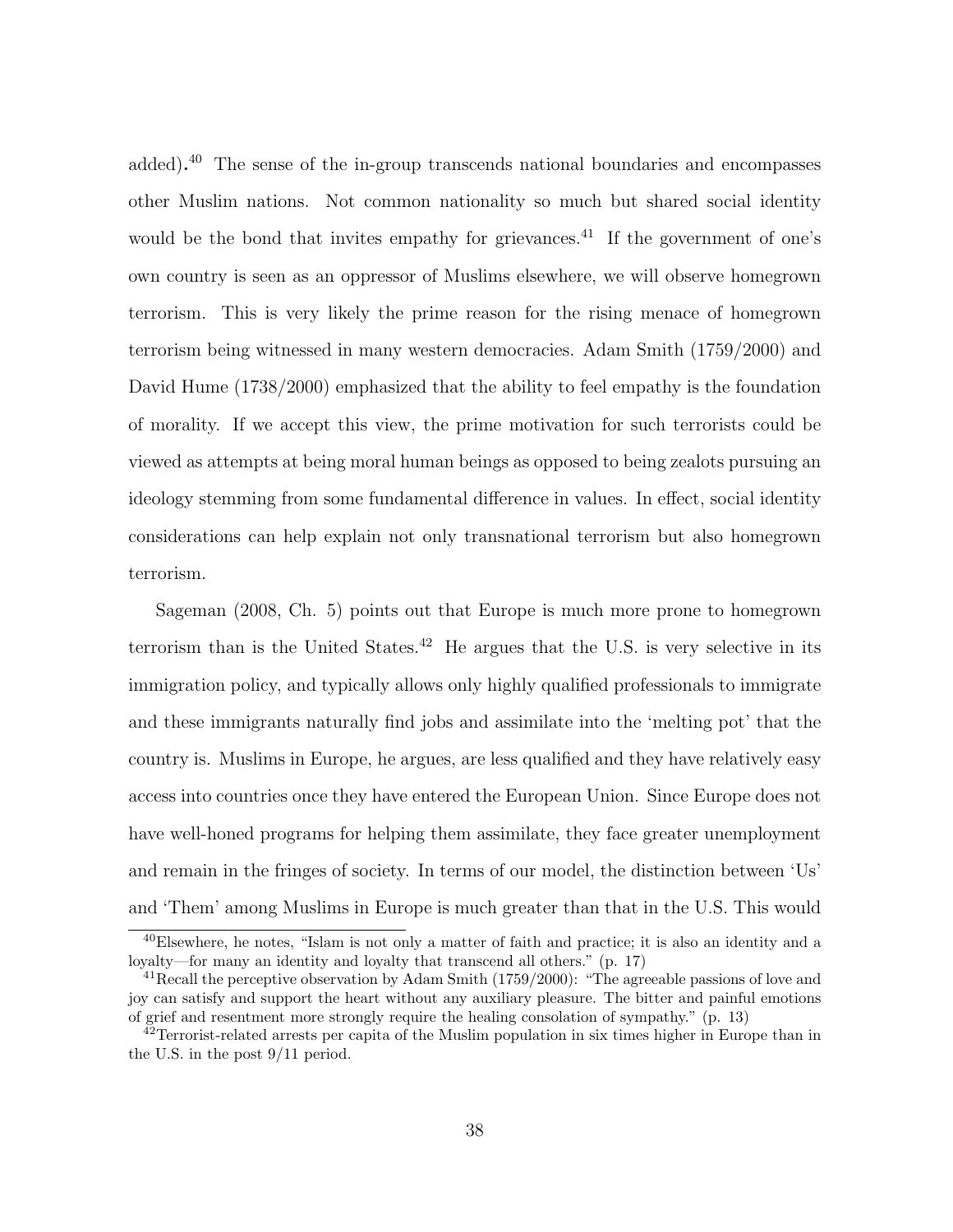make homegrown terrorism more likely in the former.

Our view raises the following question: What actions of western democracies constitute such grave offences for Muslims that transnational and homegrown terrorism is the response? This leads us to the issue of foreign policy that we discuss in the next subsection.

#### 5.2 The Role of Foreign Policy

There is evidence that stable democracies experience more terrorism than other political regimes [Eubank and Weinberg (2001), Walsh and Piazza (2010), Chenoweth (2010)]. Democracies by their very nature are influenced by the preferences of voters. And so it might seem that terrorists exploit this and increase their attacks on democratic enemies to change their policies. As we have noted, this argument cannot be an explanation for the decentralized terrorism that is widely prevalent in Europe. Savun and Phillips (2009) have shown that it is the foreign policy of a country, not its democratic nature per se, that determines transnational terrorism. Neumayer and Plümper (2009, 2011) have shown that terrorism against the U.S. is also very much a response to the military aid given to the terrorists' home governments. This is consistent with our premise that it is the assault on people with shared identity, directly or by abetting it, that instigates decentralized terrorism.

Governments in western democracies tend to focus on the incendiary rhetoric of charismatic leaders in inciting terrorist activities, such as Islamic State's (now deceased) spokesman al-Adnani. His hateful announcements have been taken to be the reason why terrorist activities in the past three years have been devolved to individuals who have at best a loose connection to the Islamic State. There is no doubt that such rhetoric may indeed increase transnational and homegrown terrorism. In the framework of this paper,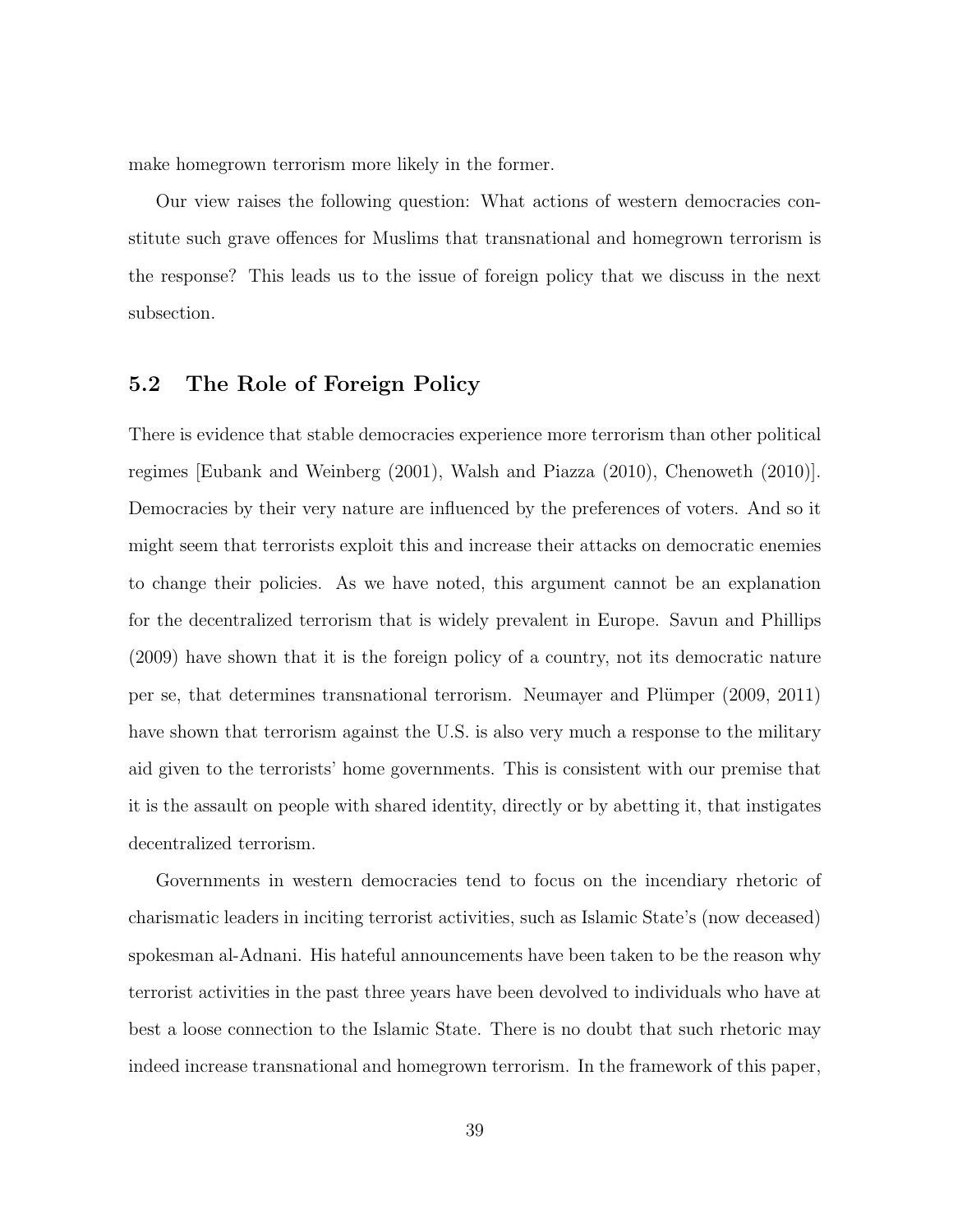the average spite-level  $\Lambda$  in the in-group would increase and, as we saw in the previous section, this can increase the number of terrorists and their aggregate effort. But this effect is contingent on there being a grievance that causes hostility in the first place: no amount of spite will induce terrorist activities unless there is a perceived offence. By focusing exclusively on radicalization—suspecting people of it, anticipating it, monitoring it, preventing it, etc.—governments of western countries absolve themselves of their role in intervening in the Middle East for self-serving purposes.<sup>43</sup> The treatment of Muslims in the Middle East beginning with the fall of the Ottoman empire—first by Britain and France, and then also by the United States—provides ample grievance to Muslims on account of the ill-treatment of fellow Muslims at the hands of the West [Lewis (2003)]. Wike and Grim (2007) conducted a survey of non-Muslims in eight countries on negative attitudes towards Muslims and a survey of Muslims in ten countries on negative attitudes towards non-Muslims. They found that Muslims hold more negative views about westerners than do westerners about Muslims.<sup>44</sup>

A recent empirical study of the Islamic State's terrorist attacks in Europe and North America between June 2014 and June 2017 found that, of the 51 attacks, but none of them took place in Spain and Italy despite their large Muslim populations [Vidino et al (2017, p. 45)]. The attacks were mostly in France, U.S., Germany, and the UK. Our theory provides a simple explanation for this finding: these countries have foreign policies that are much more interventionist in the Middle East, and it is this that provides the impetus for radicalization. The need for western democracies to reconsider

<sup>&</sup>lt;sup>43</sup>In a recent article Giraldi (2017) points out that one of the reasons Britain cannot prevent terrorist attacks is that the government does not acknowledge what it is doing to Muslims overseas. This claim is completely consistent with our analysis, which emphasizes the importance of social identity. See also the article of Hewitt (2017) and the lecture by Manningham-Buller (2011). The latter draws a clear link between terrorism and Britain's foreign policy.

<sup>44</sup>They found that Muslims hold more negative views about westerners than do westerners about Muslims. Among European Muslims, British Muslims had the most negative views about non-Muslims. Perhaps the dominant role Britain played in accompanying the U.S. in the 2003 Iraq war is the reason.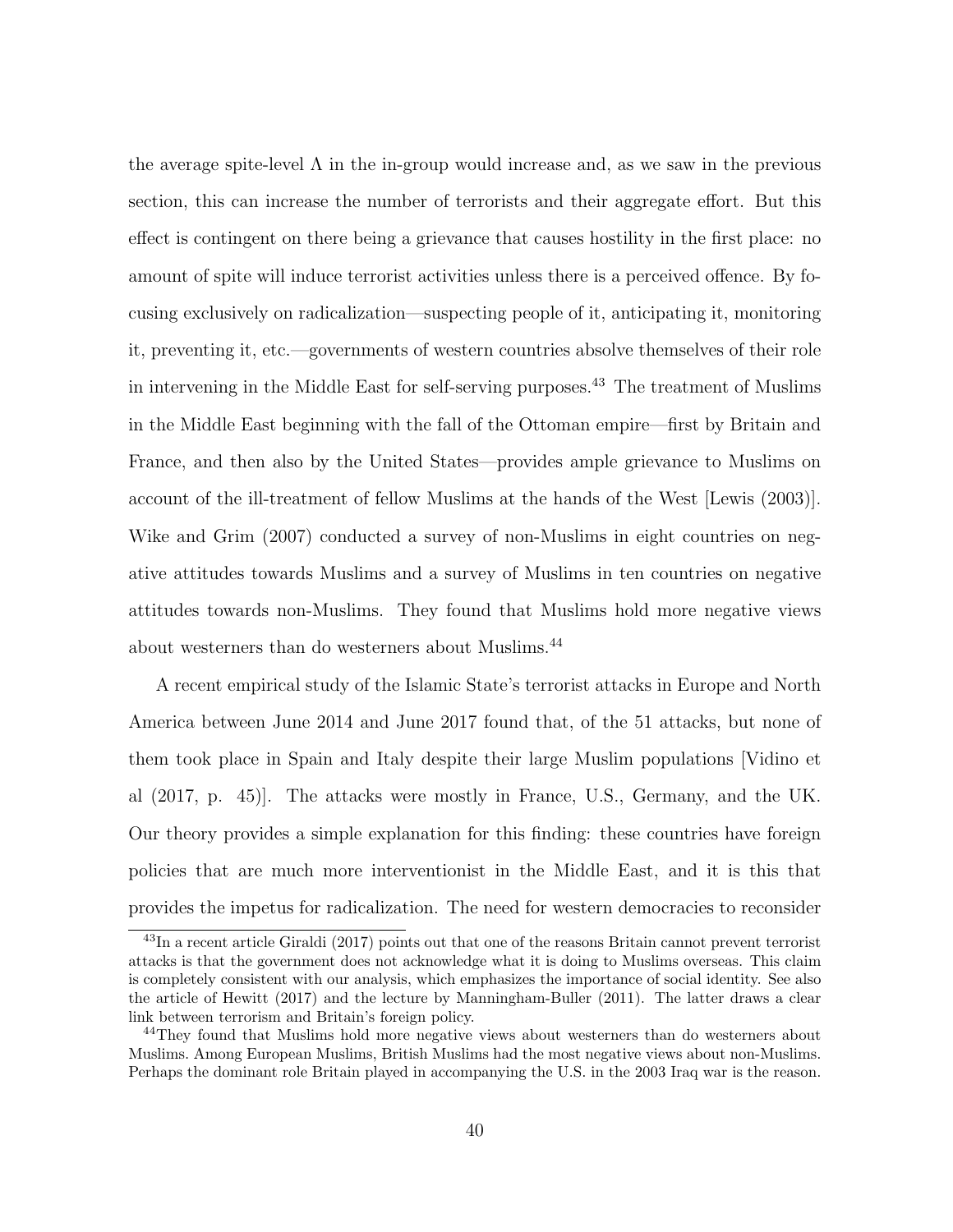foreign policy in the light of how it may be responsible for precipitating terrorism—both foreign and homegrown—through the vehicle of social identity is the most important implication of our paper for policy makers.<sup>45</sup>

Finally, we should note that ignoring social identity and its terrorist consequences can prove very costly. In the previous section, we examined the subgame perfect Nash outcome in our two-stage model that incorporated social identity. However, it is reasonable to question whether governments acknowledge the role of social identity and anticipate this equilibrium. Prominent examples suggest that perhaps they frequently do not. For example, the recently released Chilcot Report in Britain revealed that the British government was appraised by the Joint Intelligence Committee in 2003 of the potential terrorist response to British occupation in Iraq [Hewitt (2017)]. The subsequent terrorist attacks in Britain, from the horrific 2005 tube attack in London to the recent appalling massacre in Manchester in May 2017, may be viewed as the cost of ignoring social identity issues in foreign policy. Generally, it is unclear to what extent the terrorist predicament western democracies find themselves in is of their own making (because of unwarranted interventions in the Middle East and elsewhere) and is maintained by a misreading of the signals in terrorists attacks.<sup>46</sup>

## 6 Conclusions

In the view of this paper, contemporary terrorism is not necessarily to be seen as a 'Clash of Civilizations', to borrow a well-known phrase from Huntington (1993), but rather as

<sup>45</sup>As pointed by Giraldi (2017), the Labour Party's leader Jeremy Corbyn has recently alluded to the link between terrorism and Britain's foreign policy in the Middle East, a fact rarely acknowledged by politicians.

<sup>46</sup>A recent report of the House of Lords Select Committee on International Relations (2017) has acknowledged the need for UK to change its foreign policy in the Middle East, though it doesn't identify the specific reasons we suggest here.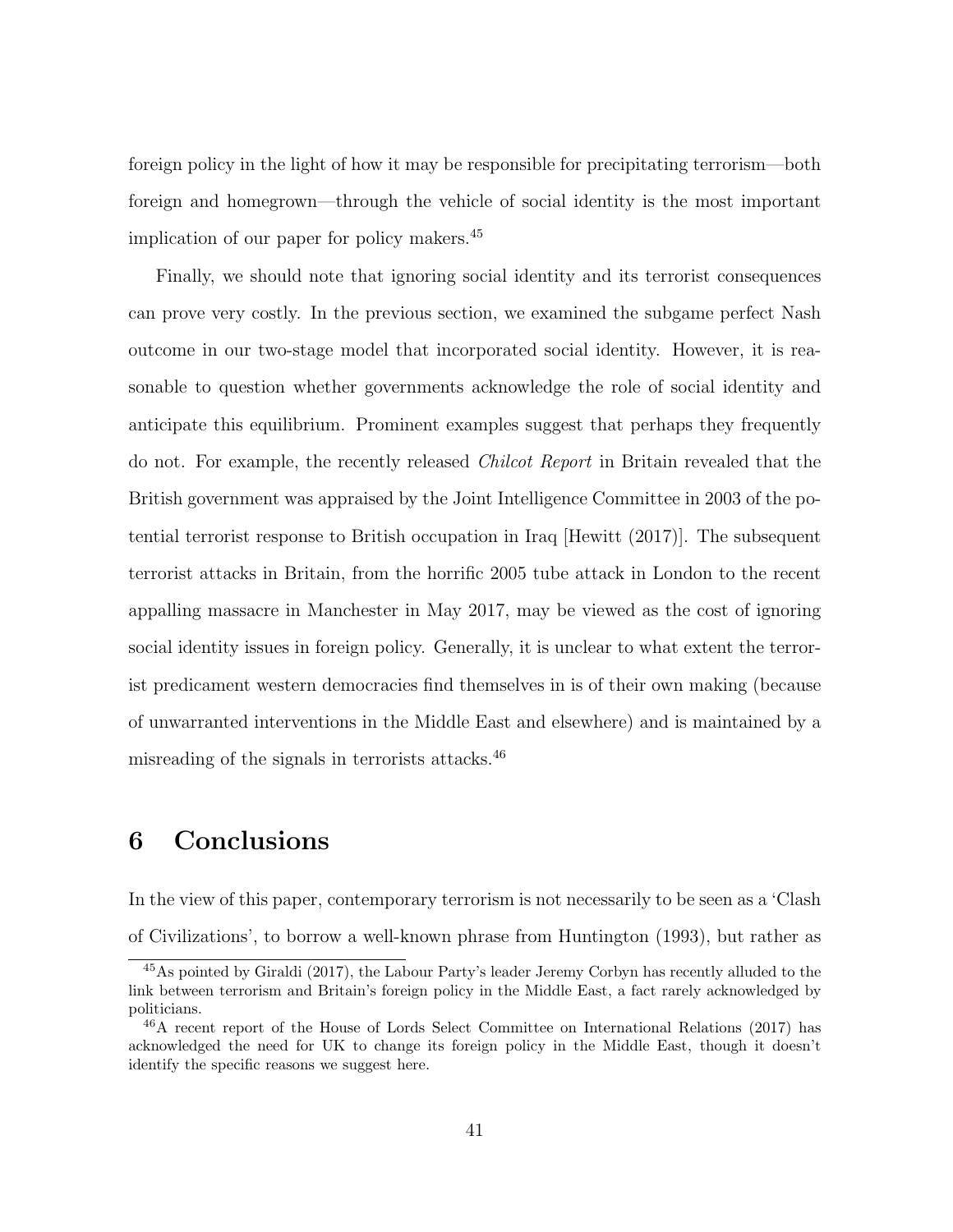a consequence of ignoring the importance of social identity. Our premise in this paper is that an important instigator of terrorism when there is a perceived assault on members of a group is the shared identity of the group, and we construct a model that isolates the explicit role of this social identity. In standard models, terrorism cannot arise in a decentralized manner; state-sponsorship is required. Our formulation shows terrorism can obtain as a decentralized phenomenon, and is consistent with much of contemporary terrorist activity. Furthermore, we show that altruism towards in-group members magnifies terrorist effort—which, in a decentralized world, requires spite. We suggest that governments incur considerable costs due to decentralized terrorism when they ignore identity considerations. Our model based on social identity provides a credible vehicle for terrorist retribution and explains homegrown terrorism in addition to transnational terrorism. We also demonstrate that, consistent with facts, counterterrorism campaigns are usually ineffective and often increase terrorism. They may temporarily delay the surge in terrorism but will not alter the inevitability of it. Our theory firmly points to foreign policy as the primary instigator of terrorism and the firm policy implication that emerges from our analysis is that western democracies beleaguered by terrorism should be more circumspect in their foreign policies.

The analysis of this paper shows that it is not possible to ensure greater safety for ourselves against terrorism while ignoring our past and present actions in the Middle East and elsewhere. Domestic or foreign policies that widen the gap between 'Us' and 'Them' in minorities by providing the environment necessary for this hardwired human proclivity to manifest are likely to redound to our own loss. Social identity in potential terrorists tends to reflect our behavior towards—and perceptions of—them by converting our assumptions into self-fulfilling prophesies.<sup>47</sup>

<sup>&</sup>lt;sup>47</sup>It is not an accident that a small European country like Belgium provides the largest number of foreign jihadists per capita going to Iraq and Syria from Western Europe. Government policies and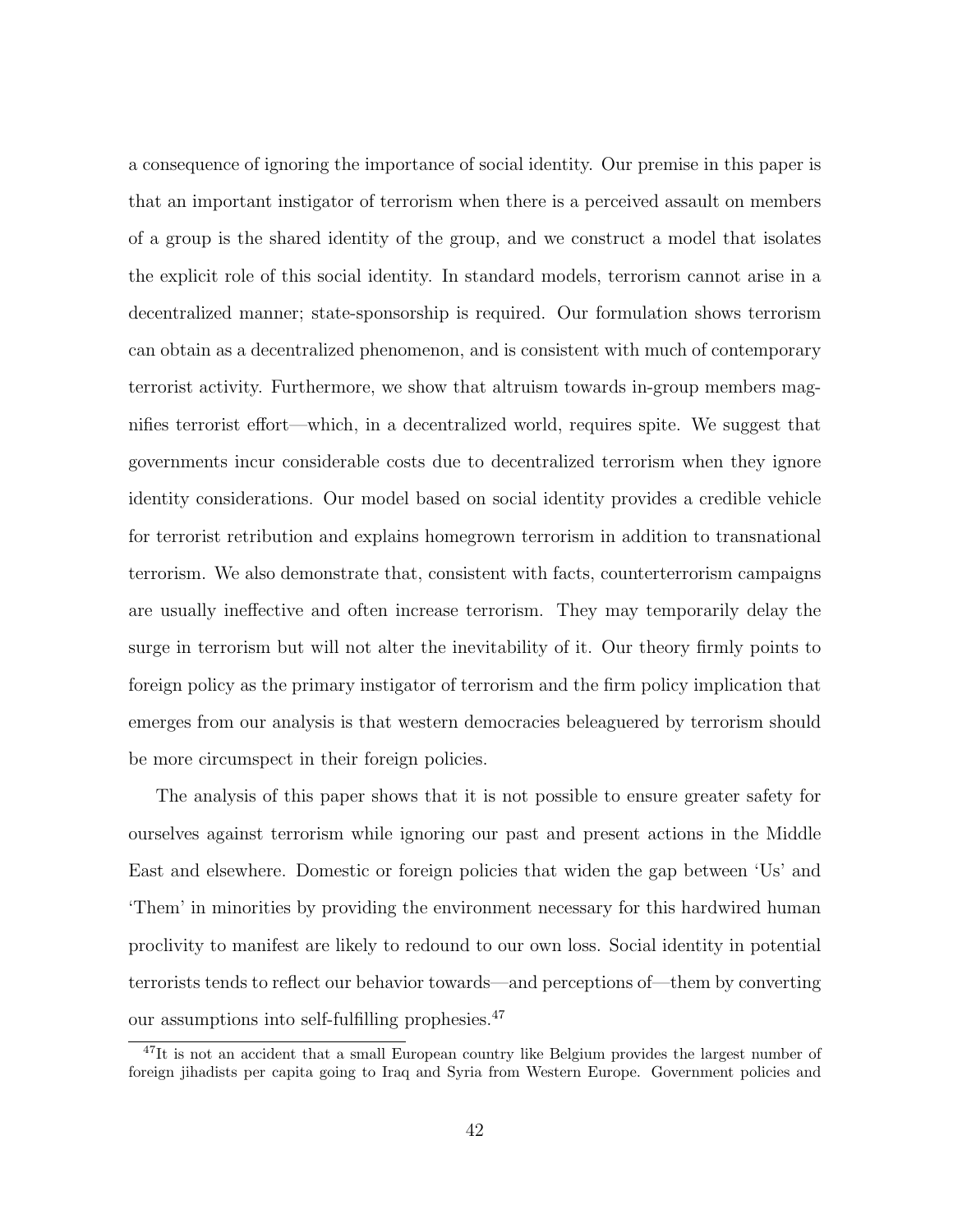## References

- [1] Abrahms, M. (2011). Does Terrorism Really Work? Evolution in the Conventional Wisdom since 9/11. Defence and Peace Economics, 22:6, 583-594.
- [2] Abrahms, M. and M.S. Gottfried (2016). Does Terrorism Pay? An Empirical Analysis. Terrorism and Political Violence, 28:1, 72-89.
- [3] Akerlof, G. A. and R. E. Kranton (2000). Economics and Identity. Quarterly Journal of Economics, 115, 715–753.
- [4] Akerlof, G. A. and R. E. Kranton (2010). Identity Economics. Princeton, New Jersey: Princeton University Press.
- [5] Arab Human Development Report 2016. United Nations Development Programme, Regional Bureau for Arab States, NY.
- [6] Arena, M. P. and B. A. Arrigo (2005). Social psychology, terrorism, and identity: A preliminary re-examination of theory, culture, self, and society. Behavioral Sciences and the Law, 23, 485–506.
- [7] Atran, S. (2010). Talking to the Enemy: Faith, Brotherhood, and the (Un)Making of Terrorists. NY: Harper Collins.
- [8] Azam, J.-P. (2005, January). Suicide-bombing as intergenerational investment. Public Choice, 122 (1/2), 177–198.
- [9] Becker, G. S. (1968). Crime and Punishment: An Economic Approach. Journal of Political Economy, 76, 169-217.

right-wing organizations, that alienate the country's Muslim population and make them feel unwelcome, spur many of them to seek their identity elsewhere [Vlierden (2016)].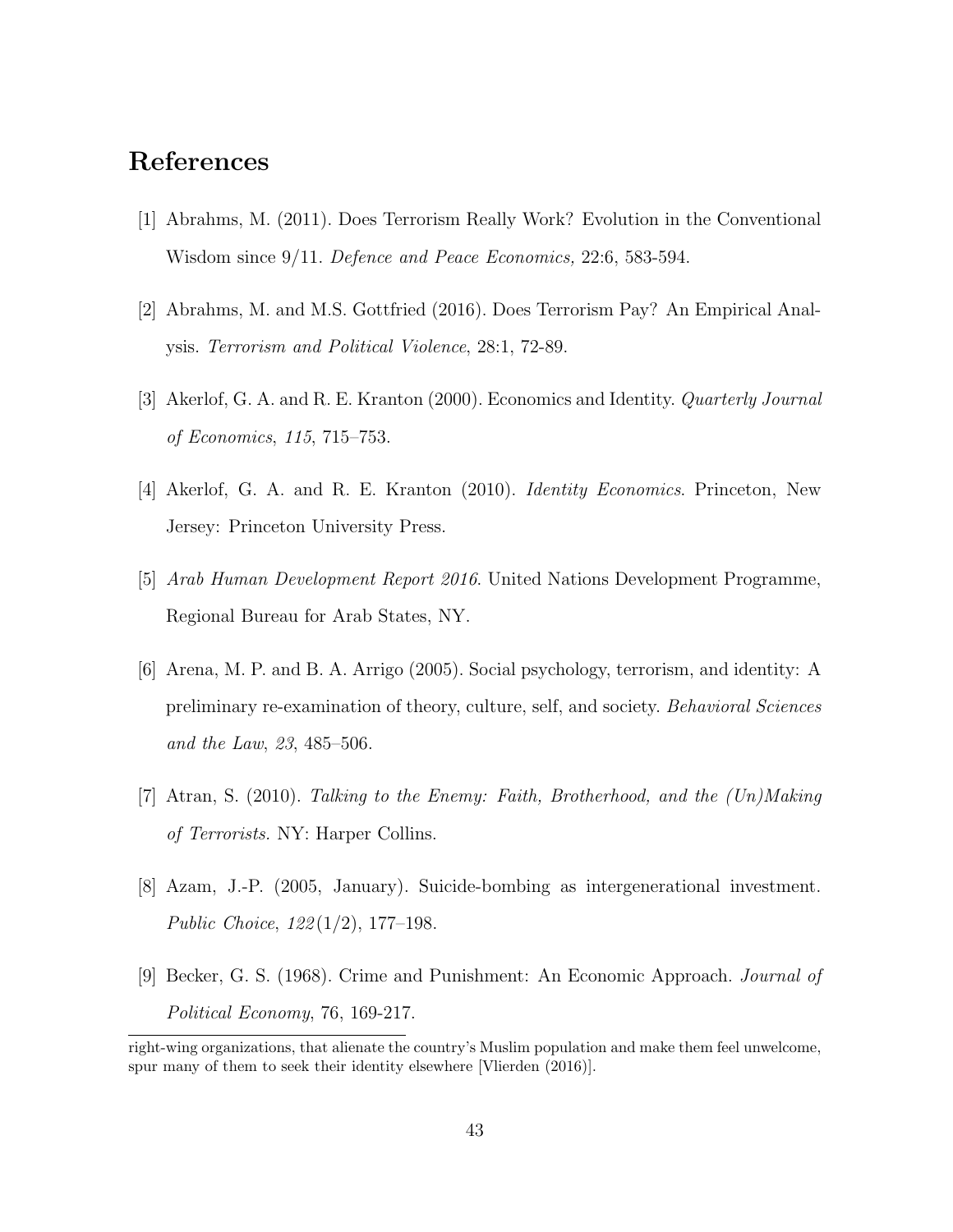- [10] Berman, E. (2011). Radical, Religious, and Violent: The New Economics of Terrorism. Cambridge, MA: MIT Press.
- [11] Bowles, S. (2009). Did warfare among ancestral hunter-gatherers affect the evolution of human social behaviors? Science, 324 (5932), 1293–1298.
- [12] Brewer, M. B. (1999, Fall). The psychology of prejudice: Ingroup love or outgroup hate? *Journal of Social Issues*, 55(3), 429–444.
- [13] Bueno de Mesquita, E. (2005). The quality of terror. American Journal of Political Science,  $49(3)$ , 515–530.
- [14] Bueno de Mesquita, E. and E.S. Dickson (2007). The Propaganda of the Deed: Terrorism, Counterterrorism, and Mobilization. American Journal of Political Science, 51: 2, 364–381.
- [15] Carson, J.V. (2017). Assessing the Effectiveness of High-Profile Targeted Killings in the "War on Terror": A Quasi-Experiment. Criminology  $\mathcal C$  Public Policy, 16(1), 191-220.
- [16] Chai, S.-K. (1993, October). An organizational economics theory of antigovernment violence. Comparative Politics, 26 (1), 99–110.
- [17] Chenoweth, E. (2010, January). Democratic competition and terrorist activity. The Journal of Politics,  $72(1)$ , 16-30.
- [18] Choi, J.-K. and S. Bowles (2007). The Coevolution of Parochial Altruism and War. Science, 318, 636-640.
- [19] Chwe, M.S.-Y. (2003). Rational Ritual: Culture, Coordination, and Common Knowledge, Princeton: Princeton University Press.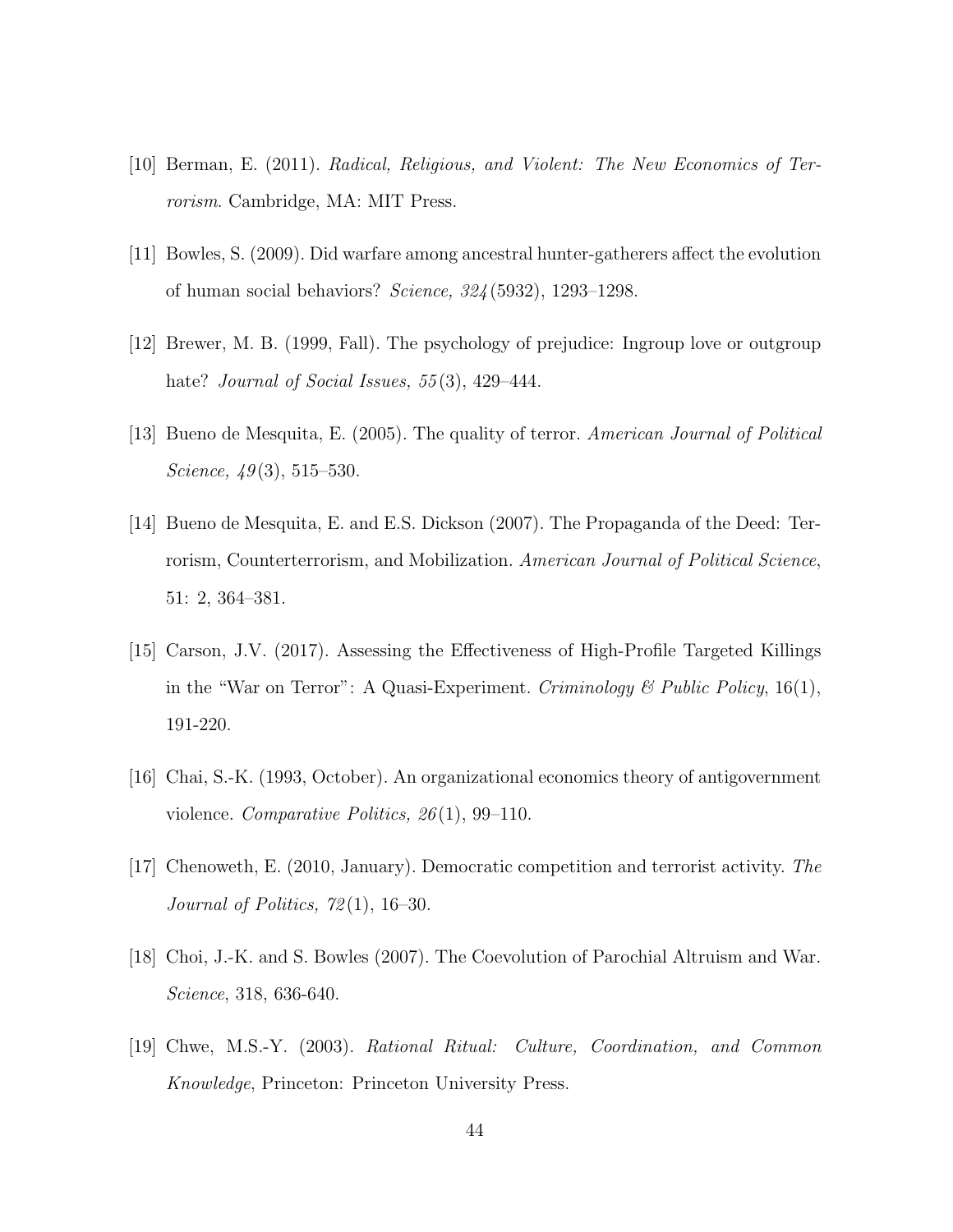- [20] Clingingsmith, D. et al (2009), Estimating the Impact of the Hajj: Religion and Tolerance in Islam's Global Gathering. Quarterly Journal of Economics, 124, 1133- 1170.
- [21] Cordesman, A.H. (2017). Trends in European Terrorism 1970-2017. Working Draft updated August 18 2017. https://www.csis.org/analysis/trends-europeanterrorism-1970-2016.
- [22] Crawford, N.C. (2016). Update on the Human Costs of War for Afghanistan and Pakistan, 2001 to mid-2016, Watson Institute of International & Public Affairs, Boston University.
- [23] Danzell, O.E. and S. Zidek (2013). Does counterterrorism spending reduce the incidence and lethality of terrorism? A quantitative analysis of 34 countries. Defense & Security Analysis, 29 (3), 218–233.
- [24] Darwin, C. R. (1871). The Descent of Man. New York: Appleton & Co.
- [25] Davie, G. (2002), Europe: The Exceptional Case; Parameters of Faith in the Modern World. London: Darton, Longman and Todd.
- [26] Daxecker, U. (2017). Dirty Hands: Government Torture and Terrorism. Journal of Conflict Resolution, 61(6), 1261-1289.
- [27] Daxecker, U. and M.L. Hess (2012). Repression Hurts: Coercive Government Responses and the Demise of Terrorist Campaigns. *British Journal of Political Science*, 43, 559–577.
- [28] De Dreu, C. K. (2012). Oxytocin modulates cooperation within and competition between groups: An integrative review and research agenda. Harmones and Behavior,  $61(3)$ , 419 – 428. Oxytocin, Vasopressin and Social Behavior.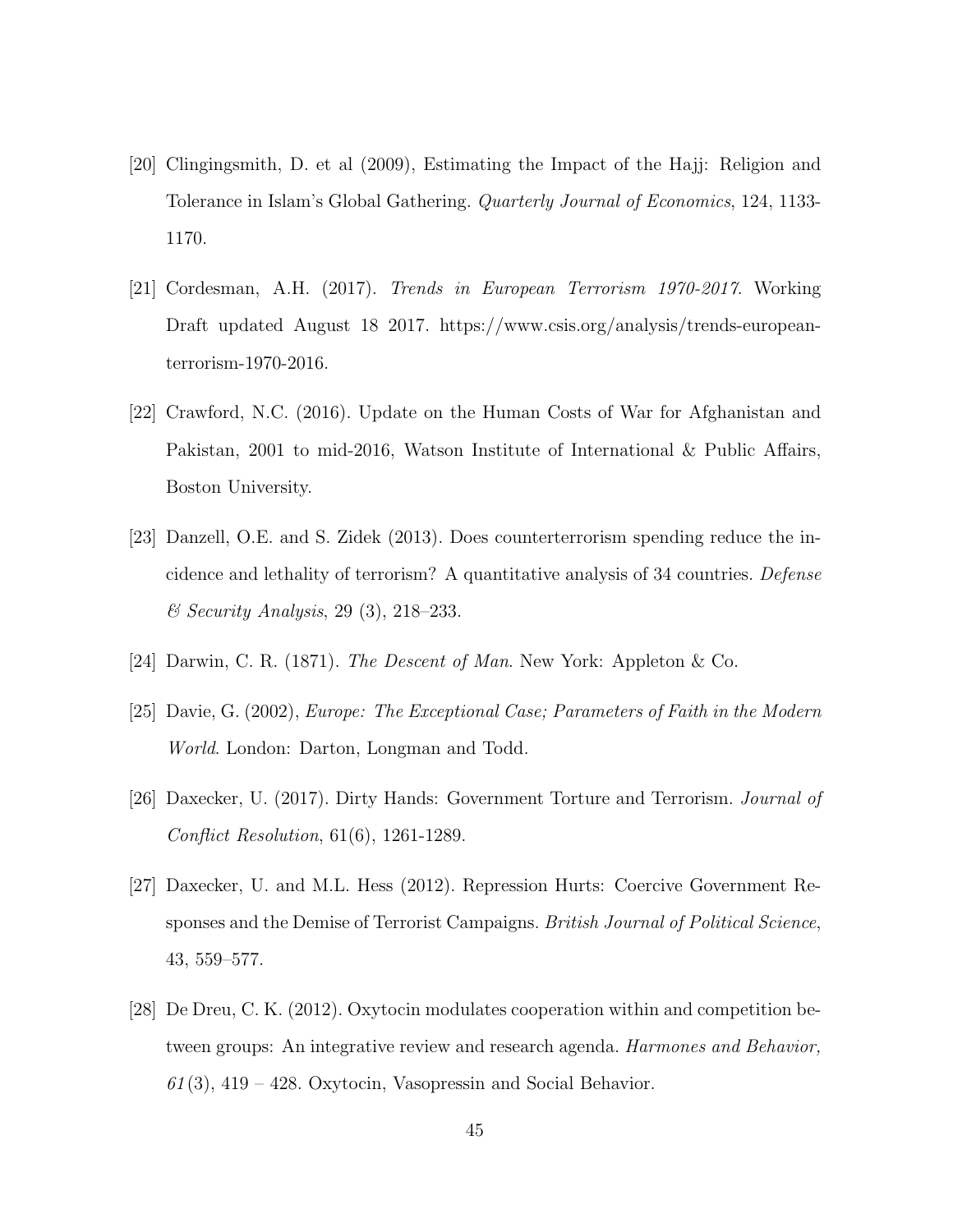- [29] De Dreu, C. K. W., L. L. Greer, M. J. J. Handgraaf, S. Shalvi, G. A. Van Kleef, M. Baas, F. S. Ten Velden, E. Van Dijk, and S. W. W. Feith (2010). The neuropeptide oxytocin regulates parochial altruism in intergroup conflict among humans. Science, 328 (5984), 1408–1411.
- [30] De Dreu, C. K. W., L. L. Greer, G. A. Van Kleef, S. Shalvi, and M. J. J. Handgraaf (2011). Oxytocin promotes human ethnocentrism. Proceedings of the National Academy of Sciences, 108 (4), 1262–1266.
- [31] De Dreu, C. K. W., J. Gross, Z. M´eder, M. Giffin, E. Prochazkova, J. Krikeb, and S. Columbus (2016, September). In-group defense, out-group aggression, and coordination failures in intergroup conflict. Proceedings of the National Academy of Sciences, 113(38), 10524-10529.
- [32] Dugan, L. and E. Chenoweth (2012). Moving beyond deterrence: The effectiveness of raising the expected utility of abstaining from terrorism in Israel. American Sociological Review, 77, 597–624.
- [33] Eaton, B. C., M. Eswaran, and R. J. Oxoby (2011). 'Us' and 'Them': The origin of identity and its economic implications. Canadian Journal of Economics, 44, 719– 748.
- [34] Eswaran, M. and H. M. Neary (2014). An economic theory of the evolution of property rights. American Economic Journal: Microeconomics, 6 (3), 203–226.
- [35] Eubank, W. and L. Weinberg (2001). Terrorism and democracy: Perpetrators and victims. Terrorism and Political Violence, 13 (1), 155–164.
- [36] Ferrero, M. (2006, December). Martyrdom contracts. Journal of Conflict Resolu*tion*,  $50(6)$ ,  $855-877$ .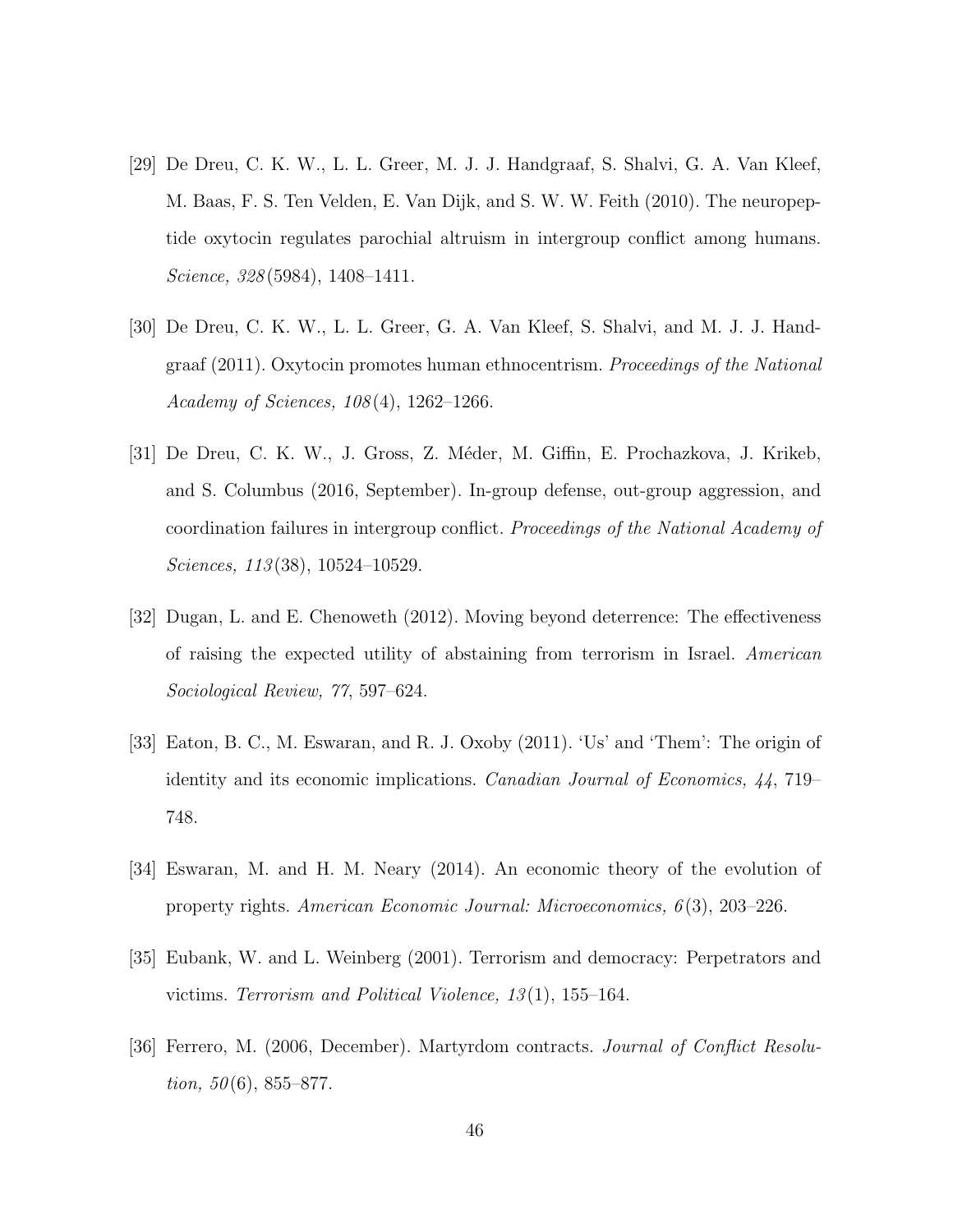- [37] Ferrero, M. (2017, August). Why the Arab Spring turned Islamic: the political economy of Islam . Constitutional Political Economy. https://doi.org/10.1007/s10602- 017-9247-9.
- [38] Flanigan, S.T. (2008) Nonprofit Service Provision by Insurgent Organizations: The Cases of Hizballah and the Tamil Tigers, *Studies in Conflict & Terrorism*, 31:6, 499-519.
- [39] Ginges, J., S. Atran, D. Medin, and K. Shikaki (2007). Sacred bounds on rational resolution of violent political conflict. Proceedings of the National Academy of Sciences, 104(18), pp. 7357–7360.
- [40] Ginges, J., I. Hansen, and A. Norenzayan (2009). Religion and support for suicide attacks. Psychological Science, 20 (2), 224–230.
- [41] Giraldi (2017). Why Can't the UK Stop Terror Attacks? The American Conservative, June 23.
- [42] Guiso, L., P. Sapienza, and L. Zingales (2011). Civic Capital as the Missing Link. Handbook of Social Economics, Vol. 1A, Amsterdam: Elsevier.
- [43] Hagopian A, et al. (2013) Mortality in Iraq Associated with the 2003–2011 War and Occupation: Findings from a National Cluster Sample Survey by the University Collaborative Iraq Mortality Study. PLoS Med. 10(10): e1001533. doi:10.1371/journal.pmed.1001533
- [44] Hewitt, S. (2017). Is there a link between foreign policy and terrorism? British intelligence thinks so. The Conversation, June 2, http://theconversation.com/is-therea-link-between-foreign-policy-and-terrorism-british-intelligence-thinks-so-78692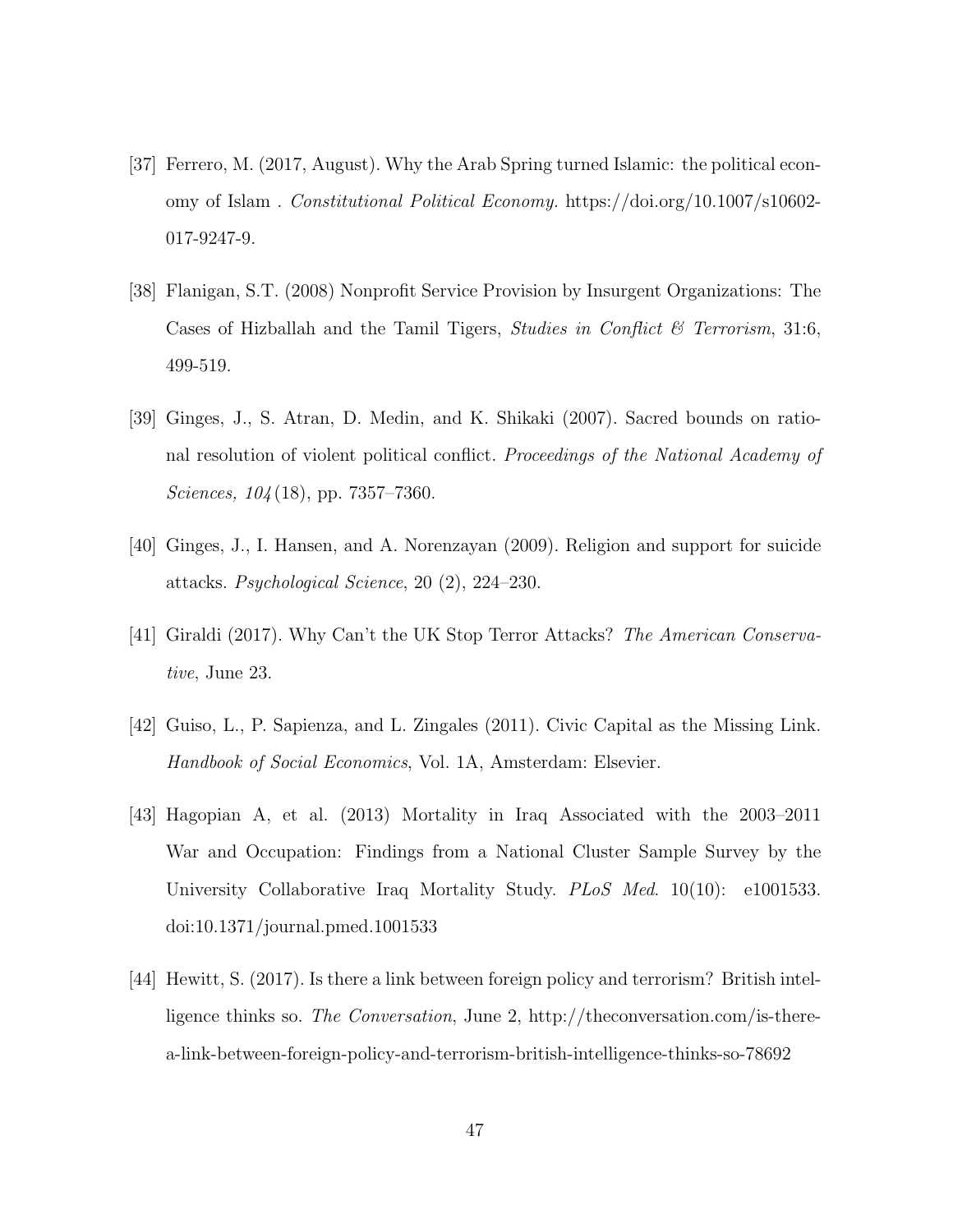- [45] Hill, P. (2005). Kamikaze, 1943-45. In D. Gambetta (Ed.), Making Sense of Suicide Missions, Chapter 1, pp. 1–42. Oxford: Oxford University Press.
- [46] Hirshleifer, J. (1988, August). The analytics of continuing conflict. Synthese,  $76(2)$ , 201–233.
- [47] Hogg, M. A. (2003). Social identity. In M. R. Leary and J. P. Tangney (Eds.), Handbook of Self and Identity, Chapter 23, pp. 462–479. New York: Guilford Press.
- [48] Hogg, M. A. and S. A. Reid (2006). Social identity, self-categorization, and the communication of group norms. Communication Theory, 16, 7–30.
- [49] Hopgood, S. (2005). Tamil Tigers, 1987-2002. In D. Gambetta (Ed.), Making Sense of Suicide Missions, Chapter 2, pp. 43–76. Oxford: Oxford University Press.
- [50] House of Lords Select Committee on International Relations (2017). The Middle East: Time for New Realism. https://publications.parliament.uk/pa/ld201617/ldselect/ldintrel/159/159.pdf
- [51] Hume, D. (1738/2000). A Treatise on Human Nature. D.F. Norton and M.J. Norton (Eds.). Oxford: Oxford University Press.
- [52] Huntington, S.P. (1993). The Clash of Civilizations? Foreign Affairs, 72:3, 22-49.
- [53] Institute for Economics & Peace (2016). Global Terrorism Index 2016: Measuring and Understanding the Impact of Terrorism. https://reliefweb.int/report/world/global-terrorism-index-2016.
- [54] Johnson, D.A. et al (2016). The Strategic Costs of Torture: How "Enhanced Interrogation" Hurt America. Foreign Affairs. September/October, 121-132.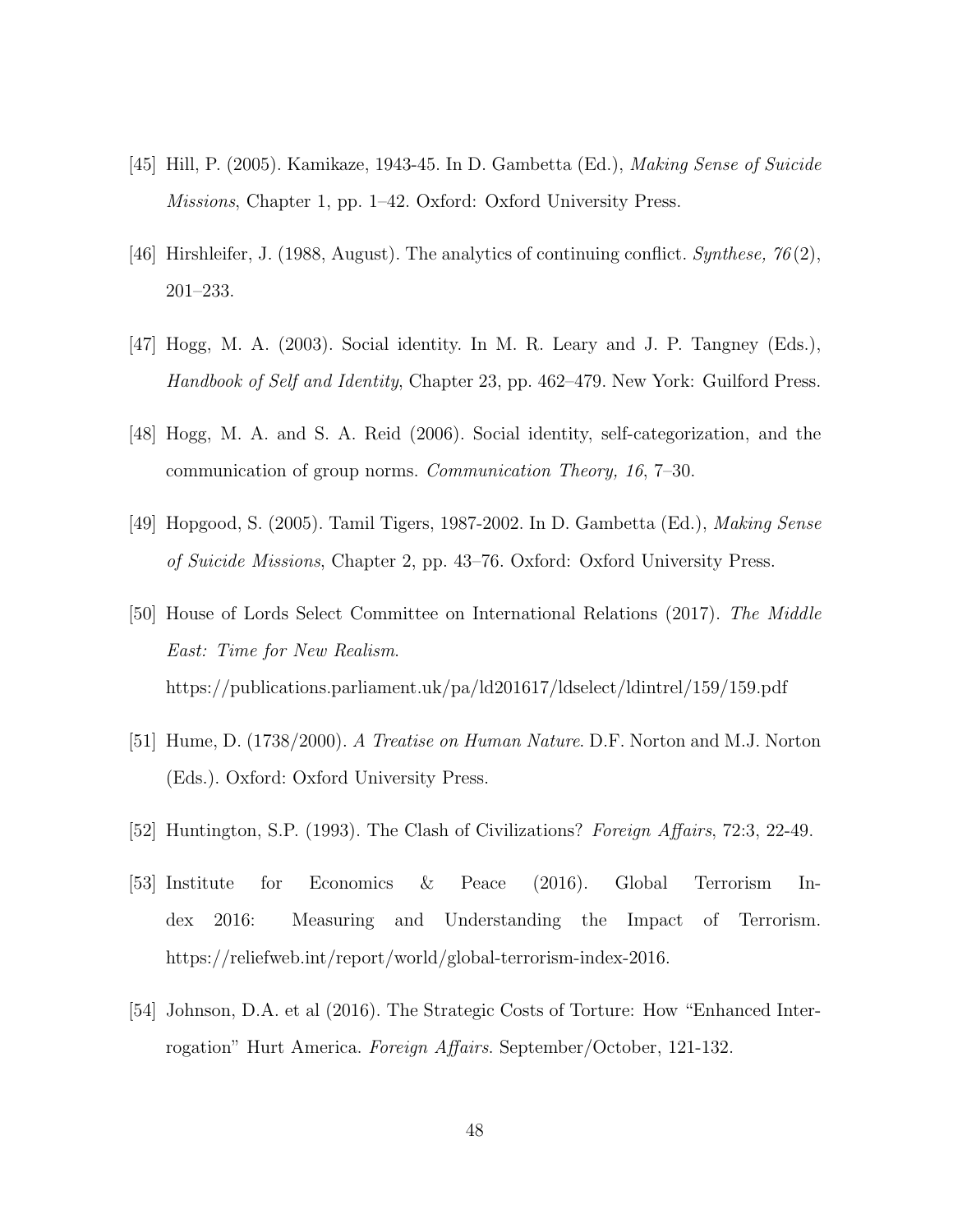- [55] Kalyvas, S.N. and M.A. Kocher (2007). How "Free" Is Free Riding in Civil Wars? Violence, Insurgency, and the Collective Action Problem. World Politics, 59:2, 177- 216.
- [56] Konrad, K. A. and F. Morath (2012, August). Evolutionarily stable in-group favoritism and out-group spite in intergroup conflict. Journal of Theoretical Biology, 306, 61–67.
- [57] Kroenig, M. and B. Pavel (2012). How to deter terrorism. The Washington Quarterly,  $35(2)$ ,  $21-36$ .
- [58] Krueger, A. B. and J. Malečková (2003). Education, poverty and terrorism: Is there a causal connection? Journal of Economic Perspectives, 17 (Fall), 119–144.
- [59] Lafree, G. et al (2009). The Impact of British Counterterrorist Strategies on Political Violence in Northern Ireland: Comparing Deterrence and Backlash Models. Criminology, 47(1), 17-45.
- [60] Lewis, B. (2003). The Crisis of Islam: Holy War and Unholy Terror. NY: Modern Library.
- [61] Lum, C. et al (2006). Are counter-terrorism strategies effective? The results of the Campbell systematic review on counter-terrorism evaluation research. Journal of Experimental Criminology, 2, 489-516.
- [62] MacLean, P. D. (1989). The Triune Brain in Evolution: Role in Paleocerebral Functions, New York: Plenum Press.
- [63] Manningham-Buller, E. (2011). BBC Reith Lectures: Securing Freedom, Lecture 1: Terror, September.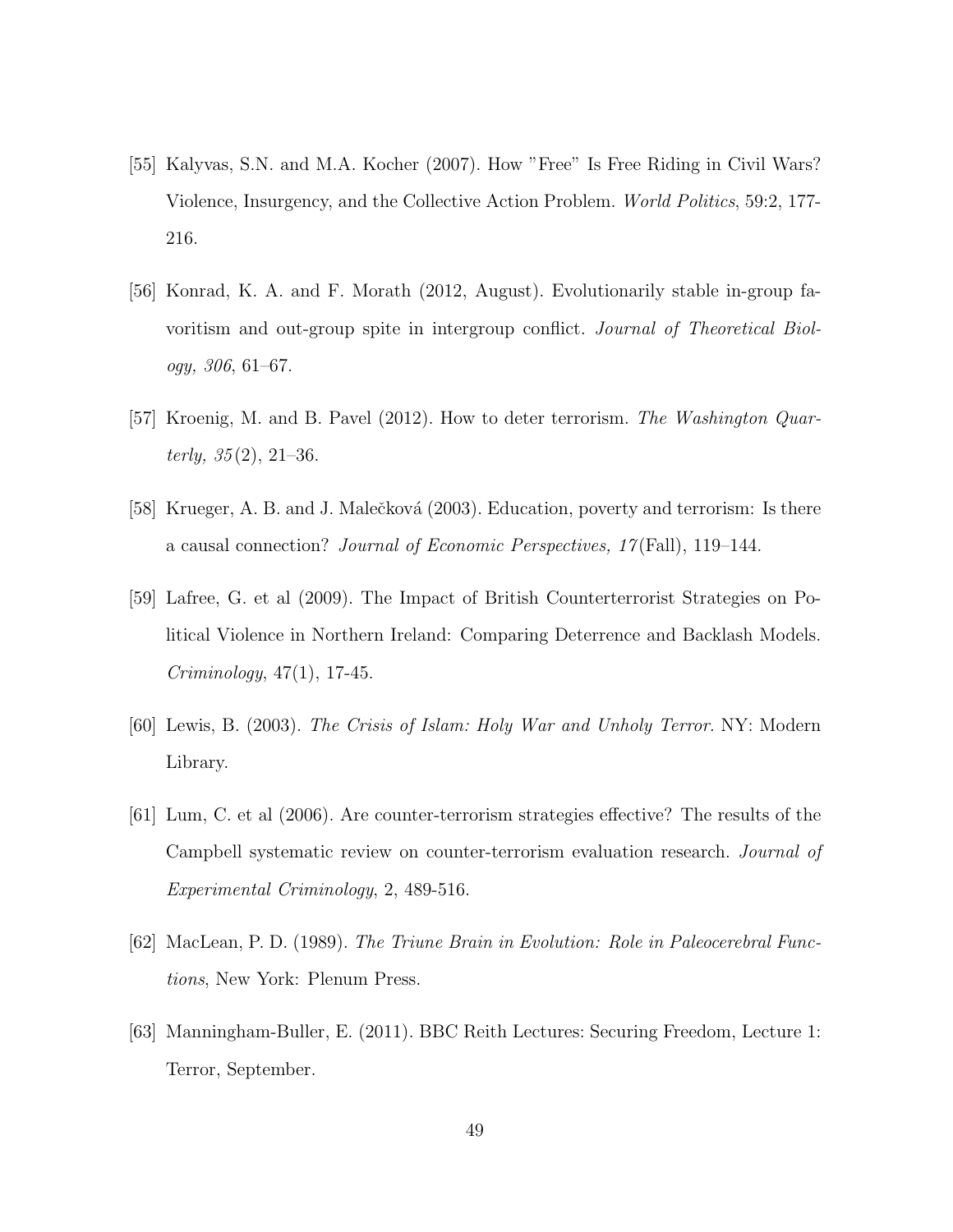- [64] Marshall, G. S. H. (1960, December). A comparison of Islam and Christianity as frame work for religious life. *Diogenes*,  $8(32)$ , 49–74.
- [65] Michalopoulos et al (2016). Islam, inequality and pre-industrial comparative development. Journal of Development Economics, 120, 86–98.
- [66] Mueller, J. and M.G. Stewart (2014), Evaluating Counterterrorism Spending. Journal of Economic Perspectives, 28 (3(, Summer, 237–248.
- [67] Neumayer, E. and T. Plümper (2009). International terrorism and the clash of civilizations. British Journal of Political Science 39, 711–734.
- [68] Neumayer, E. and T. Plümper (2011). Foreign terror on Americans. Journal of Peace Research  $48(1)$ , 3-17.
- [69] Nunn, N. and L. Wantchekon (2011). The Slave Trade and the Origins of Mistrust in Africa. American Economic Review, 101, 3221-3252.
- [70] Osgood, J.M. (2017). Is revenge about retributive justice, deterring harm, or both? Social and Personality Psychology Compass, 11:e12296. doi: 10.1111/spc3.12296.
- [71] Panksepp, J. (1998). Affective Neuroscience: the Foundations of Human and Animal Emotions, New York: Oxford University Press.
- [72] Pape, R.A. (2003). The Strategic Logic of Suicide Terrorism. American Political Science Review 97 (3), 1-19.
- [73] Pape, R. A. (2006). Dying to Win: The Strategic Logic of Suicide Terrorism. New York, NY: Random House.
- [74] Pape, R. A. and J. K. Feldman (2010). Cutting the Fuse: The Explosion of Global Terrorism and How to Stop It. Chicago: University of Chicago Press.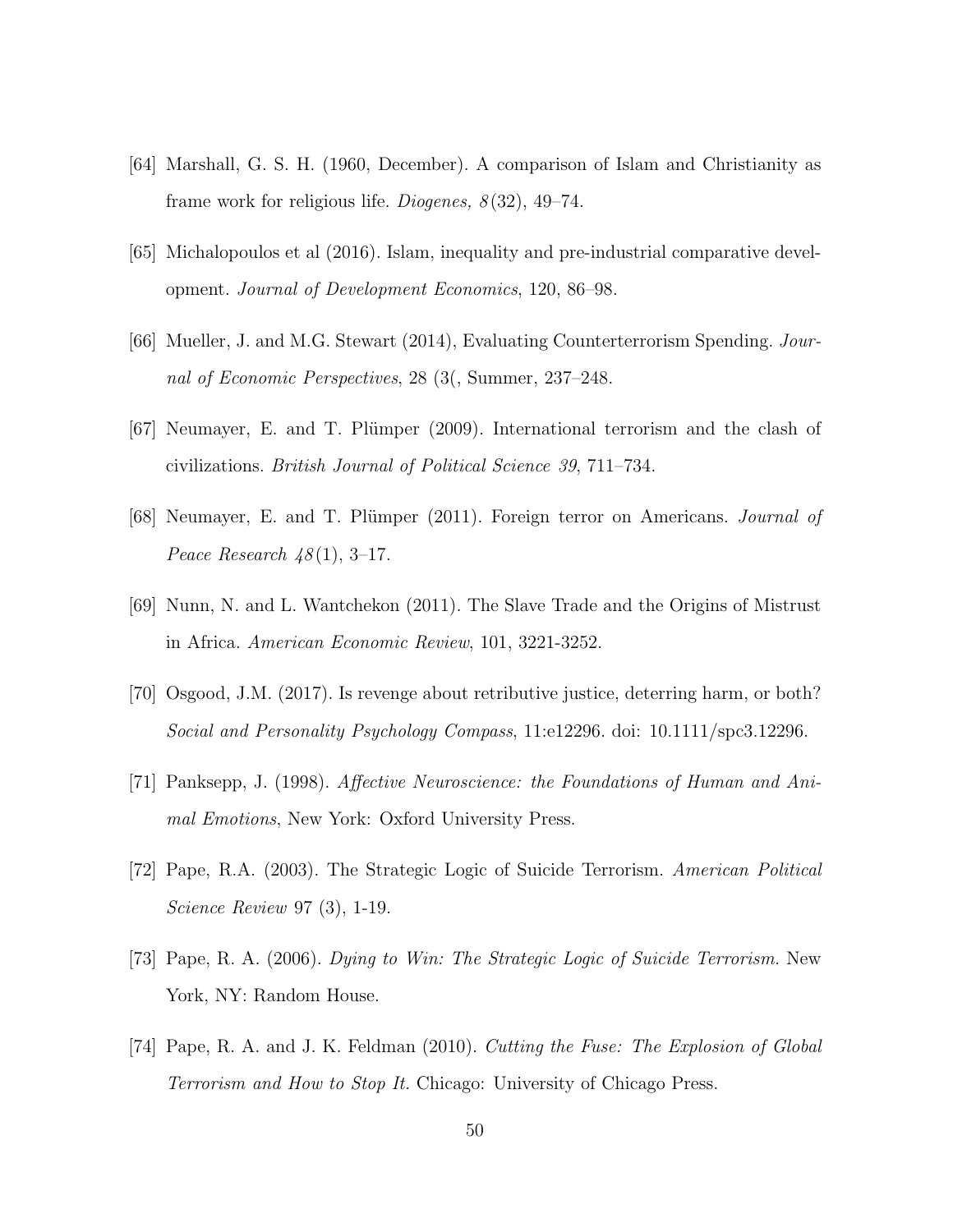- [75] Putnam, R.D. (2000). Bowling Alone. New York: Simon and Schuster.
- [76] Rosendorff, P. and T. Sandler (2004). Too Much of a Good Thing? The Proactive Response Dilemma. Journal of Conflict Resolution, 48:5, 657-671.
- [77] Ruffle, B. J. and R.H. Sosis (2007). "Does It Pay to Pray? Costly Ritual and Cooperation". B.E. Journal of Economic Analysis and Policy: Contributions, 7(1): Article 18.
- [78] Sageman, M. (2008). Leaderless Jihad. Philadelphia: University of Pennsylvania Press.
- [79] Sambanis, N. and M. Shayo (2013, May). Social identification and ethnic conflict. American Political Science Review, 107(2), 294–325.
- [80] Sambanis, Nicholas and Stergios Skaperdas and William Wohlforth (2015, May). Nation-Building through War. American Political Science Review, 109 (2), 279-296.
- [81] Sandler, T. (2011). The many faces of counterterrorism: an introduction. Public Choice, 149, 225–234.
- [82] Savun, B. and B. J. Phillips (2009, December). Democracy, foreign policy, and terrorism. Journal of Conflict Resolution, 53 (6), 878–904.
- [83] Scheuer, M. (2004), Imperial Hubris: Why the West Is Losing the War on Terror. Potomac Books.
- [84] Schwartz, S. J., C. S. Dunkel, and A. S. Waterman (2009). Terrorism: An identity theory perspective. Studies in Conflict and Terrorism, 32 (6), 537–559.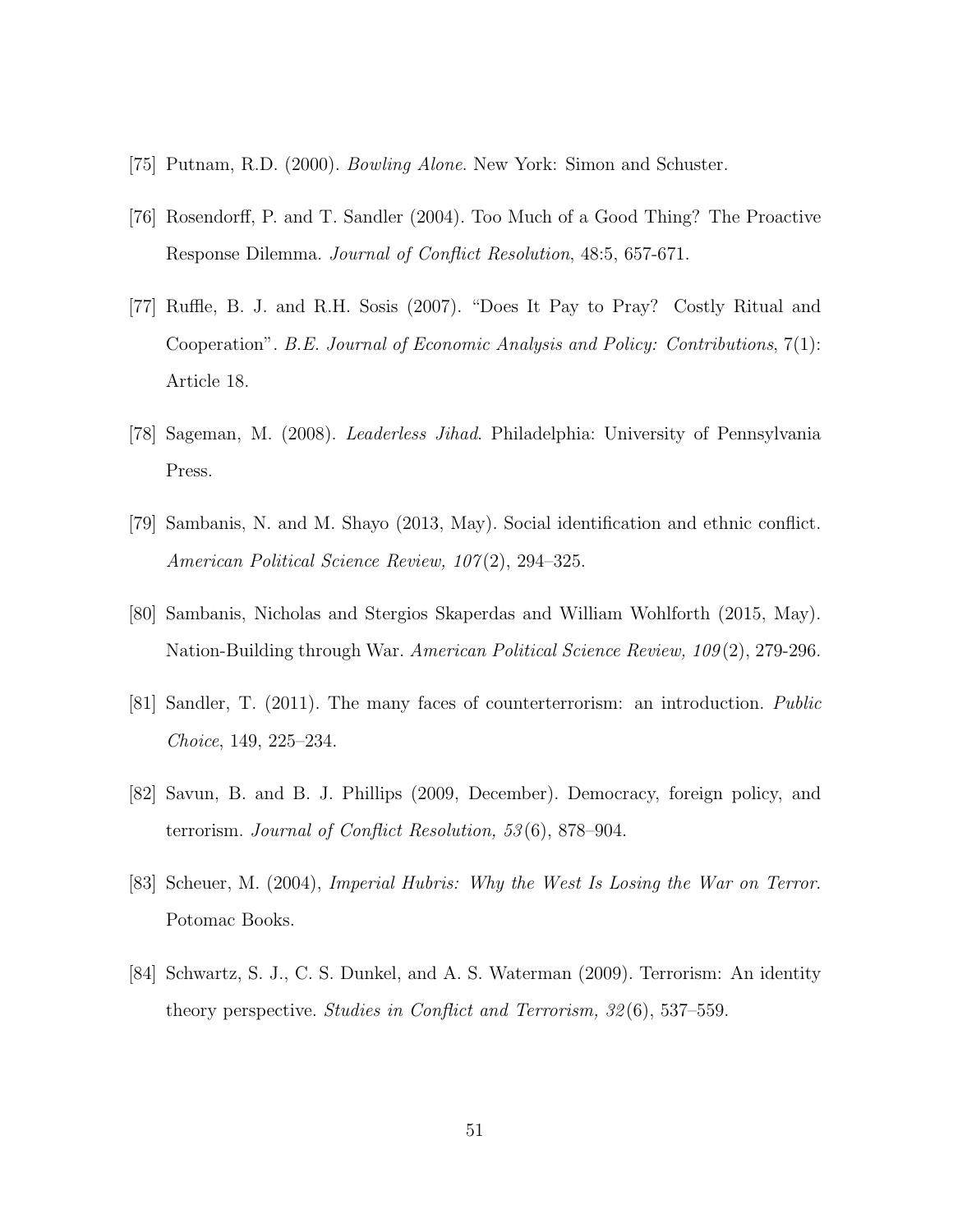- [85] Siqueira, K. and T. Sandler (2006). Terrorists versus the Government: Strategic Interaction, Support, and Sponsorship. Journal of Conflict Resolution, 50: 6, 878- 898.
- [86] Shayo, Moses (2009).  $\hat{A}$  "A Model of Social Identity with an Application to Political Econ- omy: Nation, Class and Redistribution. $A'$  American Political Science Review,  $103(2)$ , 147-174.
- [87] Skaperdas, S. (1992, September). Cooperation, conflict, and power in the absence of property rights. American Economic Review, 82 (4), 720–739.
- [88] Smith, A. (1759/2000). The Theory of Moral Sentiments. New York: Prometheus Books.
- [89] Tajfel, H. (1982, February). Social psychology of intergroup relations. Annual Review of Psychology, 33, 1–39.
- [90] Tajfel, H., M. Billig, R. Bundy, and C. Flament (1970, April/June). Social categorization and intergroup behaviour. European Journal of Social Psychology, 1 (2), 149–178.
- [91] Tajfel, H. and J. C. Turner (1979). An integrative theory of intergroup conflict. In S. Worchel and W. G. Austin (Eds.), Psychology of Intergroup Relations, Chapter 3, pp. 33–47. Monterey, CA: Brooks/Cole.
- [92] Tajfel, H. and J. C. Turner (1986). The social identity theory of intergroup behaviour. In S. Worchel and W. G. Austin (Eds.), *Psychology of Intergroup Relations* (2nd ed.)., Chapter 1, pp. 7–24. Chicago IL: Nelson-Hall.
- [93] Vidino, L. et al (2017). Fear Thy Neighbor: Radicalization and Jihadist Attacks in the West. Program on Extremism, The george Washington University.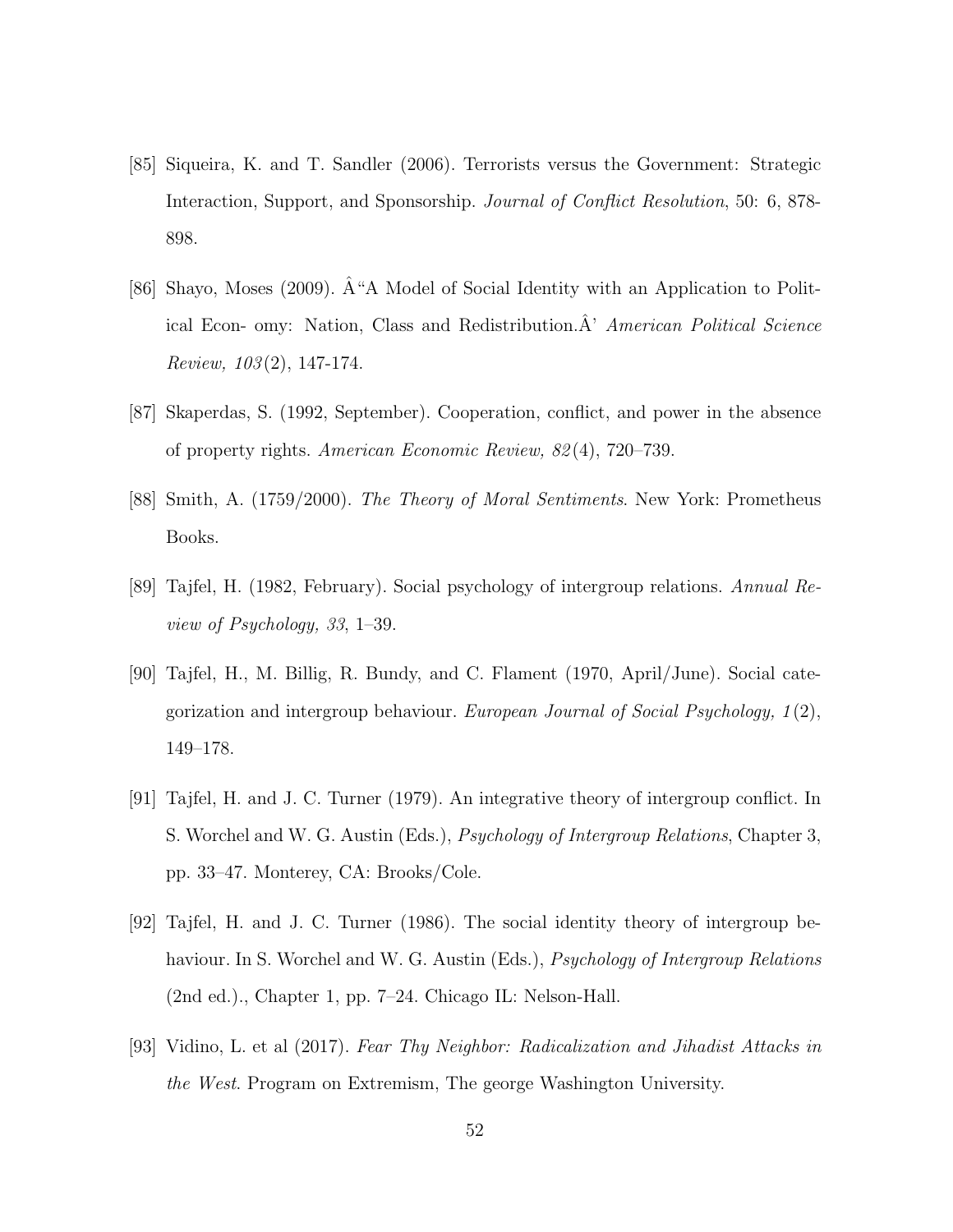- [94] Van Vlierden, G. (2016). Molenbeek and Beyond: The Brussels-Antwerp Axis as Hotbed of Belgian Jihad. In Jihadist Hotbeds: Understanding Local Radicalization Processes, (ed.) A. Varvelli,
- [95] Walsh, J. I. and J. A. Piazza (2010, May). Why respecting physical integrity rights reduces terrorism. Comparative Political Studies,  $\frac{43}{5}$ , 551–577.
- [96] Wike, R. and B.J. Grim (2007). Levels of Negativity: How Muslim and Western Publics See One Another. Public Opinion Pros, October.
- [97] Xue, M.M. and M. Koyama (2016). Autocratic Rule and Social Capital: Evidence from Imperial China. GMU Working Paper in Economics No. 16-50.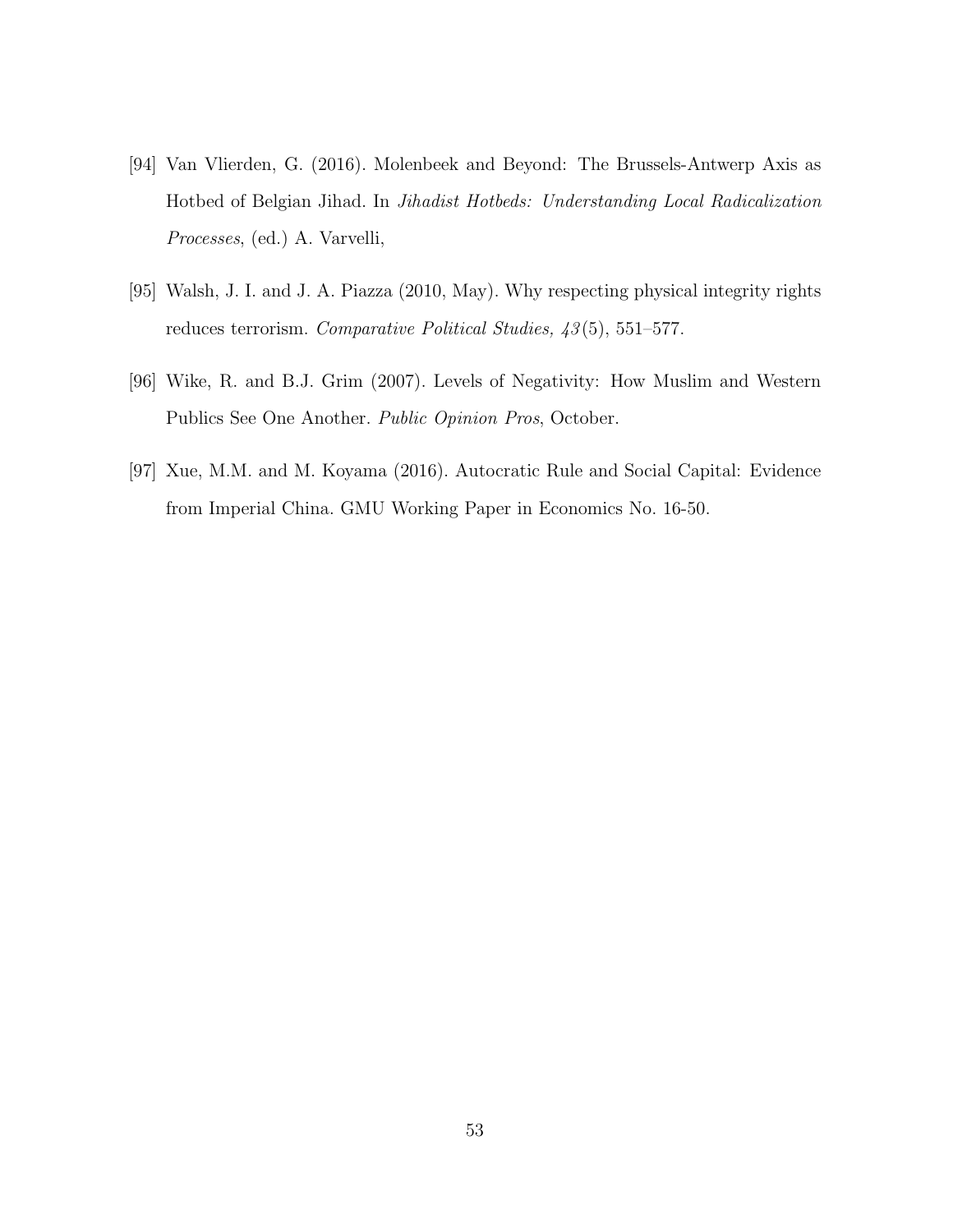#### APPENDIX

First, write the two stage-1 first-order conditions as functions of  $\theta$ :

$$
Z_B: \quad -VS_Z(X_A^*(\theta), Z_B^*(\theta)) - 1 = 0
$$
  

$$
X_A: \quad VS_X(X_A^*(\theta), Z_B^*(\theta)) - 1 - D(Z_A^R(\theta X_A^*(\theta)))\theta = 0.
$$

Totally differentiating these conditions with respect to  $\theta$  we obtain:

$$
-VS_{ZX}(X_A^*(\theta), Z_B^*(\theta))\frac{\partial X_A^*(\theta)}{\partial \theta} - VS_{ZZ}(X_A^*(\theta), Z_B^*(\theta))\frac{\partial Z_B^*(\theta)}{\partial \theta} = 0
$$

and

$$
VS_{XX}(X_A^*(\theta), Z_B^*(\theta))\frac{\partial X_A^*(\theta)}{\partial \theta} + VS_{XZ}(X_A^*(\theta), Z_B^*(\theta))\frac{\partial Z_B^*(\theta)}{\partial \theta} - D(Z_A^R(\theta X_A^*(\theta))) - \theta D'(\cdot)\frac{\partial (Z_A^R(\theta X_A^*(\theta)))}{\partial X_B}(X_A^*(\theta) + \theta \frac{\partial X_A^*(\theta)}{\partial \theta}) = 0.
$$

The equations can be rewritten in matrix form as

$$
\begin{bmatrix}\n-VS_{ZX} & -VS_{ZZ} \\
VS_{XX} - \theta^2 D'(\cdot) \frac{\partial Z_A^R(\theta X_A^*(\theta))}{\partial X_B} & VS_{XZ}\n\end{bmatrix}\n\begin{bmatrix}\n\frac{\partial X_A^*(\theta)}{\partial \theta} \\
\frac{\partial Z_B^*(\theta)}{\partial \theta}\n\end{bmatrix} =\n\begin{bmatrix}\n0 \\
D(Z_A^R(\theta X_A^*(\theta))) + \theta X_A^*(\theta) D'(Z_A^R(\cdot)) \frac{\partial Z_A^R(\cdot)}{\partial X_B}\n\end{bmatrix}
$$

Solving this gives

$$
\frac{\partial X_A^*(\theta)}{\partial \theta} = \frac{S_{ZZ}}{\Delta} \Big[ D(Z_A^R(\theta X_A^*(\theta))) + \theta X_A^*(\theta) D'(Z_A^R(\cdot)) \frac{\partial Z_A^R(\cdot)}{\partial X_B} \Big]
$$

where

$$
\Delta = -[\theta^2 D'(\cdot)(\partial Z_A^R(\cdot)/\partial X_B)S_{ZZ} + V(S_{XZ}^2 - S_{ZZ}S_{XX})]
$$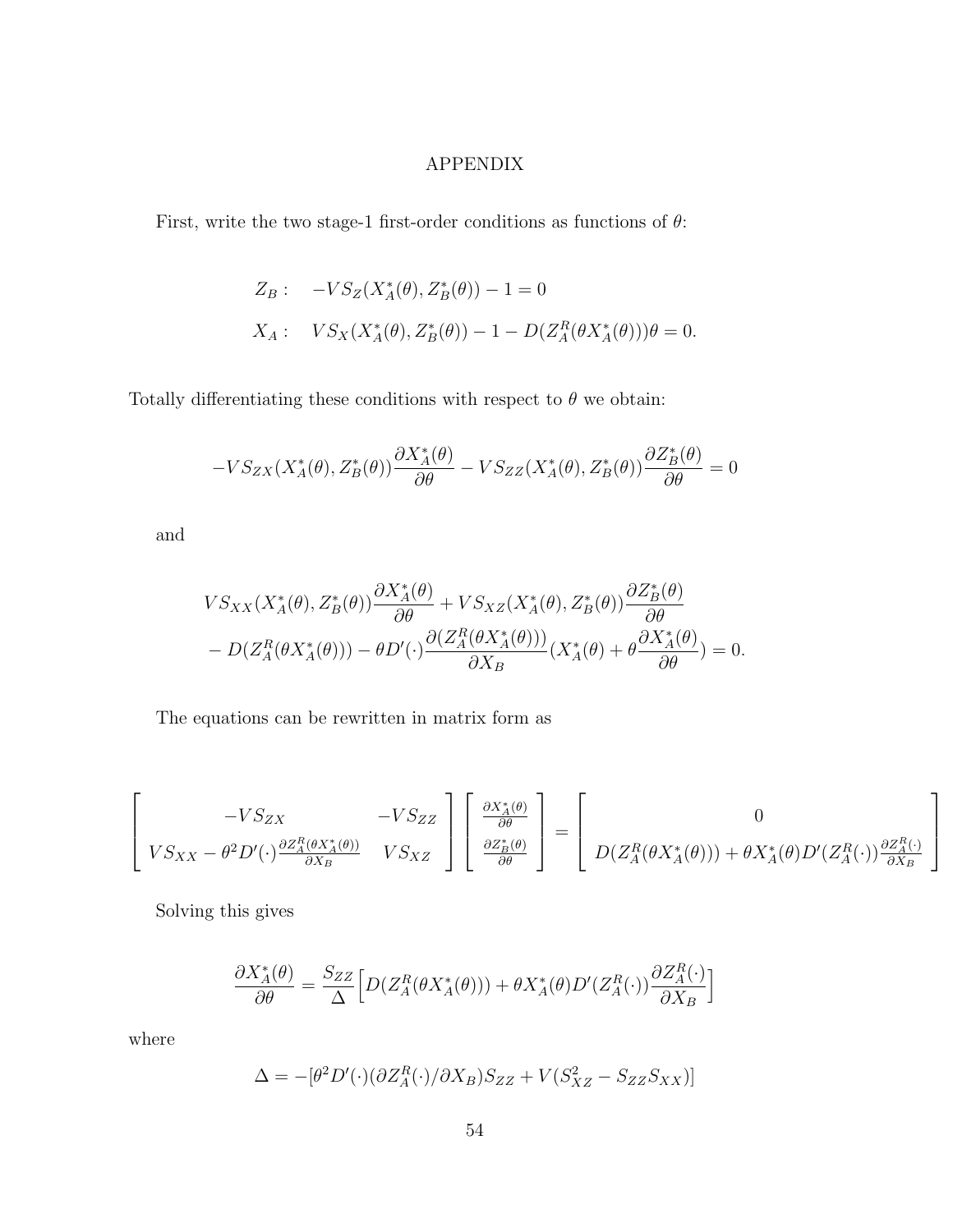Evaluating this at  $\theta=0$  yields

$$
\frac{\partial X_A^*(\theta)}{\partial \theta}\Big|_{\theta=0} = D(Z_A^R(0)) \frac{S_{ZZ}}{-V(S_{XZ}^2 - S_{ZZ}S_{XX})}
$$

Finally, evaluating the terms  $S_{XX}$ ,  $S_{ZZ}$ ,  $S_{XZ}$  at  $X_A = Z_B = V/4$ , and using  $D(Z_A^R(0)) =$  $D(0)$  yields

$$
\left. \frac{\partial X_A^*(\theta)}{\partial \theta} \right|_{\theta=0} = D(0) \frac{-V}{4}
$$

The term to be signed, from (10), is thus

$$
\frac{\partial \overline{W}_B(\theta)}{\partial \theta}\big|_{\theta=0} = -\frac{\partial X_A^*(0)}{\partial \theta} - X_A^*(0) = D(0)\frac{V}{4} - \frac{V}{4},
$$

which is positive if and only if  $D(0) > 1$ .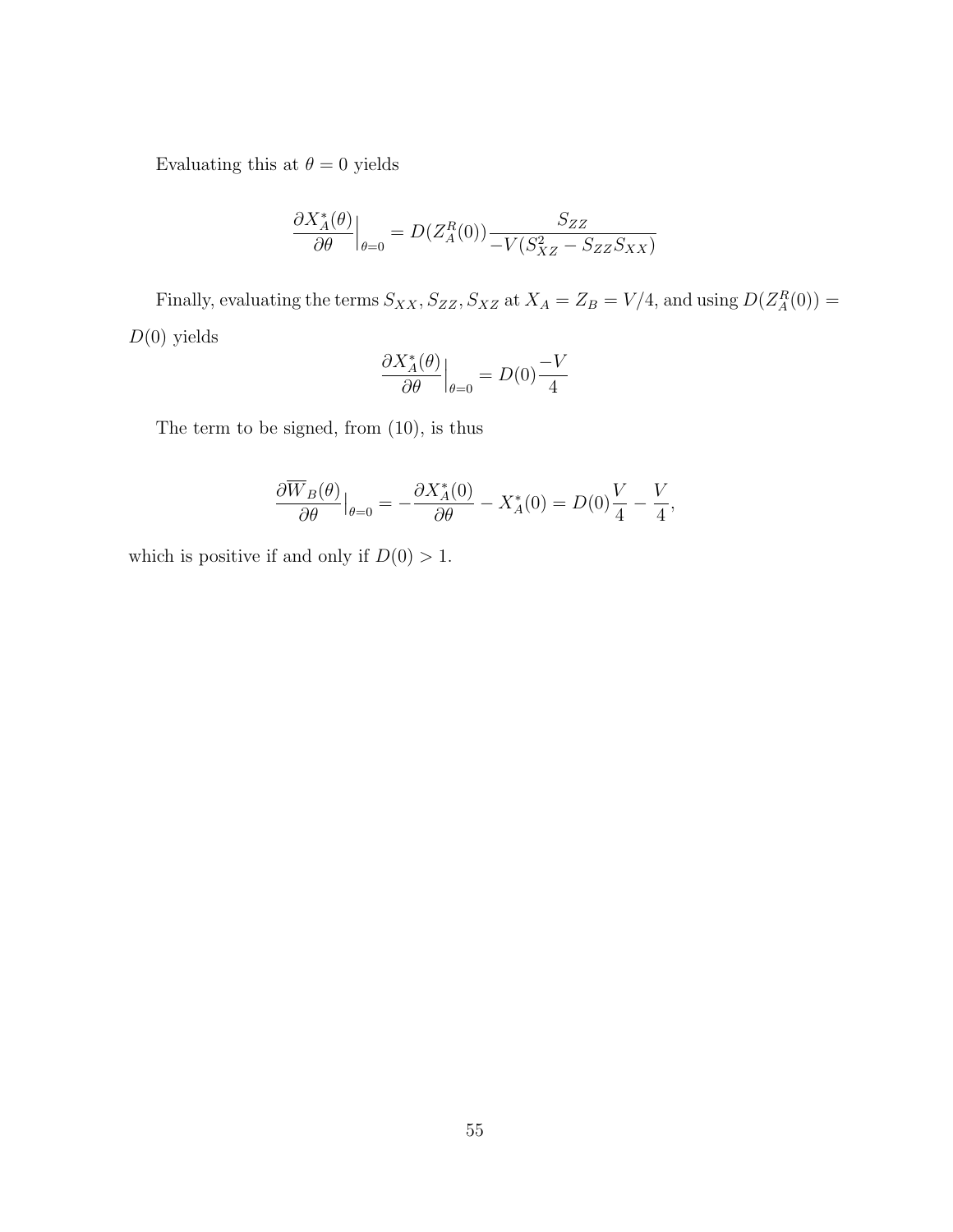#### FIGURES



Figure 1: Partitioning of *B*'s Population into Terrorists and Non-Terrorists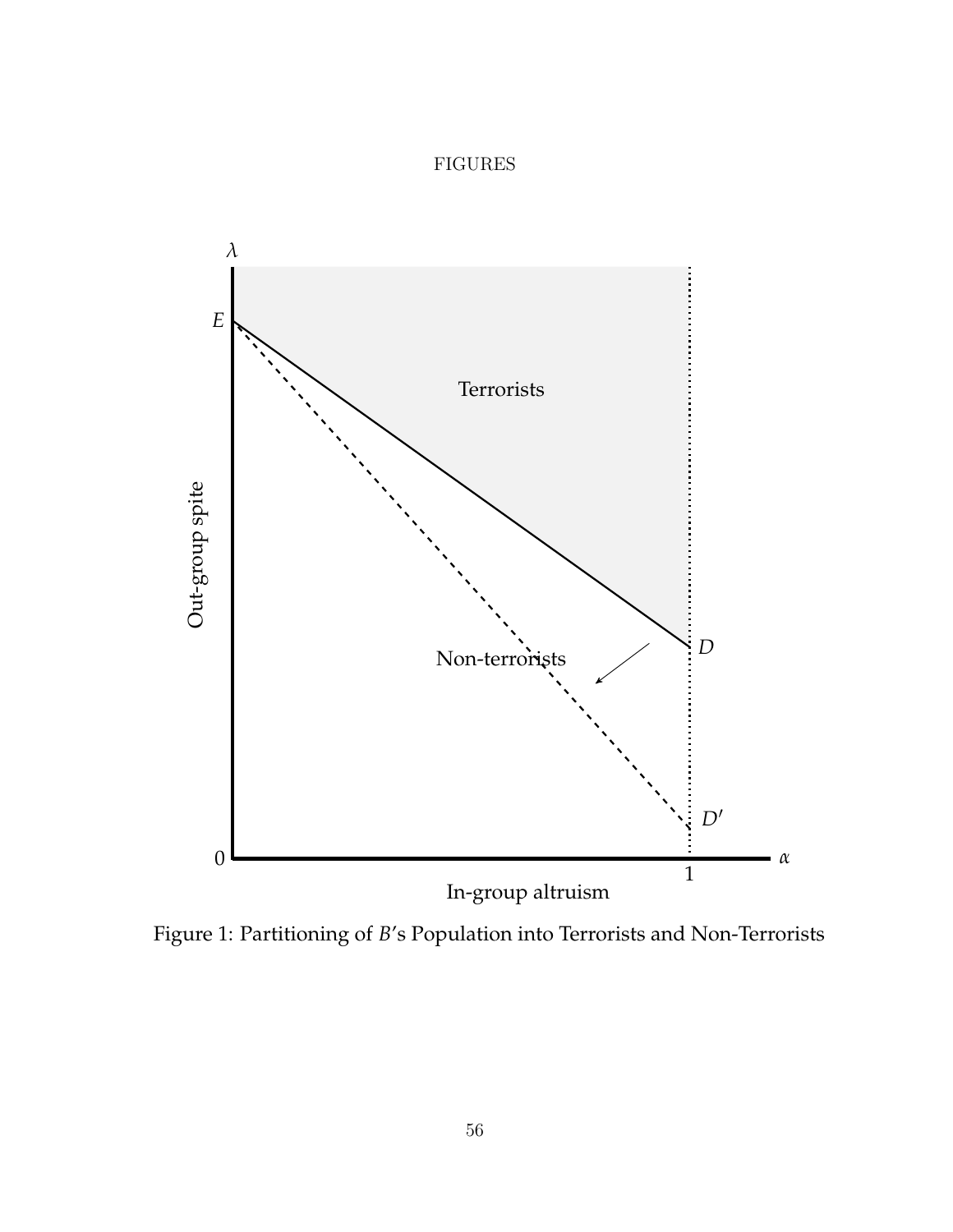

Figure 2: When Counterterrorism Increases Recruits for Terrorism